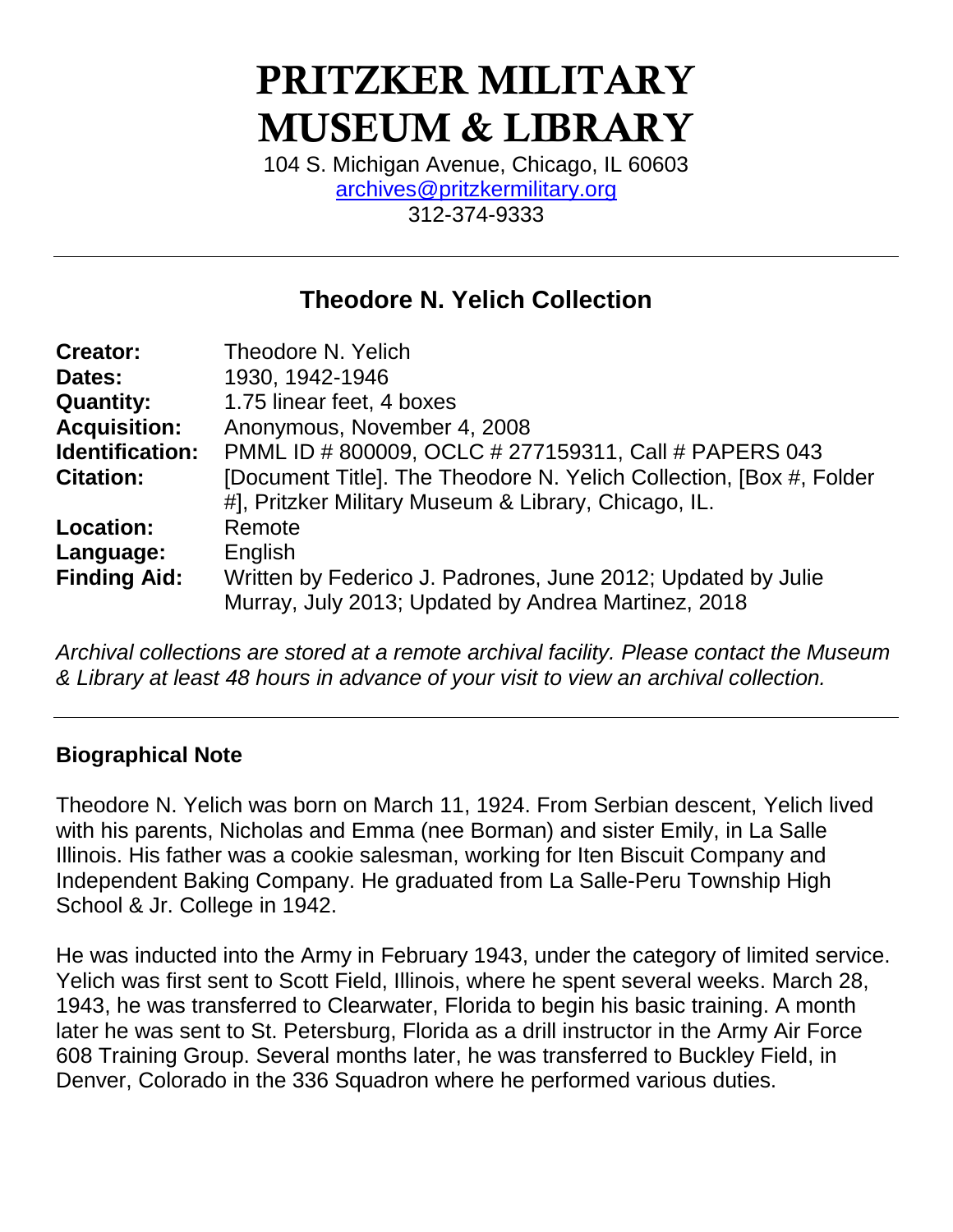In January 1945, he was promoted to Private 1st Class. Sometime between May and September 1945, he was sent to the Philippines, where he stayed at least until January 1946. He was released from the army March 1, 1946.

Later on in his life, Yelich was a board member and chairman of the board of Lutheran Child and Family Services of Illinois. He last resided in Brookfield, Illinois. He died on January 18, 2005 at the age of 80.

#### **Scope and Content of the Collection**

The Yelich collection is primarily made of correspondence, mainly letters but also postcards and cards, between Yelich, his family and friends during his time in the Army (1943-1946). The second most significant group of items is newspaper clippings, most of them cartoons. In addition, there are also some Army documents, receipts, and photographs.

#### **Arrangement**

The collection is divided in four series. Within each series, the items are arranged chronologically into 3 legal boxes and 1 oversize box.

#### **Series One: Letters sent by Yelich, 1943-1945, n.d., Box 1-2**

Description: The materials in this series are personal letters that Yelich wrote home to his parents, Nick and Emma, and sister Emily, while he was serving the military. They included several photographs that have been put as separate series. Items in folders are arranged chronologically.

#### **Series Two: Letters received by Yelich, 1942-1946, n.d., Box 2-4**

Description: These are letters that Yelich received from his parents and sister, but also from friends, and other family members while in service. They included many paper clippings separated from the letters in the last folder of the series. Items in folders are arranged chronologically.

#### **Series Three: Miscellaneous, 1942-1944, n.d., Box 4**

Description: Letters sent to the Yelich family in La Salle from friends, some of them in the Army. Paper clippings that were not originally with the letters, as well as addresses, receipts, cards and other materials dated before Ted's time in the army. Ted's army induction documents. Items in folders are arranged chronologically.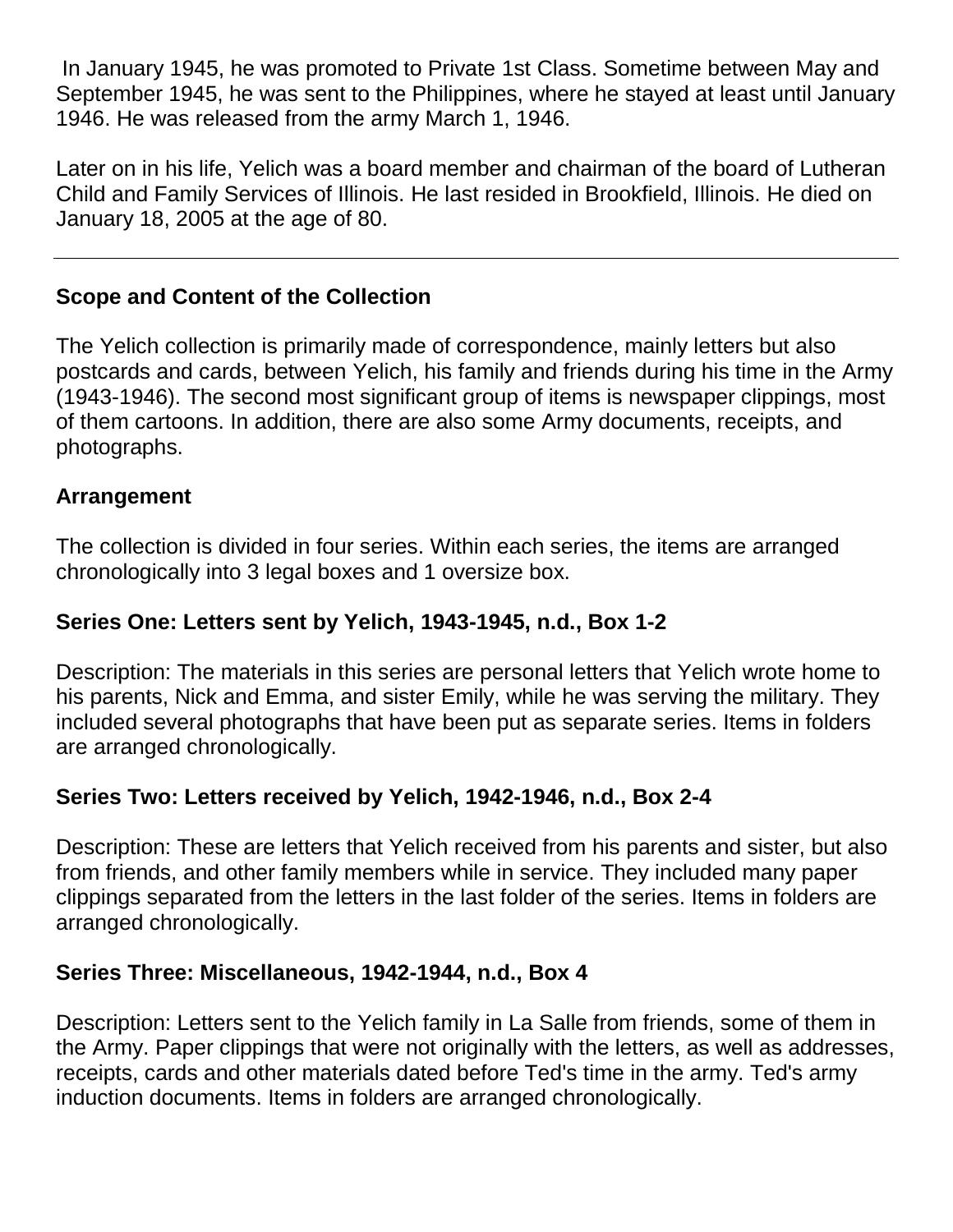#### **Series Four: Photographs, 1943-1944, n.d.**

Description: There are sixteen photographs sent by Yelich to his family of him and others in the Army, and of St. Petersburg Army Air Force base. There are two other photographs, one of a cross lighted with candles from Rev. Kleffmann, and another one unidentified. The photographs are organized chronologically.

#### **Rights**

Copyrights held by the Donor were transferred to the Pritzker Military Museum & Library. All other rights are held by the author or publisher. Users assume responsibility for following copyright laws as established by US Code Title 17.

#### **Separations**

| Item ID   | <b>Description</b>                                                                                | <b>Date</b> |
|-----------|---------------------------------------------------------------------------------------------------|-------------|
| 800009742 | Medal, Marksman, 2nd Class Gunner Badge with<br>Carabine and Marksman bars - located in "Tray 9"  | n.d.        |
|           | <b>Photographs</b> - located in "Photographs Collection"                                          |             |
|           | 800009723 Ted Yelich at William's Park in St. Petersburg, FL.                                     | $8$ -Jul-43 |
| 800009724 | Main entrance of Carlene Hotel, Clearwater, FL                                                    | 20-Jul-43   |
| 800009725 | Carlene Hotel, Clearwater, FL                                                                     | 20-Jul-43   |
| 800009726 | Ted Yelich and two other soldiers after having arrived in<br>Denver from Florida                  | 20-Jul-43   |
| 800009727 | Army Air Force Band in parade, St. Petersburg, FL.                                                | 29-Oct-43   |
|           | 800009728 Alert Combat Force in parade, St. Petersburg FL                                         | 29-Oct-43   |
| 800009729 | Soldiers after a day of basic training, St. Petersburg FL                                         | 29-Oct-43   |
| 800009730 | Army Air Force Band in counter-march, St. Petersburg, FL                                          | 29-Oct-43   |
| 800009731 | View of retreat on the drill field with the Combat Force in<br>the background, St. Petersburg, FL | 29-Oct-43   |
| 800009732 | Another field, St. Petersburg, FL                                                                 | 29-Oct-43   |
| 800009733 | Another view of the drill field, St. Petersburg, FL                                               | 29-Oct-43   |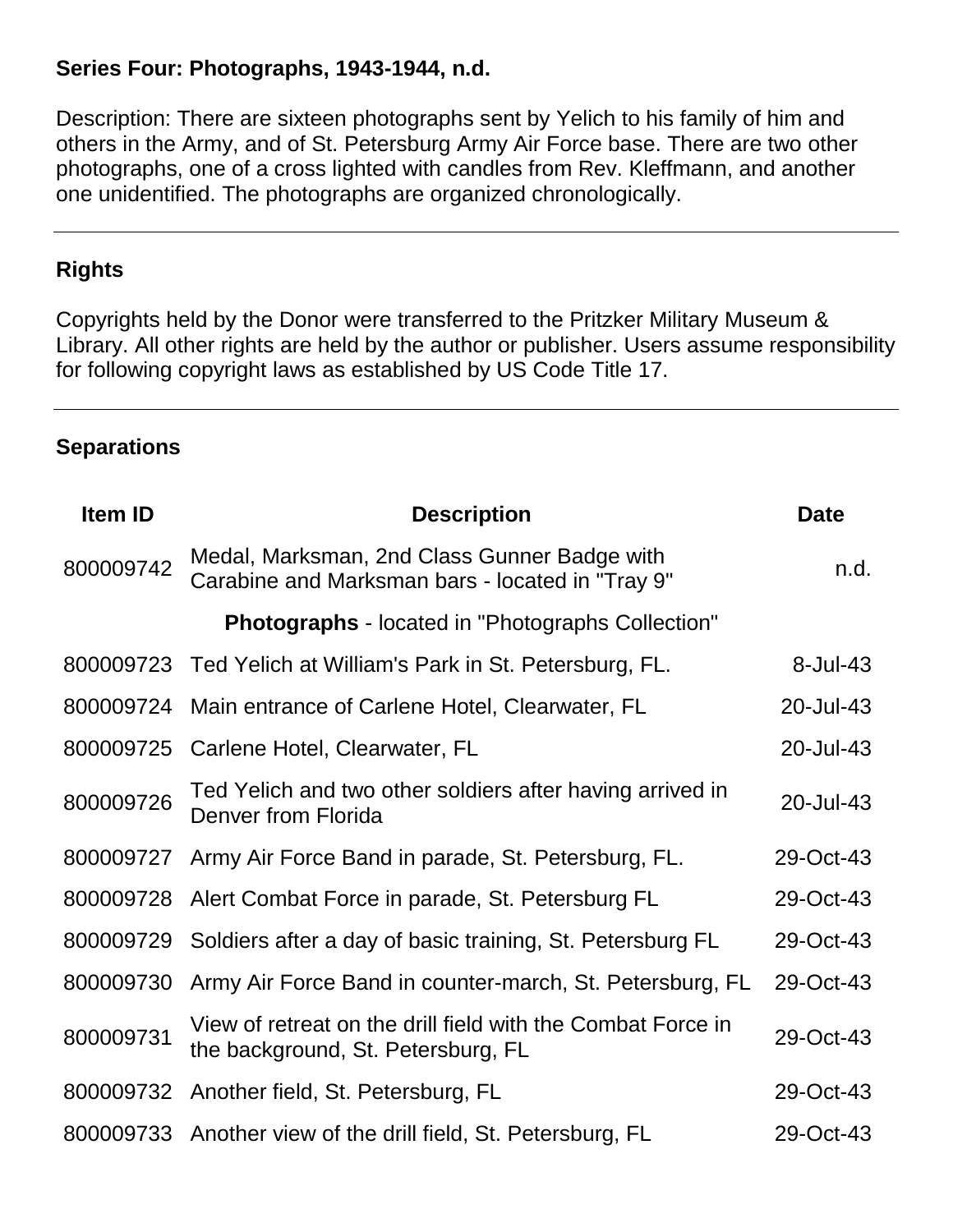|           | 800009734 Going to retreat through St. Petersburg, FL                                 | 29-Oct-43       |
|-----------|---------------------------------------------------------------------------------------|-----------------|
|           | 800009735 Pass in Review, St. Petersburg, FL                                          | 29-Oct-43       |
|           | 800009736 Taking the flag down, St. Petersburg, FL                                    | 29-Oct-43       |
|           | 800009737 Flag completely down, St. Petersburg, FL                                    | 29-Oct-43       |
| 800009738 | Ted Yelich and others digging (Ted is the one in the far<br>right), Buckley Field, CO | $13-Nov-$<br>43 |
| 800009739 | Ted and others digging from a different perspective,<br><b>Buckley Field, CO</b>      | $13-Nov-$<br>43 |
|           | 800009740 A cross lighted with candles, La Salle, IL                                  | May-44          |
|           | 800009741 An airplane model                                                           | n.d.            |

#### **Key Subjects**

This collection is indexed under the following headings in the Library's online catalog. Researchers interested in materials about related topics, persons, or places should search the catalog using these subject headings.

#### **Names**

Nicholas "Nick" Yelich Emily "Em" Yelich Draža Mihailović Fiorello La Guardia Franklin Delano Roosevelt

#### **Subjects**

Army Air Forces Technical School (Buckley Field, Colo.) Labor movement -- United States -- History Serbian Americans Soldiers -- United States -- Family relationships. World War, 1939-1945 -- Correspondence. World War, 1939-1945 -- Economic aspects World War, 1939-1945 -- Personal narratives, American World War, 1939-1945 -- Social aspects -- United States World War, 1939-1945--Veterans--Illinois--Biography World War, 1939-1945 -- Yugoslavia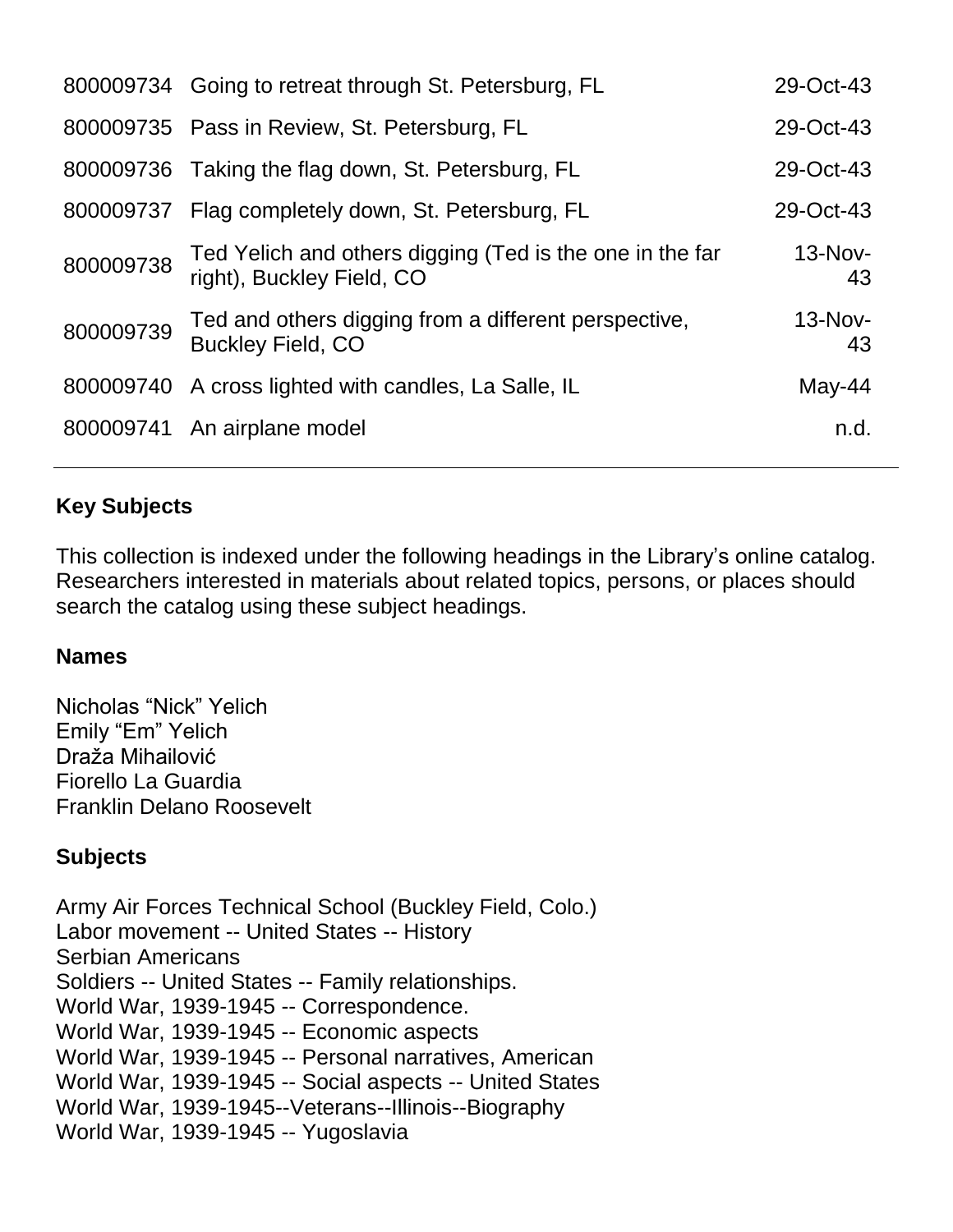# **Container List**

| <b>Box</b> | <b>Folder</b> | Item ID#  | <b>Title</b>                                                                                                                                               | <b>Dates</b>     |
|------------|---------------|-----------|------------------------------------------------------------------------------------------------------------------------------------------------------------|------------------|
|            |               |           | Series 1: Letters sent by Ted                                                                                                                              | 1943-<br>1945    |
|            | 1             |           | From 1 October 1944 to 28 April 1943                                                                                                                       |                  |
|            |               | 800009001 | Letter to Mom, Dad, and Emily about his first<br>experiences in the army (food, clothing,<br>activities) at Scott Field IL, where he saw<br>Melvin Ghighi? | 4-Mar-43         |
|            |               | 800009002 | Letter to Mom, Dad, and Emily about how he<br>is bored, has good food, busy, making new<br>recruits clean the barracks' toilets, and<br>saving money.      | 9-Mar-43         |
|            |               | 800009003 | Letter to Mom, Dad, and Emily about how he<br>is waiting to be shipped out, being barracks'<br>leader, daily routine, and asking about<br>"Dodo"           | $11$ -Mar-<br>43 |
|            |               | 800009004 | Letter to Mom, Dad, and Emily about how he<br>got a pass for Belleville, is tired of waiting but<br>he doesn't want to go to infantry                      | $13-Mar-$<br>43  |
|            |               | 800009005 | Letter to Mom, Dad, and Emily about how he<br>went to church, did laundry, and has enough<br>money                                                         | 14-Mar-<br>43    |
|            |               | 800009006 | 10 blank postcards of Indiantown, PA from<br>J.C. Jakubeh                                                                                                  | $15$ -Mar-<br>43 |
|            |               | 800009007 | Letter to Mom, Dad, and Emily about<br>newspapers he received, IQ test's score of<br>100, new Jewish friend, and other friends                             | 18-Mar-<br>43    |
|            |               | 800009008 | Letter to Mom, Dad, and Emily about how he<br>got a pass to go home, church services, and<br>money instructions                                            | 19-Mar-<br>43    |
|            |               | 800009009 | Letter to Mom, Dad, and Emily about how it<br>was a "day of work," received cookies, only<br>\$3 left                                                      | $21$ -Mar-<br>43 |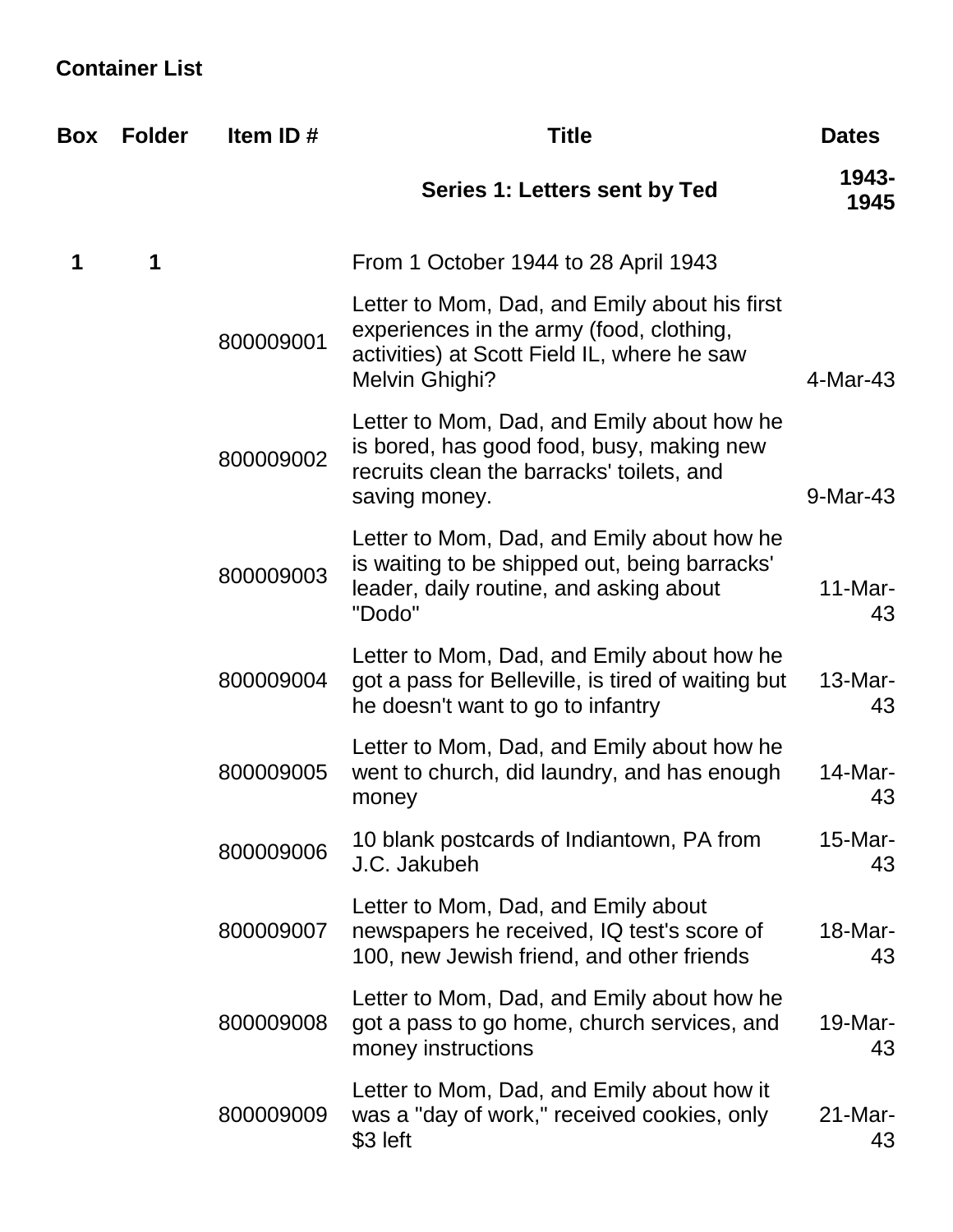| 800009010 | Letter to (illegible) about how he thinks that<br>is going to be shipped out                                                                                    | 23-Mar-<br>43    |
|-----------|-----------------------------------------------------------------------------------------------------------------------------------------------------------------|------------------|
| 800009011 | Letter to Mom, Dad, and Emily about how<br>there is no one left from La Salle except him<br>at Scott Field, there isn't much to do                              | 23-Mar-<br>43    |
| 800009012 | Letter to Mom, Dad, and Emily about how he<br>received the money, is healing from a wound                                                                       | 24-Mar-<br>43    |
| 800009013 | Letter to Mom, Dad, and Emily about how<br>they got order to ship out but lack<br>transportation                                                                | 25-Mar-<br>43    |
| 800009014 | Telegram to his father about his arrival to<br><b>Clearwater Florida</b>                                                                                        | $2$ -Apr-43      |
| 800009015 | Letter to Mom, Dad, and Emily about the trip<br>to Florida, and he doesn't exercise more<br>than he can                                                         | n.d.             |
| 800009016 | Postcard from "Babe" R. Wollack about<br>having seen Ted at Saint Petersburg                                                                                    | 6-Apr-43         |
| 800009017 | Letter to Mom, Dad, and Emily about how<br>there being plenty of fruit, has lost weight,<br>and Florida is a "resort"                                           | 8-Apr            |
| 800009018 | Letter to Mom, Dad, and Emily about first<br>week of basic training being done, wants a<br>folder for stationary, and the sun has turned<br>him into a "nigger" | 10-Apr-<br>43    |
| 800009019 | Letter to Mom, Dad, and Emily about his<br>plans to buy war bonds, the kitchen's size,<br>how he cuts hair and weights 215 lb.                                  | $13$ -Apr-<br>43 |
| 800009020 | Letter to Mom, Dad, and Emily about how he<br>hasn't been able to leave the camp yet, and<br>that he has received everything his family<br>has sent             | $15$ -Apr-<br>43 |
| 800009021 | Letter to Mom, Dad, and Emily about his visit<br>to Clearwater, Squadron 474, two more<br>weeks left of training                                                | 18-Apr           |
|           |                                                                                                                                                                 |                  |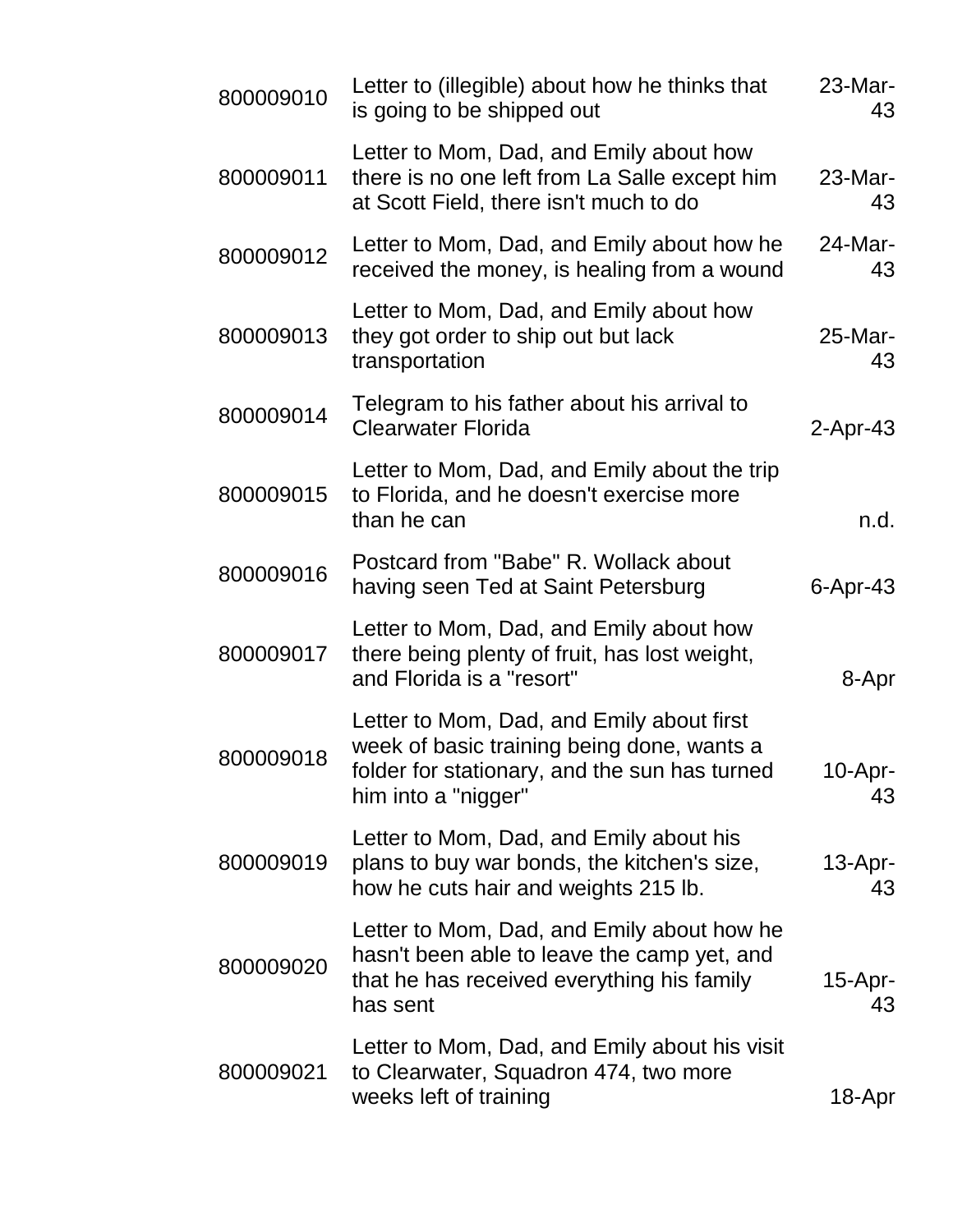|   | 800009022 | Letter to Mom, Dad, and Emily about the<br>weather, and training being hard with one<br>deserter in the squadron,                                   | 20-Apr           |
|---|-----------|-----------------------------------------------------------------------------------------------------------------------------------------------------|------------------|
|   | 800009023 | Letter to Mom, Dad, and Emily about<br>marching with a band in front of the colonel,<br>almost done with training, and continuing<br>getting darker | $21-Apr-$<br>43  |
|   | 800009024 | Letter to Mom, Dad, and Emily about going<br>to shooting practice, he had "patitsa," K.P.,                                                          | $26$ -Apr-<br>43 |
|   | 800009025 | Letter to Mom, Dad, and Emily about being<br>stationed at St. Petersburg as drill instructor<br>as Private First Class                              | $30-Apr-$<br>43  |
| 2 |           | From 2 May 1943 to 10 June 1943                                                                                                                     |                  |
|   | 800009026 | Letter to Mom, Dad, and Emily about his new<br>residence in St. Petersburg, him as drill<br>instructor, the weather                                 | 2-May-<br>43     |
|   | 800009027 | Letter to Mom, Dad, and Emily about having<br>a bath tub, and not too much work                                                                     | 4-May-<br>43     |
|   | 800009028 | Letter to Mom, Dad, and Emily inquiring<br>about home, picnics, and his friend bringing<br>his wife to live in Florida                              | 8-May-<br>43     |
|   | 800009029 | Letter to Mom, Dad, and Emily about the<br>Army leaving St. Petersburg, cheap juice<br>and rifle and machine gun practice                           | $10$ -May-<br>43 |
|   | 800009030 | Letter to Mom, Dad, and Emily about having<br>a picture taken, buying a snake-skin pursue,<br>the weather, and laundry                              | 11-May-<br>43    |
|   | 800009031 | Letter to Mom, Dad, and Emily about tall<br>people, weather, an insignia he is sending                                                              | 13-May-<br>43    |
|   | 800009032 | Letter to Mom, Dad, and Emily about new<br>rules with General Services, and talking<br>about people home                                            | 14-May-<br>43    |
|   | 800009033 | Letter to Mom, Dad, and Emily about the<br>possibility to be transfer to Lincoln NE,<br>buying bonds, receiving La Salle newspaper                  | 17-May-<br>43    |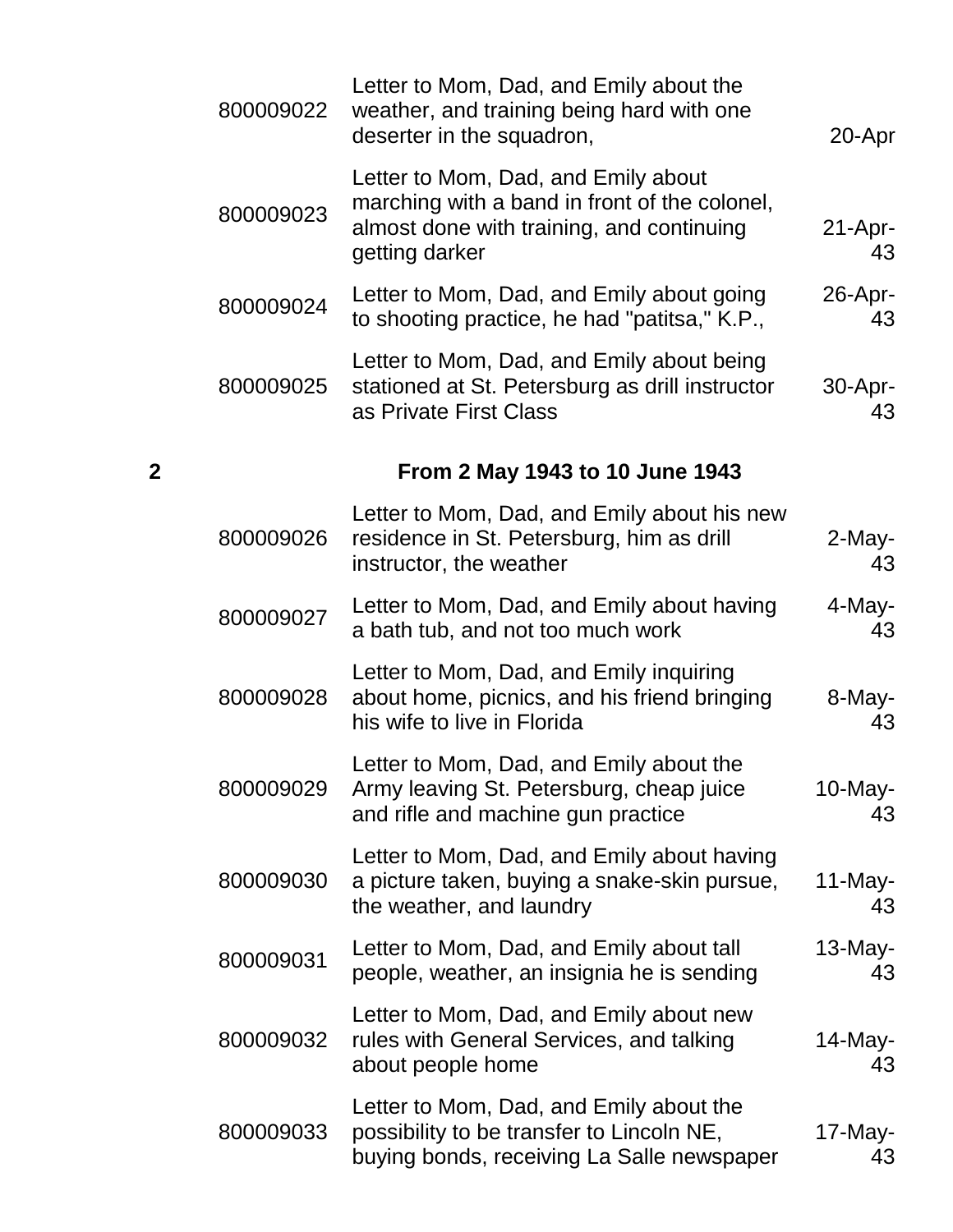|   | 800009034 | Letter to Mom, Dad, and Emily enjoying free<br>time with his buddies                                                  | 19-May-<br>43    |
|---|-----------|-----------------------------------------------------------------------------------------------------------------------|------------------|
|   | 800009035 | Letter to Mom, Dad, and Emily about dances<br>and parties, the weather                                                | $20$ -May-<br>43 |
|   | 800009036 | Letter to Mom, Dad, and Emily about news<br>from home, moving out, parties                                            | 24-May-<br>43    |
|   | 800009037 | Letter to Mom, Dad, and Emily about his<br>friend "Bud," glad receiving La Salle's paper,<br>and partying             | 25-May-<br>43    |
|   | 800009038 | Letter to Mom, Dad, and Emily about<br>saluting a WAAC, moving out in 15 days                                         | 28-May-<br>43    |
|   | 800009039 | Letter to Mom, Dad, and Emily about being<br>sent to Denver CO instead, and how girls<br>await for soldiers' payday   | $1-Jun-43$       |
|   | 800009040 | Letter to Mom, Dad, and Emily talking about<br>what he might do in the army, street dance                             | 4-Jun-43         |
|   | 800009041 | Letter to Mom, Dad, and Emily about how<br>Buckley Field CO will not be like St.<br>Petersburg                        | 7-Jun-43         |
|   | 800009042 | Letter to Mom, Dad, and Emily preparing his<br>departure, lecturing, weather                                          | 9-Jun-43         |
|   | 800009043 | Letter to Mom, Dad, and Emily about<br>shooting, how he would like to go to Alaska                                    | $10$ -Jun-<br>43 |
| 3 |           | <b>From 20 June 1943 to 26 August 1943</b>                                                                            |                  |
|   | 800009044 | Letter to Mom, Dad, and Emily about<br>differences and similarities between Buckley<br>Field, Scott Field and Florida | 20-Jun-<br>43    |
|   | 800009045 | Letter to Mom, Dad, and Emily about his job<br>training recruits and soldiers during 56 days                          | $23$ -Jun-<br>43 |
|   | 800009046 | Letter to Mom, Dad, and Emily daily live,<br>transferred to 336 squadron                                              | 24-Jun-<br>43    |
|   | 800009047 | Letter to Mom, Dad, and Emily about his<br>family moving and daily live                                               | 25-Jun-<br>43    |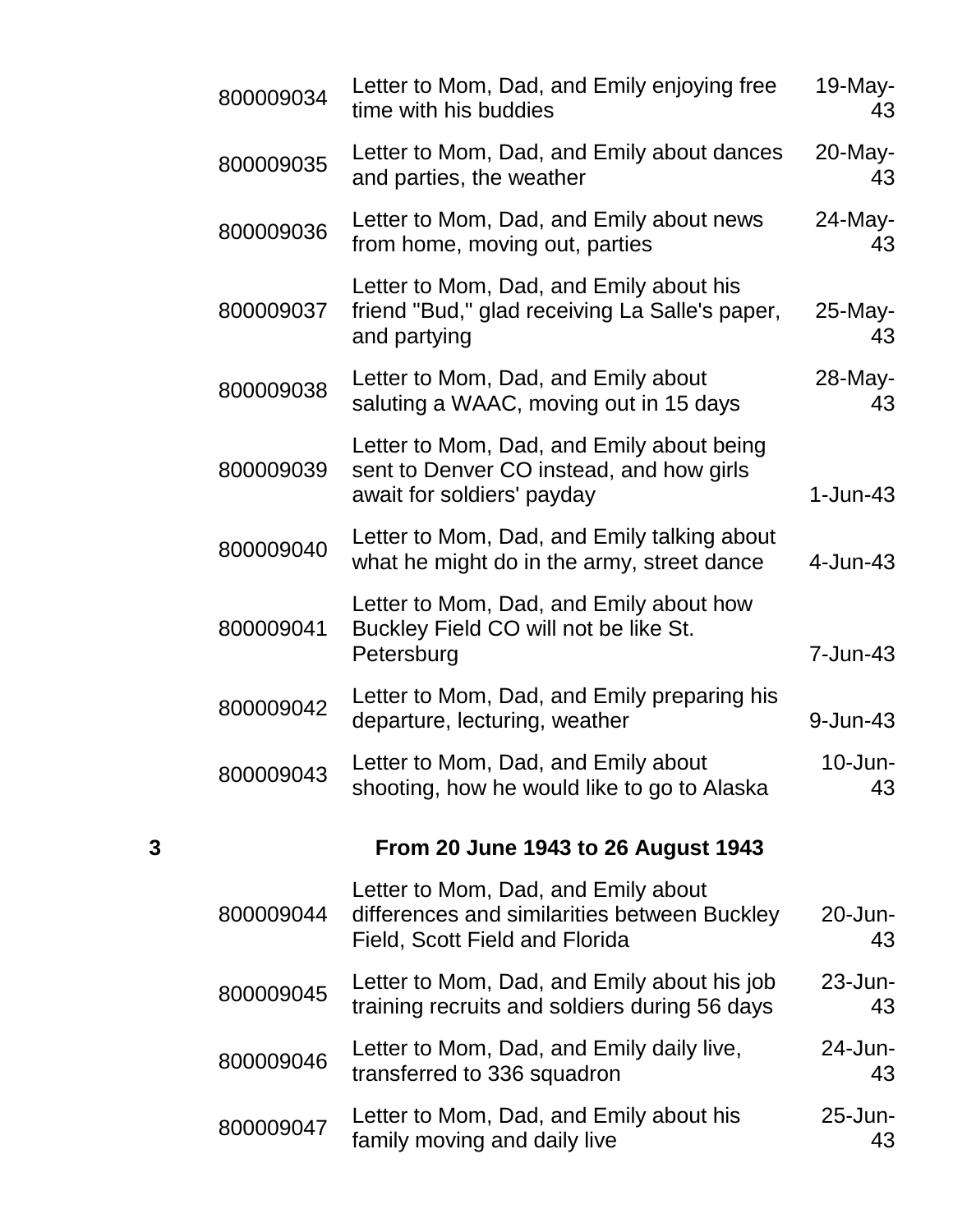| 800009048 | Letter to Mom, Dad, and Emily about his<br>change of assignment to work with officers<br>instead of in the drill field, he is still in 608 | $27 - Jun -$<br>43 |
|-----------|--------------------------------------------------------------------------------------------------------------------------------------------|--------------------|
| 800009049 | Letter to Mom, Dad, and Emily enjoying his<br>time serving officers, waiting for his furlough,<br>getting paid as a sergeant               | $Jul-43$           |
| 800009050 | Letter to Mom, Dad, and Emily army life gets<br>easier, talking about news from home and<br>friend's letters                               | $9$ -Jul-43        |
| 800009051 | Letter to Mom, Dad, and Emily expecting to<br>get ratings for 336, asking about the dog                                                    | $13$ -Jul-<br>43   |
| 800009052 | Letter to Mom, Dad, and Emily got a job for a<br>friend as bartender, worked in the kitchen,<br>sent a picture                             | $15$ -Jul-<br>43   |
| 800009053 | Letter to Mom, Dad, and Emily about the<br>weather, how he had to teach a technical<br>sergeant how to use the rifle                       | $19$ -Jul-<br>43   |
| 800009054 | Letter to Mom, Dad, and Emily about how he<br>keeps all the letters, losing weight, getting<br>taller                                      | $20 -$ Jul-<br>43  |
| 800009055 | Letter to Mom, Dad, and Emily about how he<br>might become radio operator mechanic,<br>don't teach flying at Buckley Field                 | $27 -$ Jul-<br>43  |
| 800009056 | Letter to Mom, Dad, and Emily about how<br>the "Memphis Belle" was in Denver, lots of<br>marching, hopes to go to school                   | 29-Jul-<br>43      |
| 800009057 | Letter to Mom, Dad, and Emily wanting to go<br>to school after the war                                                                     | $2$ -Aug-43        |
| 800009058 | Letter to Mom, Dad, and Emily looking<br>forward radio school, close-order drill, plane<br>ride back home                                  | 4-Aug-43           |
| 800009059 | Letter to Mom, Dad, and Emily getting ready<br>to go back home, nobody talks about the war<br>in the army                                  | 7-Aug-43           |
| 800009060 | Letter to Mom, Dad, and Emily about drill,<br>news from home, and preparations to go                                                       | $10$ -Aug-<br>43   |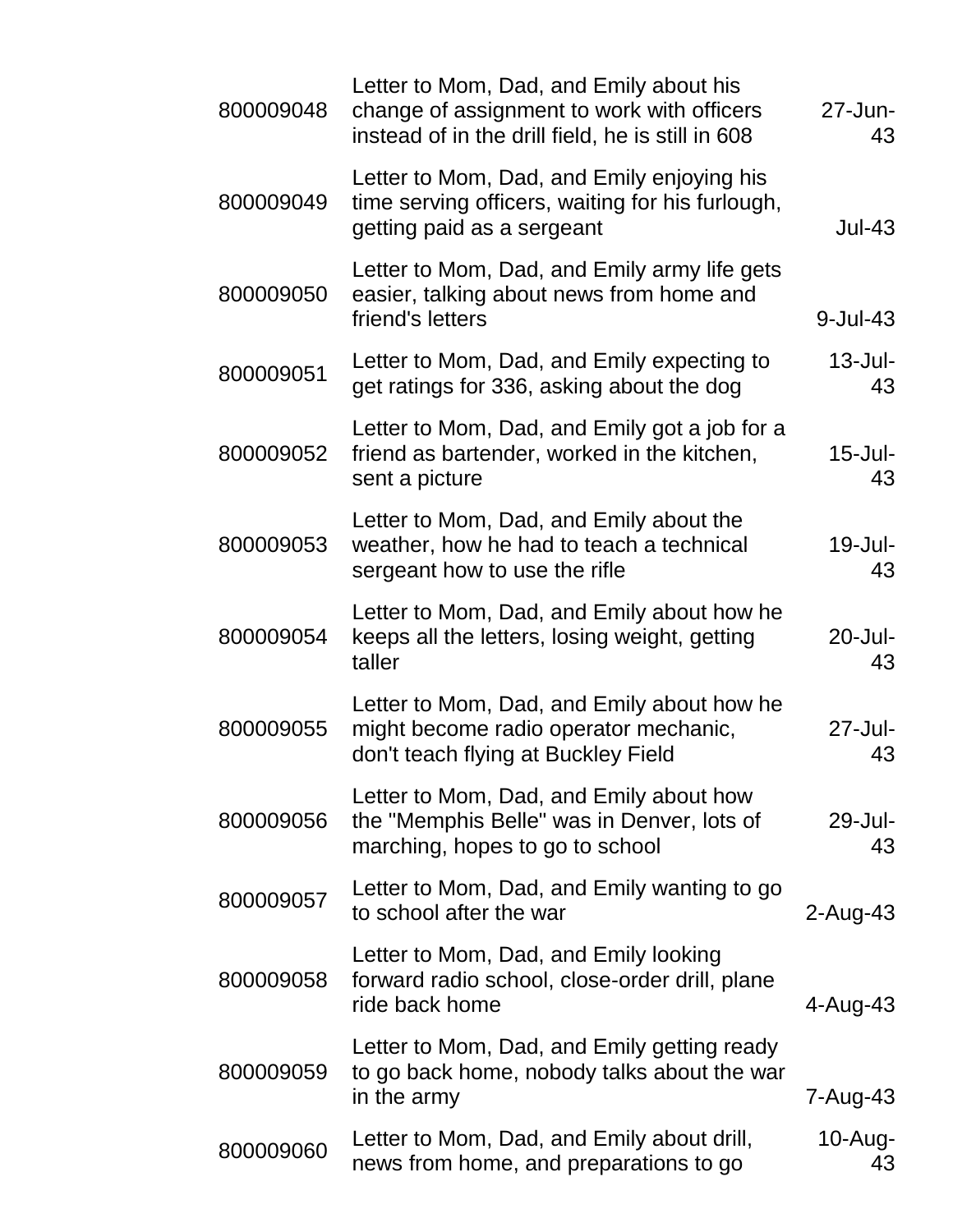home

| 800009061 | Letter to Mom, Dad, and Emily about his life<br>in Buckley Field, hopes and plans                               | $12$ -Aug-<br>43 |
|-----------|-----------------------------------------------------------------------------------------------------------------|------------------|
| 800009062 | Letter to Mom, Dad, and Emily about going<br>home September 8th, news from home                                 | 20-Aug-<br>43    |
| 800009063 | Letter to Mom, Dad, and Emily daily live at<br><b>Buckley Field</b>                                             | Aug-43           |
| 800009064 | Letter to Mom, Dad, and Emily trip planning,<br>news from home                                                  | $25$ -Aug-<br>43 |
|           | From 7 September 1943 to 29 December<br>1943                                                                    |                  |
| 800009065 | Letter to Mom, Dad, and Emily about his trip<br>schedule                                                        | $6-Sep-43$       |
| 800009066 | Telegram to his father about his arrival to<br><b>Buckley Field</b>                                             | $23-Sep-$<br>43  |
| 800009067 | Letter to Mom, Dad, and Emily about maybe<br>going to school as furlough, preparing a<br>party for officers     | 26-Sep-<br>43    |
| 800009068 | Letter to Mom, Dad, and Emily about "the<br>person in charge" in the army, trip to Idaho<br>Springs CO          | Sep-Oct<br>43    |
| 800009069 | Letter to Mom, Dad, and Emily about news<br>from home, maybe getting discharge,                                 | Sep-Oct<br>43    |
| 800009070 | Letter to Mom, Dad, and Emily about visiting<br><b>Idaho Springs CO</b>                                         | $11$ -Oct-<br>43 |
| 800009071 | Letter to Mom, Dad, and Emily about news<br>from home, receiving food                                           | $21$ -Oct-<br>43 |
| 800009072 | Letter to Mom, Dad, and Emily about having<br>the 86th (illegible) squadron of Negroes<br>taking over Mess Hall | 29-Oct-<br>43    |
| 800009073 | Letter to Mom, Dad, and Emily about an<br>overseas checkup didn't pass because of his<br>vision, news from home | 31-Oct-<br>43    |

**4**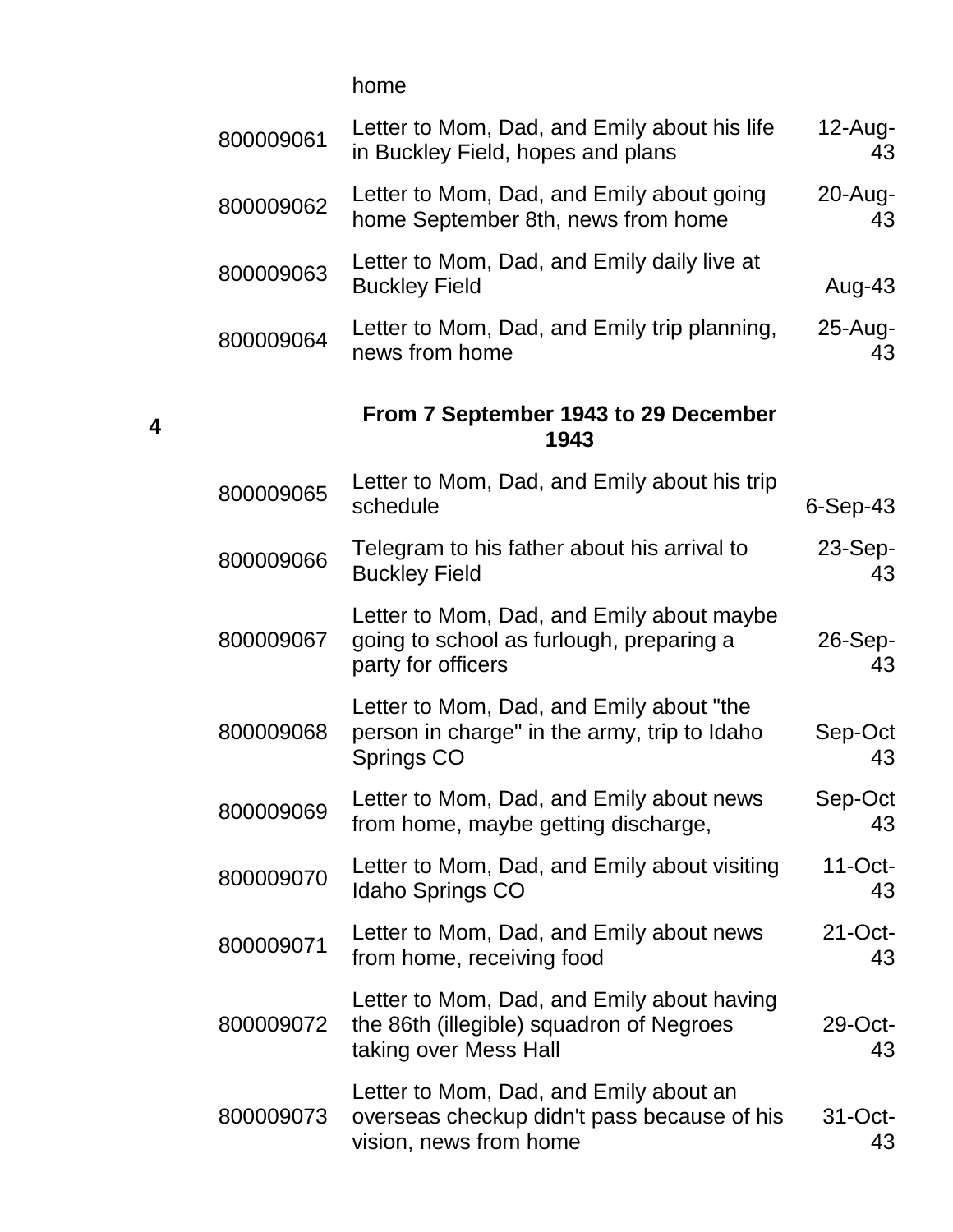|   | 800009074 | Letter to Mom, Dad, and Emily about his new<br>assignment in the supply and delivery<br>department, "the war doesn't interest the<br>service men in the states"     | 7-Nov-43          |
|---|-----------|---------------------------------------------------------------------------------------------------------------------------------------------------------------------|-------------------|
|   | 800009075 | Letter to Mom, Dad, and Emily about news<br>from home                                                                                                               | 9-Nov-43          |
|   | 800009076 | Letter to Mom, Dad, and Emily about news<br>from home, liking his new job                                                                                           | $11-Nov-$<br>43   |
|   | 800009077 | Letter to Mom, Dad, and Emily about his job,<br>and news from home                                                                                                  | 16-Nov-<br>43     |
|   | 800009078 | Letter to Mom, Dad, and Emily about news<br>from home, his job, daily live                                                                                          | 22-Nov-<br>43     |
|   | 800009079 | Letter to Mom, Dad, and Emily about how he<br>enjoys clippings, his friend being shipped<br>overseas, news from home                                                | 23-Nov-<br>43     |
|   | 800009080 | Letter to Mom, Dad, and Emily about<br>thanksgiving dinner, how he didn't hear<br>about Patton slapping a soldier, "twisting info<br>in the mail"                   | 29-Nov-<br>43     |
|   | 800009081 | Letter to Mom, Dad, and Emily about how he<br>would like the government to pay for school<br>after the war, plans for Christmas                                     | 7-Dec-43          |
|   | 800009082 | Letter to Mom, Dad, and Emily had fun with<br>a friend in Denver, heard a rumor about the<br>war not lasting much longer                                            | $14$ -Dec-<br>43  |
|   | 800009083 | Letter to Mom, Dad, and Emily about his<br>family liking their presents, news from home,<br>weather, saving money for the future                                    | $21 - Dec-$<br>43 |
|   | 800009084 | Letter to Mom, Dad, and Emily about<br>Christmas, new year resolution                                                                                               | $29$ -Dec-<br>43  |
| 5 |           | From 2 January 1944 to 25 April 1944                                                                                                                                |                   |
|   | 800009085 | Letter to Mom, Dad, and Emily "if you aren't<br>fit to be in the army, you can't play football,"<br>"it is not about what you know but who you<br>know in the army" | $2$ -Jan-44       |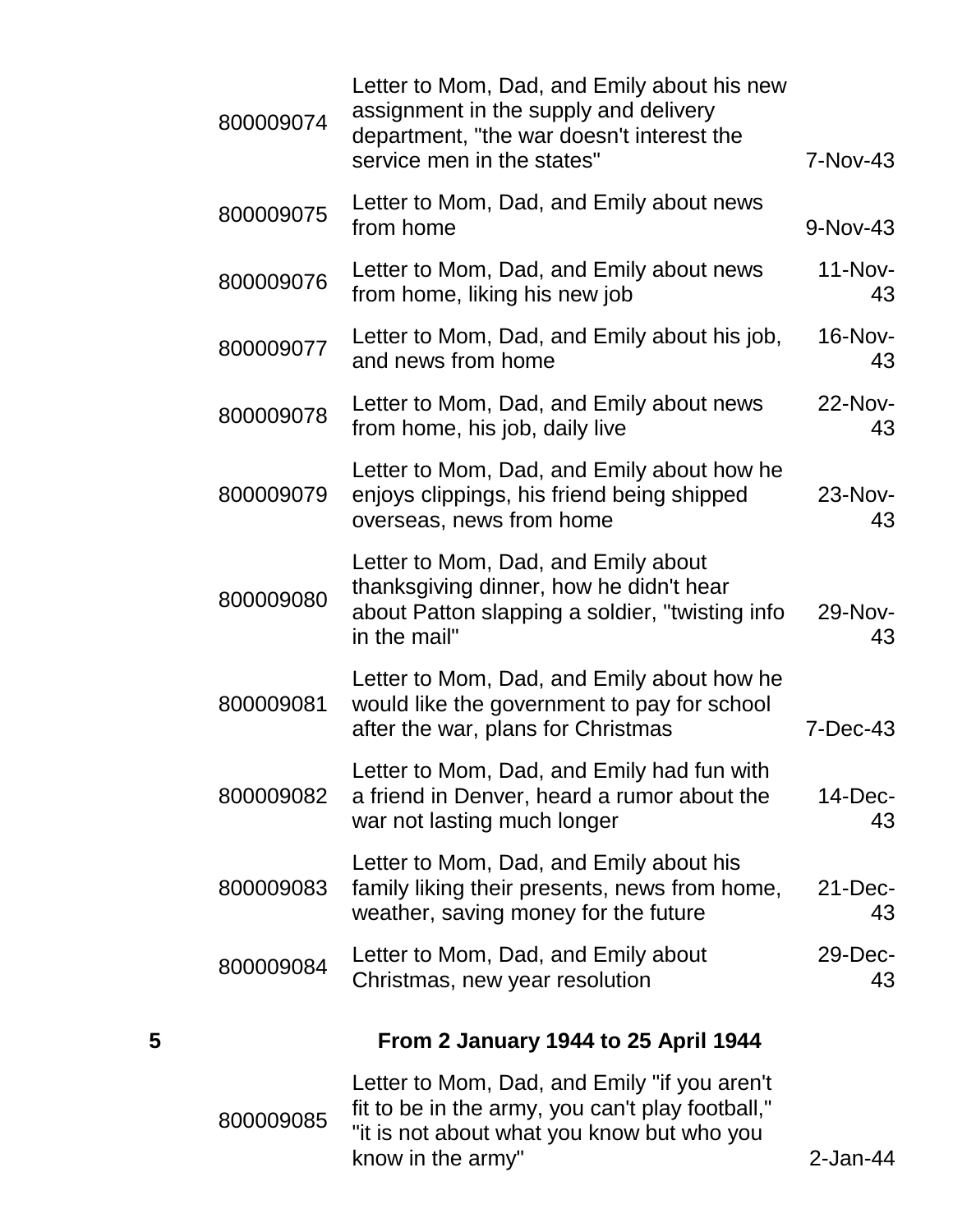| 800009086 | Letter to Mom, Dad, and Emily commenting<br>letters and news he has received from home,<br>and discussing his finances, sending<br>Christmas programs | 4-Jan-44          |
|-----------|-------------------------------------------------------------------------------------------------------------------------------------------------------|-------------------|
| 800009087 | 1943 Christmas Menu at Buckley Field sent<br>in January 1944                                                                                          | n.d.              |
| 800009088 | 1943 Christmas Protestant Program at<br>Buckley Field sent in January 1944                                                                            | n.d.              |
| 800009089 | Letter to Mom, Dad, and Emily expecting<br>ratings, commenting news from home,<br>expecting his furlough in March                                     | 9-Jan-44          |
| 800009090 | Letter to Mom, Dad, and Emily about news<br>from home, enjoying cartoons                                                                              | $12$ -Jan-<br>44  |
| 800009091 | Letter to Mom, Dad, and Emily about news<br>from home, the weather, organization and<br>religion in the army                                          | $16$ -Jan-<br>44  |
| 800009092 | Letter to Mom, Dad, and Emily about news<br>from home, "infiltration training," his job in<br>the base                                                | 19-Jan-<br>44     |
| 800009093 | Letter to Mom, Dad, and Emily about news<br>from home, weather, and reasons to be<br>rejected by the army                                             | $23$ -Jan-<br>44  |
| 800009094 | Letter to Mom, Dad, and Emily about the<br>weather, his opinion about Italy, news from<br>home, off duty activities                                   | $26$ -Jan-<br>44  |
| 800009095 | Letter to Mom, Dad, and Emily about news<br>from home, his opinion about "foreign"<br>industry" after the war, the weather                            | $30 - Jan-$<br>44 |
| 800009096 | Letter to Mom, Dad, and Emily about his<br>feelings on his pay, finances, sending home<br>a letter from Rev. Kleffmann                                | $1-Feb-44$        |
| 800009097 | Letter from Rev. Kleffmann about 1943<br>Christmas service, the role of the church<br>during war, drawing nearer to God, and<br>news from servicemen  | n.d.              |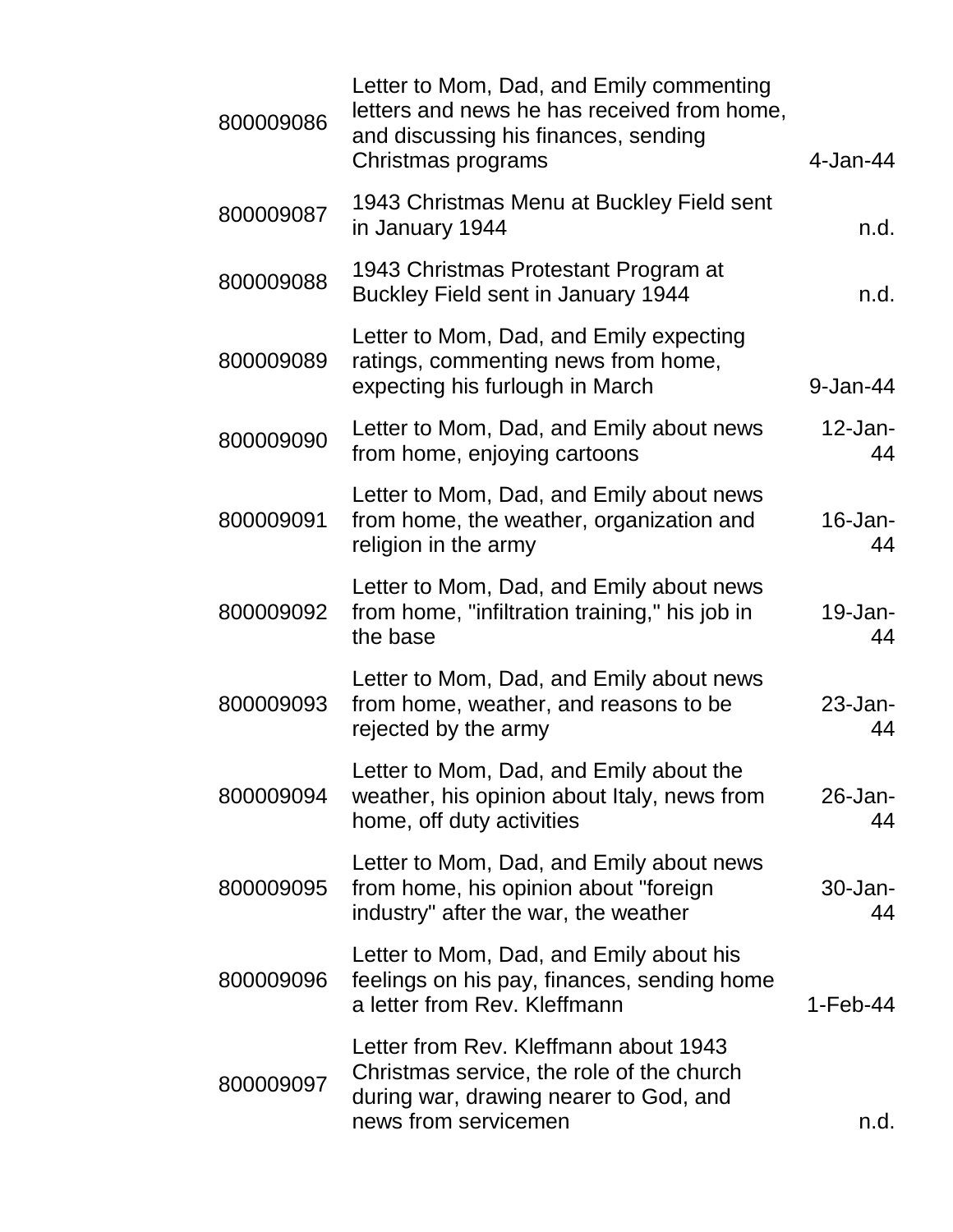| $7-Feb-44$       | Letter to Mom, Dad, and Emily about his<br>furlough, his ideas on "foreign industry," the<br>length of the war, and news from home   | 800009098 |
|------------------|--------------------------------------------------------------------------------------------------------------------------------------|-----------|
| $11$ -Feb-<br>44 | Letter to Mom, Dad, and Emily about<br>planning his trip back home, weather, news<br>from home                                       | 800009099 |
| $14$ -Feb-<br>44 | Letter to Mom, Dad, and Emily about news<br>from home, having basic training facilities<br>closed down, packages from home           | 800009100 |
| $15$ -Feb        | Letter to Mom, Dad, and Emily plans for his<br>trip, replacements for soldiers overseas,<br>news from home                           | 800009101 |
| $17$ -Feb-<br>44 | Letter to Mom, Dad, and Emily about news<br>from home, preparing his trip                                                            | 800009102 |
| $23$ -Feb-<br>44 | Letter to Mom, Dad, and Emily about more<br>trip planning, Paul Douglas' wife running for<br>Congress,                               | 800009103 |
| 24-Feb-<br>44    | Letter to Mom, Dad, and Emily last letter<br>before going on his furlough                                                            | 800009104 |
| 16-Mar-<br>44    | Telegram to his father: "Arrived safely<br><b>Everything fine Love Ted"</b>                                                          | 800009105 |
| 17-Mar-<br>44    | Letter to Mom, Dad, and Emily about his<br>return to Buckley Field after the furlough,<br>and the weather                            | 800009106 |
| $21$ -Mar-<br>44 | Letter to Mom, Dad, and Emily about the<br>weather, letters he has received, his friend<br>saying that the war will last 90 days     | 800009107 |
| 24-Mar-<br>44    | Letter to Mom, Dad, and Emily about the<br>weather, news from home, and liking the<br>clippings, "army life will be always the same" | 800009108 |
| 28-Mar-<br>44    | Letter to Mom, Dad, and Emily the weather,<br>news from home and letters                                                             | 800009109 |
| 2-Apr-44         | Letter to Mom, Dad, and Emily about the<br>weather, news from home, and OCS closing<br>in Miami                                      | 800009110 |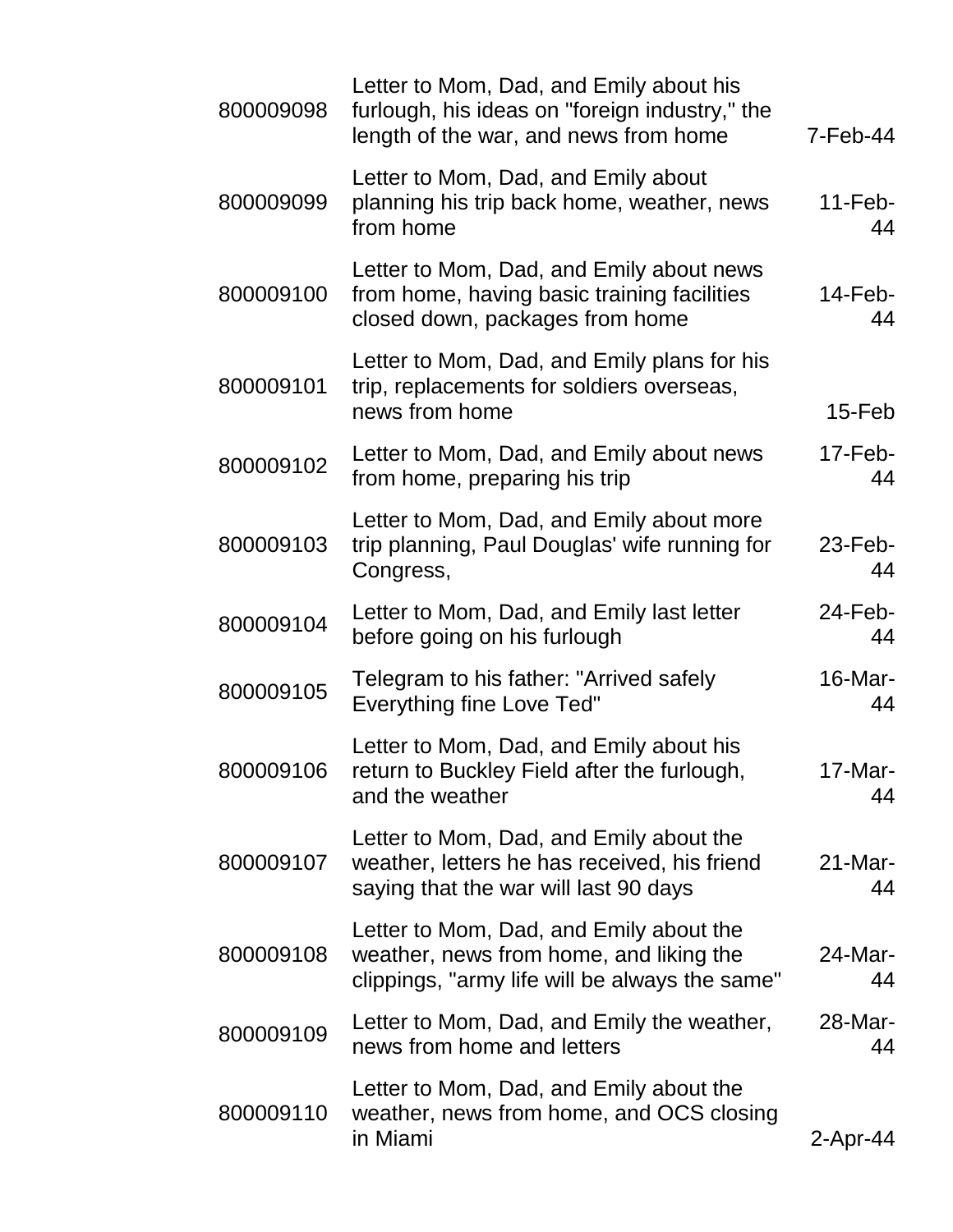|   | 800009111 | Letter to Mom, Dad, and Emily about the<br>weather, maybe going to Church the<br>following Sunday, and news from home                                      | 5-Apr-44         |
|---|-----------|------------------------------------------------------------------------------------------------------------------------------------------------------------|------------------|
|   | 800009112 | Letter to Mom, Dad, and Emily about the<br>weather, attending Church on Easter<br>Sunday, attaching Easter program, news<br>from home                      | $11-Apr-$<br>44  |
|   | 800009113 | Easter 1944 Protestant services' program                                                                                                                   | n.d.             |
|   | 800009114 | Letter to Mom, Dad, and Emily about<br>critiquing his English in his letters, news from<br>home, newspaper articles                                        | 17-Apr-<br>44    |
|   | 800009115 | Letter to Mom, Dad, and Emily about news<br>from home, the weather, and a newspaper<br>article about Sicily                                                | 19-Apr-<br>44    |
|   | 800009116 | Letter to Mom, Dad, and Emily about the<br>weather, Mrs. Roosevelt's trips, making<br>career in the army, news from home                                   | 25-Apr-<br>44    |
|   |           |                                                                                                                                                            |                  |
| 6 |           | <b>From 2 May 1944 to 29 August 1944</b>                                                                                                                   |                  |
|   | 800009117 | Letter to Mom, Dad, and Emily about the<br>weather, receiving socks, newspaper article,<br>Buckley Field reorganization,                                   | 2-May-<br>44     |
|   | 800009118 | Letter to Mom, Dad, and Emily about the<br>weather, news from home, gone bowling                                                                           | 9-May-<br>44     |
|   | 800009119 | Letter to Mom, Dad, and Emily asking for<br>more socks, how everybody cannot be<br>pleased in the army, news from home                                     | $11$ -May-<br>44 |
|   | 800009120 | Letter to Mom, Dad, and Emily about news<br>from home, army life being dull, 3400 people<br>being laid off at Remington Arms plant and<br>its consequences | $16$ -May-<br>44 |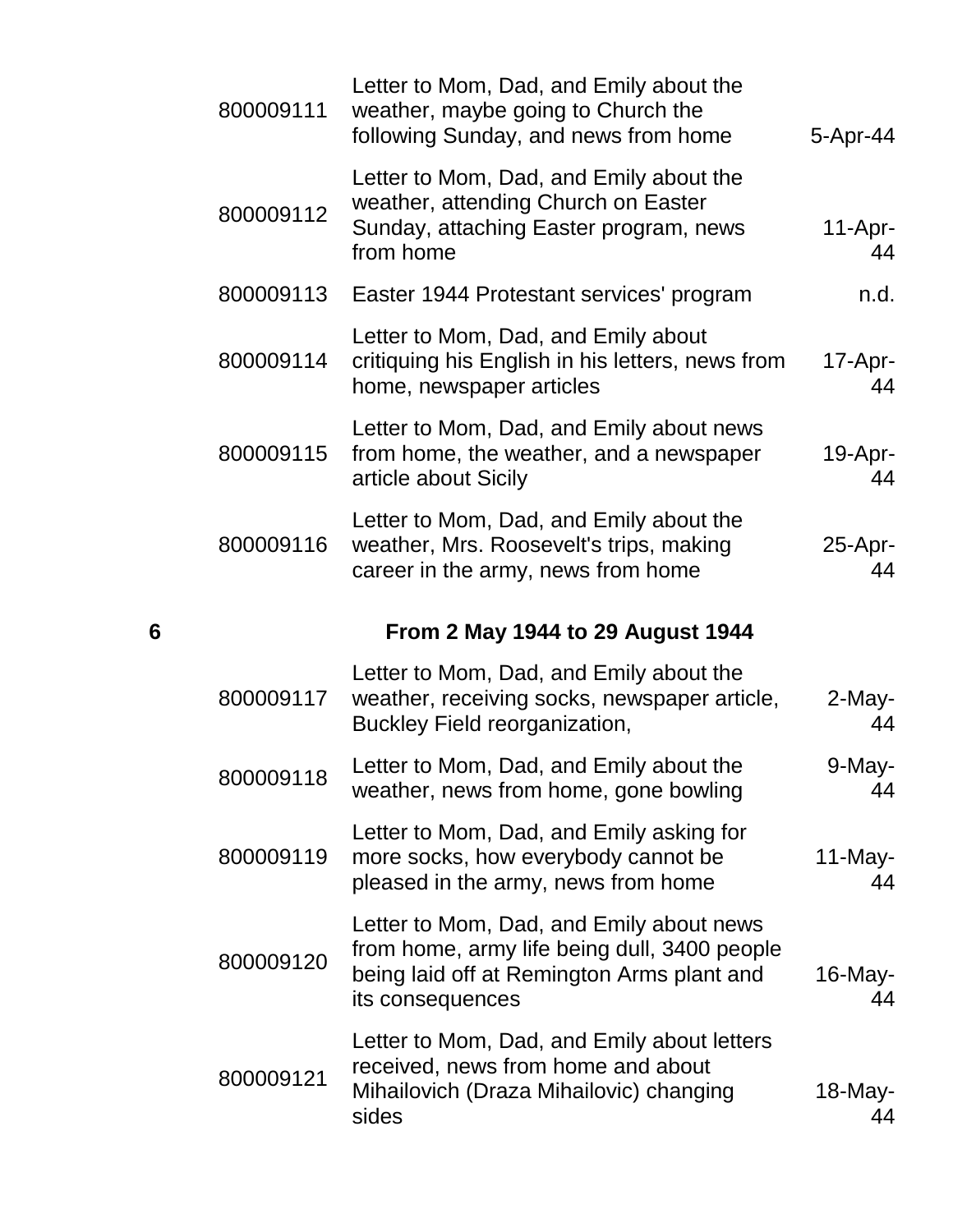| 800009122 | Letter to Mom, Dad, and Emily about news<br>from home, the weather, legislation being<br>passed by the Senate                                                         | $23$ -May-<br>44 |
|-----------|-----------------------------------------------------------------------------------------------------------------------------------------------------------------------|------------------|
| 800009123 | Letter to Mom, Dad, and Emily about his<br>eyesight, books to read, news from home,<br>"Open Forum" hour                                                              | 26-May-<br>44    |
| 800009124 | Letter to Mom, Dad, and Emily about the 2nd<br>Bill of Rights, Denver as recovery place, his<br>opinion on the Cabaret Tax, and American<br>spending behavior         | 30-May-<br>44    |
| 800009125 | Letter to Mom, Dad, and Emily about<br>entertaining his friend's girlfriend while she<br>was waiting to see him, new KP rules                                         | $4$ -Jun-44      |
| 800009126 | Letter to Mom, Dad, and Emily news about<br>home, being D-Day "the beginning of the<br>end"                                                                           | 5-Jun-44         |
| 800009127 | Letter to Mom, Dad, and Emily about<br>civilians visiting "to see what their Defense<br>bonds are buying," B-29 bombing Tokyo,<br>and Roosevelt running for president | 15-Jun-<br>44    |
| 800009128 | Letter to Mom, Dad, and Emily about the 2nd<br>Bill of Rights, underwear,                                                                                             | 19-Jun-<br>44    |
| 800009129 | Letter to Em about news from home, dating<br>experiences at Buckley Field                                                                                             | 22-Jun-<br>44    |
| 800009130 | Letter to Mom, Dad, and Emily about news<br>from home, 2nd Bill of Rights                                                                                             | 22-Jun-<br>44    |
| 800009131 | Letter to Mom, Dad, and Emily about his<br>opinion on the future of the 2nd Bill of Rights,<br>and the weather                                                        | 27-Jun-<br>44    |
| 800009132 | Letter to Mom, Dad, and Emily about<br>receiving his underwear, discussing the next<br>elections, news from home, one Buckley<br>Field nurse committing suicide       | $3$ -Jul-44      |
| 800009133 | Letter to Mom, Dad, and Emily about his<br>hopes on the 2nd Bill of Rights and the<br>weather                                                                         | $6$ -Jul-44      |
|           |                                                                                                                                                                       |                  |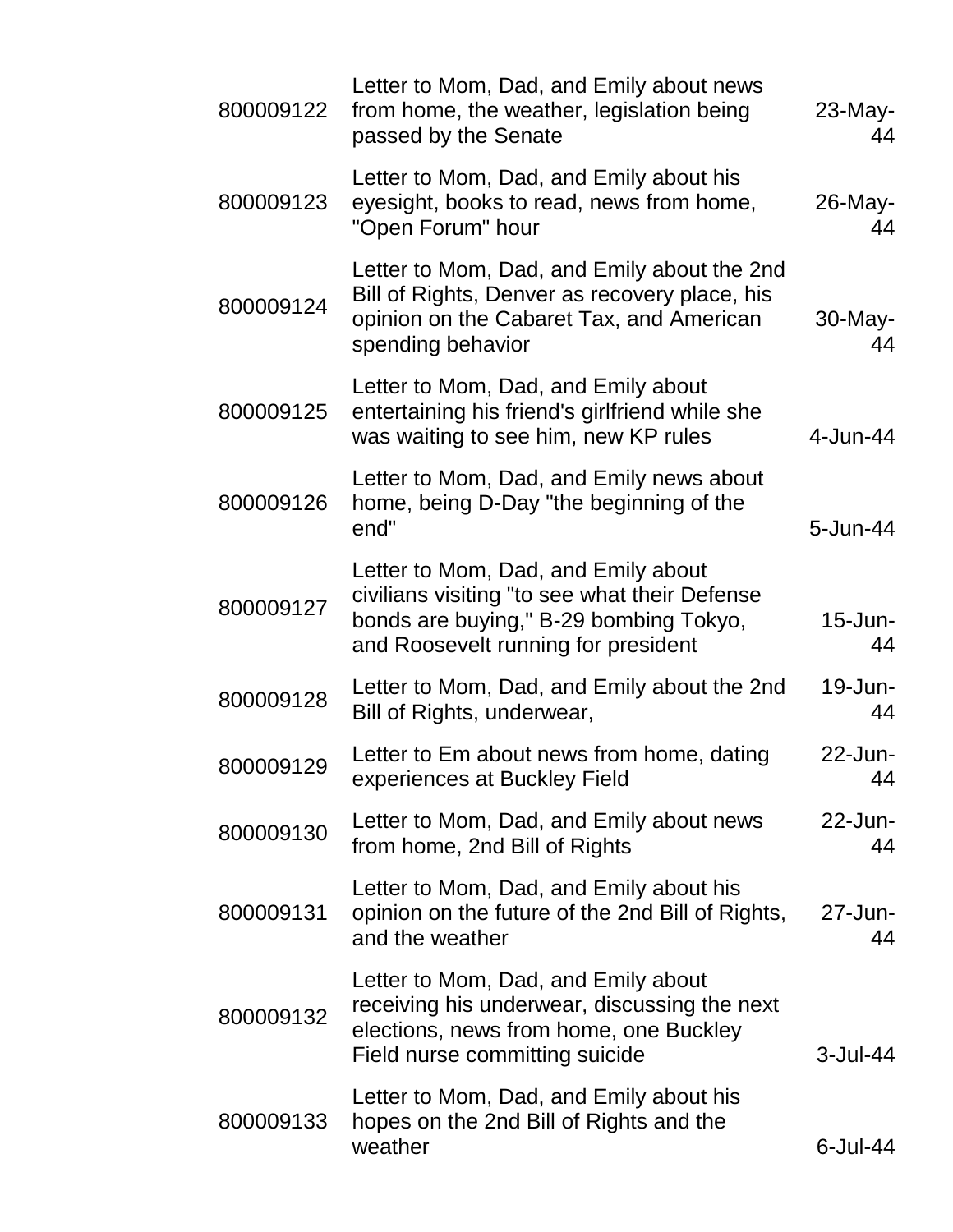| 800009134 | Letter to Mom, Dad, and Emily about news<br>from home, US politics, the Southern States,<br>his new glasses                                               | $11$ -Jul-<br>44     |
|-----------|-----------------------------------------------------------------------------------------------------------------------------------------------------------|----------------------|
| 800009135 | Letter to Mom, Dad, and Emily about<br>farming, Roosevelt running again, news from<br>home                                                                | 14-Jul-<br>44        |
| 800009136 | Letter to Mom, Dad, and Emily about the<br>"stabilization fund," the depression, Germany<br>planning the next war, his glasses                            | $18 -$ Jul $-$<br>44 |
| 800009137 | Letter to Mom, Dad, and Emily about deadly<br>accidents in the army, visit to an amusement<br>park, and news from friends in the army                     | $20 -$ Jul-<br>44    |
| 800009138 | Letter to Mom, Dad, and Emily about new<br>sunglasses, the end of Germany, a<br>magazine subscription, news from home                                     | $23$ -Jul-<br>44     |
| 800009139 | Letter to Mom, Dad, and Emily about bonds<br>for the armed forces, news from home, and<br>his job at Buckley Field                                        | $30 -$ Jul-<br>44    |
| 800009140 | Letter to Mom, Dad, and Emily about news<br>from home, his friends in the army,                                                                           | $1-Auq-44$           |
| 800009141 | Letter to Mom, Dad, and Emily about the<br>weather, his experience in the army, an<br>article about world markets he read, and his<br>friend gone missing | 7-Aug-44             |
| 800009142 | Letter to Mom, Dad, and Emily about Alaska<br>as deterrent against Japan, his friends in the<br>army, and news from home                                  | 8-Aug-44             |
| 800009143 | Letter to Mom, Dad, and Emily about<br>planning his trip back home, news from<br>home                                                                     | $21$ -Aug-<br>44     |
| 800009144 | Letter to Mom, Dad, and Emily about news<br>from home                                                                                                     | $22$ -Aug-<br>44     |
| 800009145 | Letter to Mom, Dad, and Emily about his<br>plans for his trip, the weather                                                                                | 28-Aug-<br>44        |
| 800009146 | Letter to Mom, Dad, and Emily the weather,<br>last planning for his trip                                                                                  | 29-Aug-<br>44        |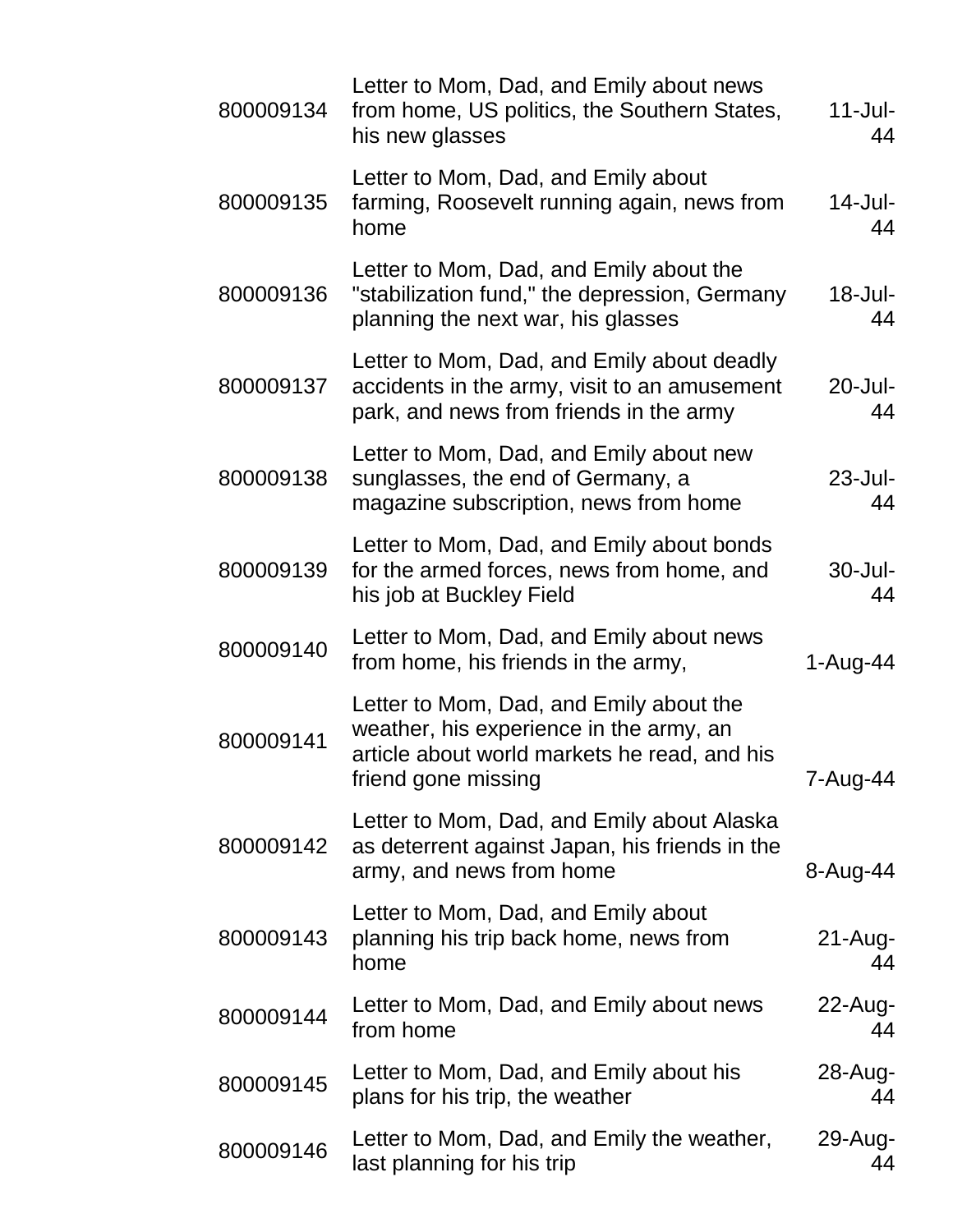**2 1**

#### **From 21 September 1944 to 31 December 1944**

| 800009147 | Letter to Mom, Dad, and Emily about his<br>train back to base, and a friend being paid<br>\$96 overseas                                          | $21-Sep-$<br>44  |
|-----------|--------------------------------------------------------------------------------------------------------------------------------------------------|------------------|
| 800009148 | Letter to Mom, Dad, and Emily about<br>newspaper articles, his military set being<br>stolen, his watch and lighter                               | $26-Sep-$<br>44  |
| 800009149 | Letter to Mom, Dad, and Emily about his<br>needs and news from home                                                                              | $28-Sep-$<br>44  |
| 800009150 | Letter to Mom, Dad, and Emily about Mayor<br>La Guardia, his stolen set, and his finances                                                        | $30-Sep-$<br>44  |
| 800009151 | Letter to Mom, Dad, and Emily about his<br>changed of assignment now to keeping the<br>books at the warehouse, news from home,<br>the weather    | 5-Oct-44         |
| 800009152 | Letter to Mom, Dad, and Emily about his<br>finances, Mayor La Guardia, news from<br>home, and shows at Buckley Field                             | $9$ -Oct-44      |
| 800009153 | Letter to Mom, Dad, and Emily about<br>sending blankets home, his new<br>responsibilities, and news from home                                    | $11$ -Oct-<br>44 |
| 800009154 | Letter to Mom, Dad, and Emily about his new<br>job, Mayor La Guardia and the relation<br>soldier-civilian                                        | $16$ -Oct-<br>44 |
| 800009155 | Letter to Mom, Dad, and Emily about<br>compulsory training, conscience objectors,<br>"big family" in the barracks, the presidential<br>election, | $18$ -Oct-<br>44 |
| 800009156 | Letter to Mom, Dad, and Emily about<br>questions his father sent to the Chicago<br>Times, cookies, to fix his iron                               | $25$ -Oct-<br>44 |
| 800009157 | Letter to Mom, Dad, and Emily about writing<br>to the New Republic, his dog, local politics,<br>and fruit                                        | $26$ -Oct-<br>44 |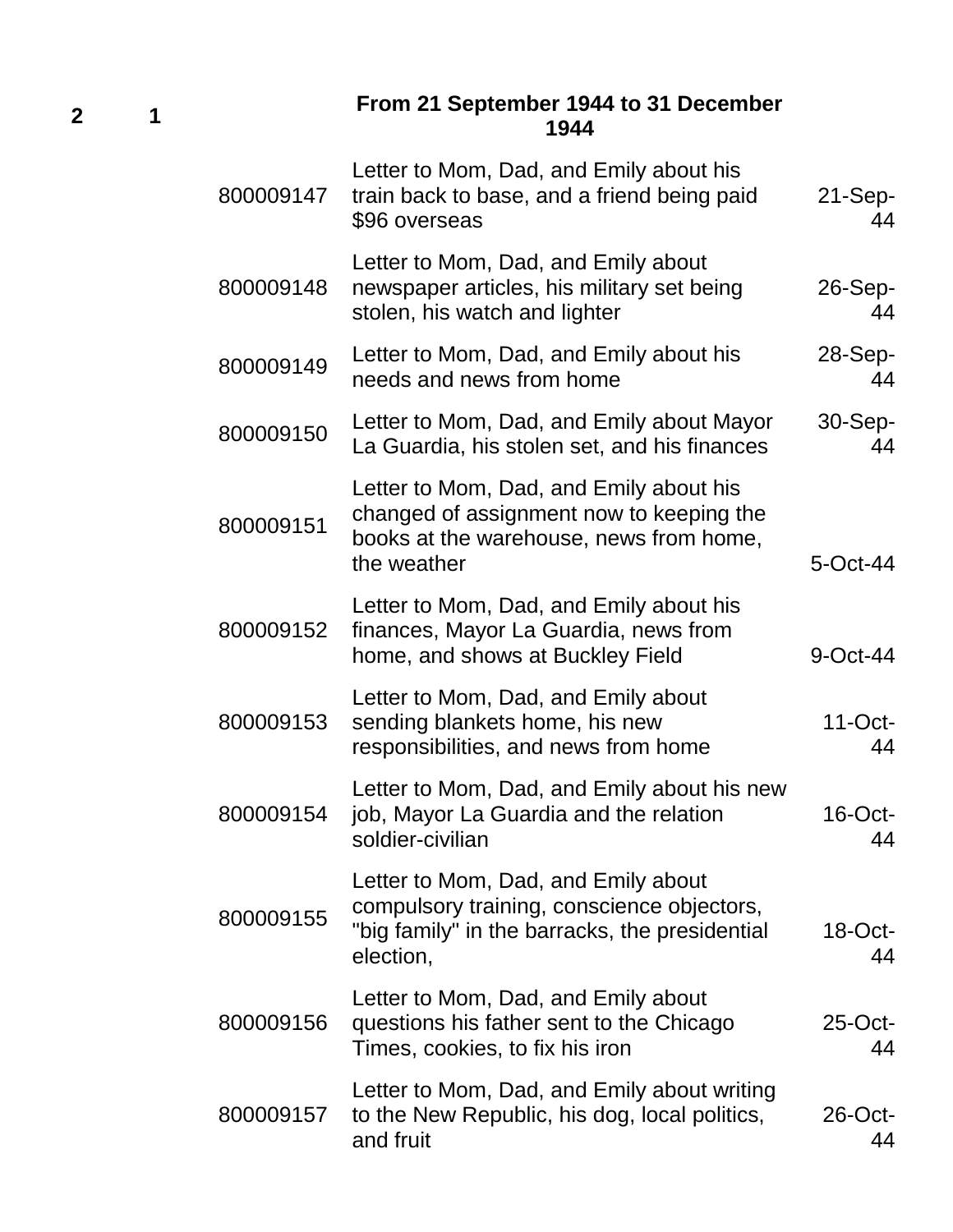| 800009158 | Letter to Mom, Dad, and Emily about the<br>American language, fruit, Florida weather,<br>news from home, acquaintances in the army,           | 1-Nov-44         |
|-----------|-----------------------------------------------------------------------------------------------------------------------------------------------|------------------|
| 800009159 | Letter to Mom, Dad, and Emily about<br>finances, schooling, reading "Look<br>Homeward, Angel"                                                 | 2-Nov-44         |
| 800009160 | Letter to Mom, Dad, and Emily about the<br>weather, horse riding, finances, election day                                                      | 7-Nov-44         |
| 800009161 | Letter to Mom, Dad, and Emily about school,<br>news from home, describing two pictures                                                        | 13-Nov-<br>44    |
| 800009162 | Letter to Mom, Dad, and Emily about news<br>from home, the weather                                                                            | 14-Nov-<br>44    |
| 800009163 | Letter to Mom, Dad, and Emily about<br>finances, gum, news from home, unions after<br>the war                                                 | 17-Nov-<br>44    |
| 800009164 | Letter to Mom, Dad, and Emily about<br>Thomas E. Dewey and the Germans, his<br>glasses, Thanksgiving dinner, news from<br>home                | $21-Nov-$<br>44  |
| 800009165 | Letter to Mom, Dad, and Emily about news<br>from home, Thanksgiving dinner, an article<br>about Anzio                                         | 24-Nov-<br>44    |
| 800009166 | Letter to Mom, Dad, and Emily about news<br>from home, St. Petersburg, Christmas<br>presents, the weather                                     | 29-Nov-<br>44    |
| 800009167 | Letter to Mom, Dad, and Emily about<br>enclosing a Thanksgiving prayer card,<br>discharged men in the army, news from<br>home                 | $1-Dec-44$       |
| 800009168 | Letter to Mom, Dad, and Emily about news<br>from home, the weather                                                                            | 5-Dec-44         |
| 800009169 | Letter to Mom, Dad, and Emily about a book<br>Rev. Kleffmann sent him, clipping from<br>Chicago Times, John Graham's speeches,<br>the weather | $10$ -Dec-<br>44 |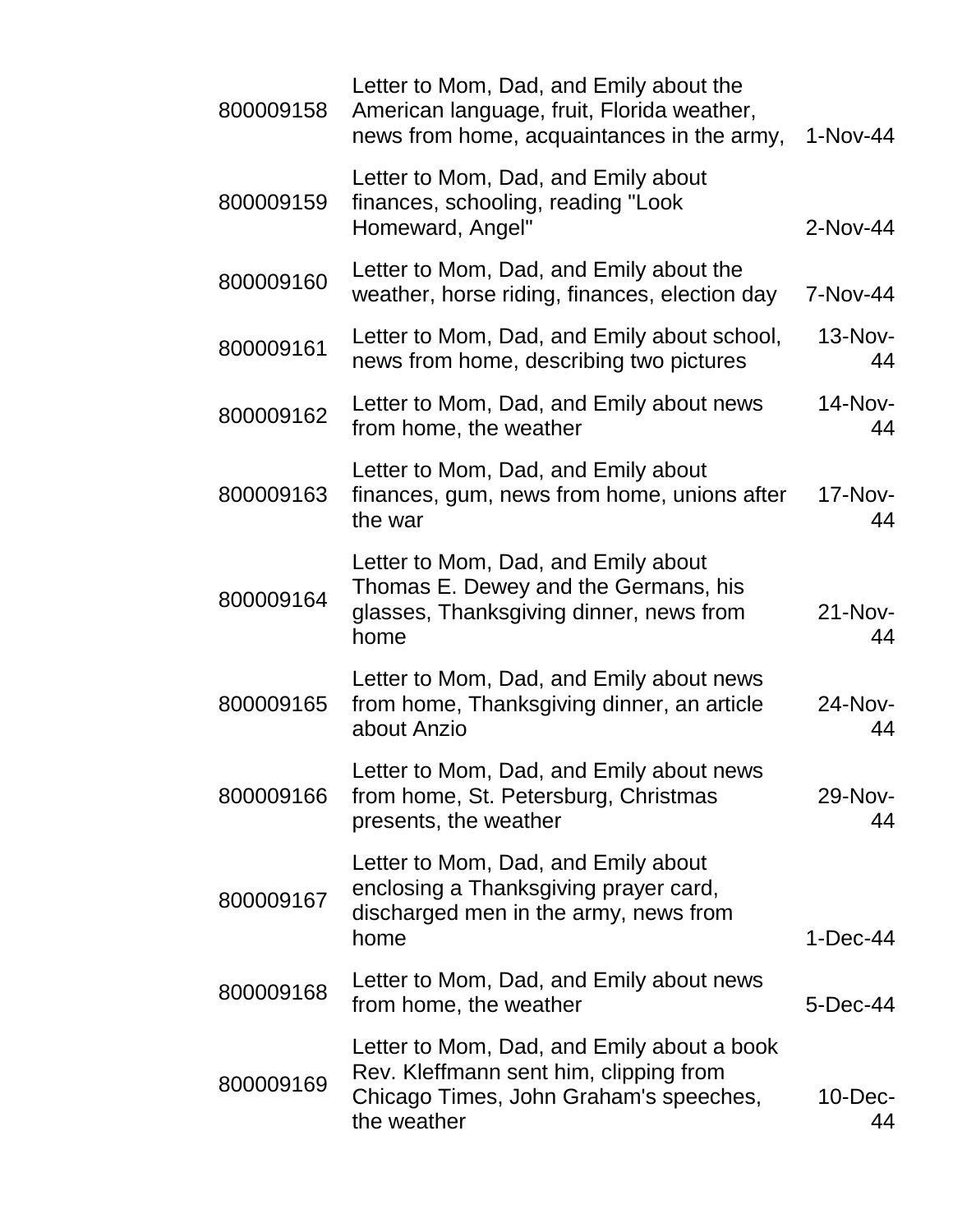|   | 800009170 | Letter to Mom, Dad, and Emily about news<br>from home, the weather                                                                 | $20 - Dec$         |
|---|-----------|------------------------------------------------------------------------------------------------------------------------------------|--------------------|
|   | 800009171 | Letter to Mom, Dad, and Emily about sweets,<br>Christmas cards, John Graham, the weather                                           | $26$ -Dec-<br>44   |
|   | 800009172 | Letter to Mom, Dad, and Emily about news<br>from home                                                                              | 27-Dec-<br>44      |
|   | 800009173 | Letter to Em about Christmas presents, New<br>Year celebrations                                                                    | $31 - Dec-$<br>44  |
| 2 |           | From 9 January 1945 to 2 October 1945                                                                                              |                    |
|   | 800009174 | Letter to Mom, Dad, and Emily about the<br>weather, news from home, "those poor<br>people in Europe," hoping for democracy         | 9-Jan-45           |
|   | 800009175 | Letter to Mom, Dad, and Emily about news<br>from home, the weather                                                                 | $15$ -Jan-<br>45   |
|   | 800009176 | Letter to Mom, Dad, and Emily about local<br>politics, POW liking his camp in Germany,<br>black market in the US                   | $17 - Jan-$<br>45  |
|   | 800009178 | Letter to Mom, Dad, and Emily about news<br>from home, the weather, Germany paying<br>his crimes, letters from friends             | $22$ -Jan-<br>45   |
|   | 800009179 | Letter to Em about news from home, parties,<br>female truck drivers, he promoted to Private<br><b>First Class</b>                  | $23$ -Jan-<br>45   |
|   | 800009180 | Letter to Mom, Dad, and Emily promoted to<br>Private 1st Class, squadron party, the<br>weather                                     | $27$ -Jan-<br>45   |
|   | 800009181 | Letter to Mom, Dad, and Emily about news<br>from home, the Russians intentions, John<br><b>Redshaw from Granville IL</b>           | $28 - Jan -$<br>45 |
|   | 800009182 | Letter to Mom, Dad, and Emily about how<br>parties are paid, the weather, local politics                                           | $1-Feb-45$         |
|   | 800009183 | Letter to Mom, Dad, and Emily about news<br>from home, good perspectives for the US to<br>win the war in 1945, letters he received | 5-Feb-45           |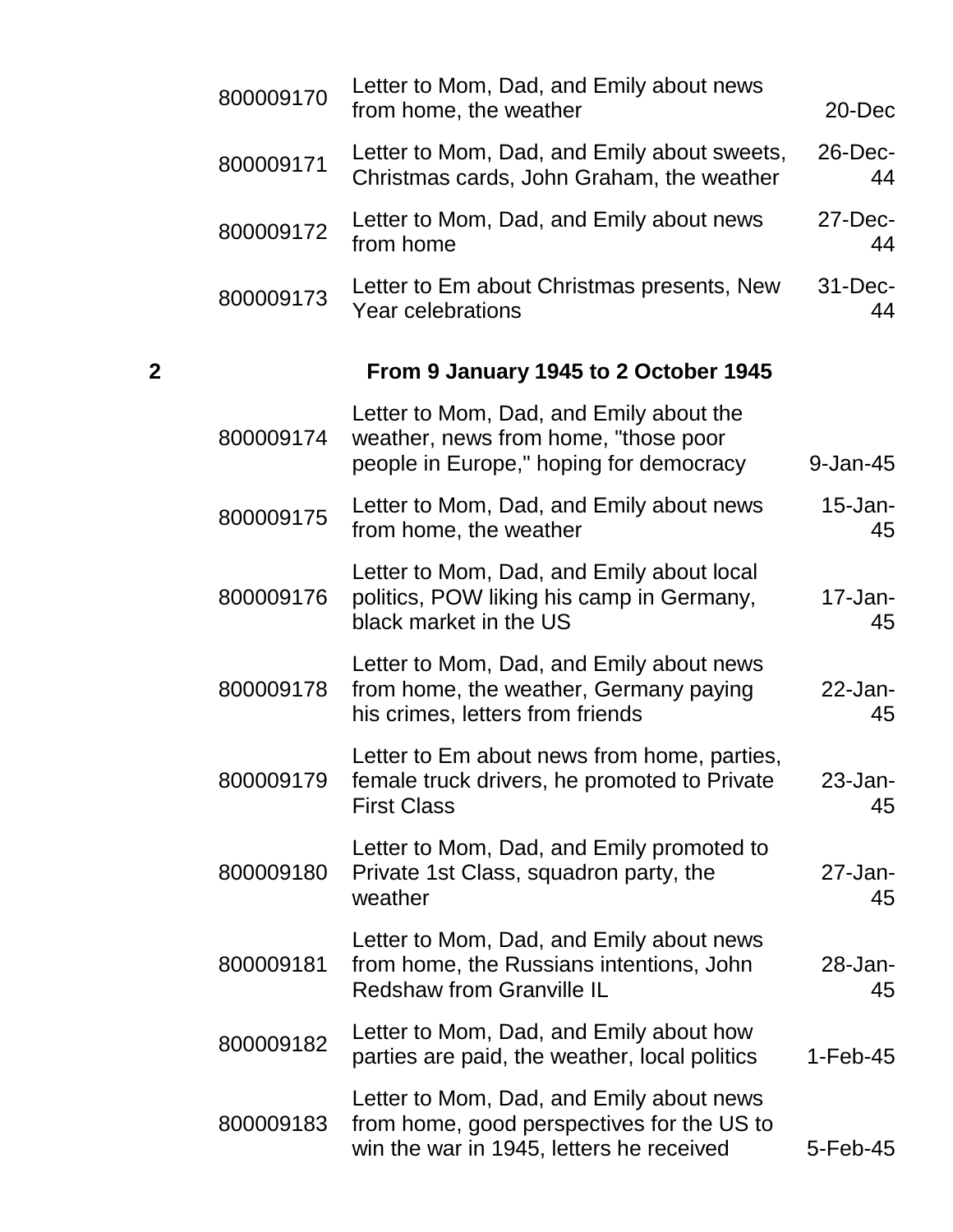| 800009184 | Letter to Mom, Dad, and Emily about news<br>from home, expecting to stay in the army<br>one more year, finances                                            | $12$ -Feb-<br>45 |
|-----------|------------------------------------------------------------------------------------------------------------------------------------------------------------|------------------|
| 800009185 | Letter to Mom, Dad, and Emily about news<br>from home, finances, the end of the war,<br>having a furlough in March                                         | $17$ -Feb-<br>45 |
| 800009186 | Letter to Mom, Dad, and Emily about news<br>from home, letters from friends                                                                                | $23$ -Feb-<br>45 |
| 800009187 | Telegram to his father: "Arrived safely<br>everything all right Love Ted"                                                                                  | 18-Mar-<br>45    |
| 800009188 | Letter to Mom, Dad, and Emily about news<br>from home, local politics, the weather, beef<br>in the army                                                    | 30-Mar-<br>45    |
| 800009189 | Letter to Mom, Dad, and Emily about picnic<br>and horse riding during Easter, local politics,<br>the end of the war                                        | 4-Apr-45         |
| 800009190 | Letter to Mom, Dad, and Emily about news<br>from home, finances, he received the church<br>paper                                                           | $10-Apr-$<br>45  |
| 800009191 | Letter to Mom, Dad, and Emily about<br>organizing a club in Manila (Philippines),<br>MacArthur dealings in the Philippines, no<br>need for Christmas gifts | $6-Sep-45$       |
| 800009192 | Letter to Mom, Dad, and Emily about<br>Truman and Roosevelt's death, news from<br>his friends, men returning home                                          | $20-Sep-$<br>45  |
| 800009193 | Letter to Mom, Dad, and Emily about boat<br>trip, Jap's skeletons and material at<br>Corregidor, "Enlisted Men's Club"                                     | 25-Sep-<br>45    |
| 800009194 | Letter to Mom, Dad, and Emily about plans<br>to be discharged, Battle Star, peacetime<br>army, Filipino workers                                            | $26-Sep-$<br>45  |
| 800009195 | Letter to Mom, Dad, and Emily about the war<br>debts, news from home,                                                                                      | $27-Sep-$<br>45  |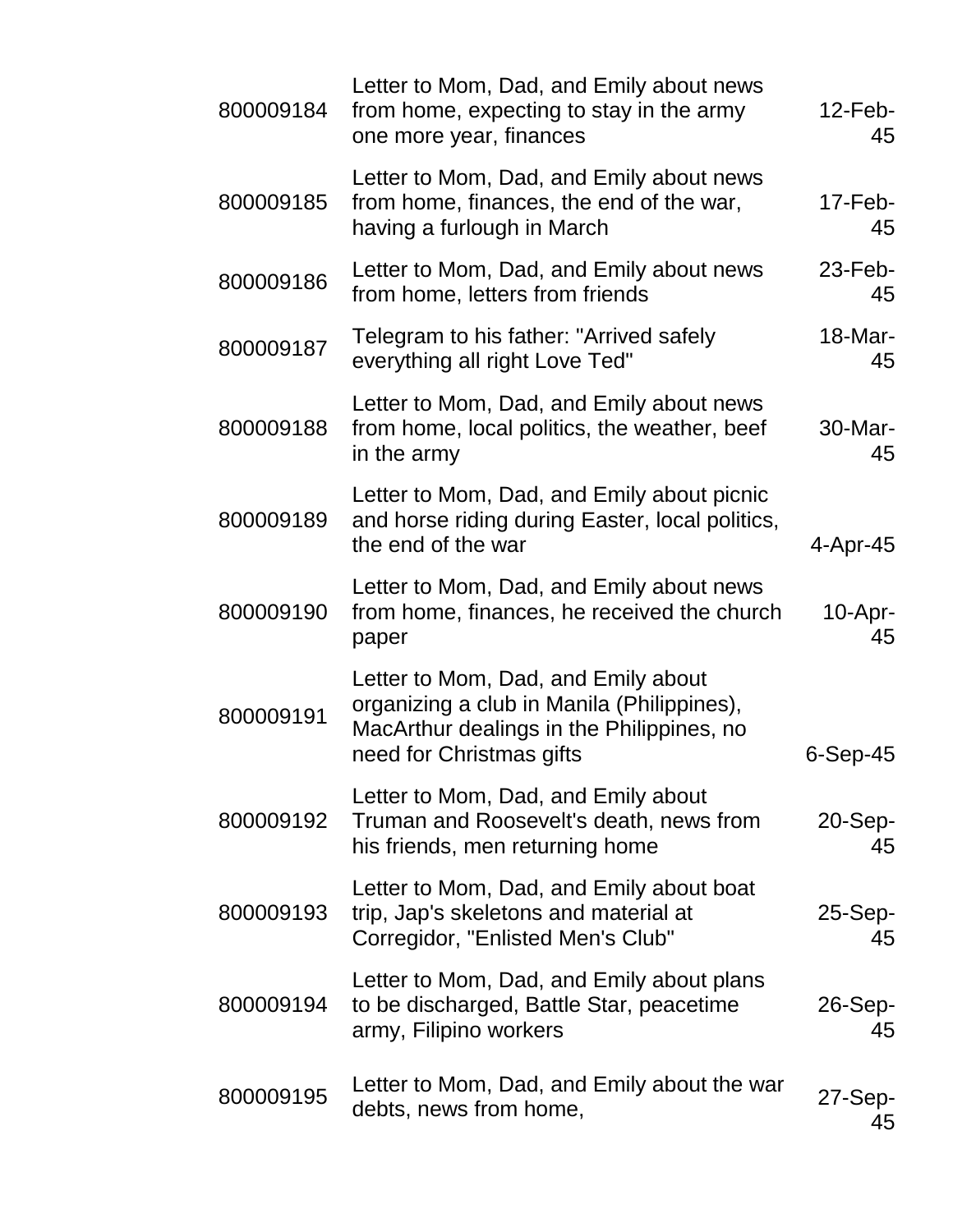|           | From 1 October 1945 to 25 December<br>1945                                                                                                         |                  |
|-----------|----------------------------------------------------------------------------------------------------------------------------------------------------|------------------|
| 800009196 | Letter to Mom, Dad, and Emily about<br>discharge plans, his responsibilities, news<br>from home, the weather                                       | $1$ -Oct-45      |
| 800009197 | Letter to Mom, Dad, and Emily about<br>opening night for their club, going home in<br>March, news from home, lower salaries after<br>the war       | 5-Oct-45         |
| 800009198 | Letter to Mom, Dad, and Emily about the<br>weather, news from home, men being<br>discharged, strikes and army of occupation                        | $7$ -Oct-45      |
| 800009199 | Letter to Mom, Dad, and Emily about plans<br>to return school, discharged schedule, work<br>experience, news from home                             | 9-Oct-45         |
| 800009200 | Letter to Mom, Dad, and Emily about<br>national politics, classical music and Spanish<br>dancer at the club, another Serb in the army              | $15$ -Oct-<br>45 |
| 800009201 | Letter to Mom, Dad, and Emily about news<br>from home, Filipino living standards, Truman<br>possible reelection and the problem of<br>unemployment | $16$ -Oct-<br>45 |
| 800009202 | Letter to Mom, Dad, and Emily about<br>disorganized discharges, ratings, news from<br>home                                                         | $17$ -Oct-<br>45 |
| 800009203 | Letter to Em about robbing Japanese POWs,<br>news from home                                                                                        | $18$ -Oct-<br>45 |
| 800009204 | Letter to Mom, Dad, and Emily about visiting<br>Cavite, Red Cross canteen, food, housing,<br>and soldiers bringing wives from overseas             | 22-Oct-<br>45    |
| 800009205 | Letter to Mom, Dad, and Emily about<br>parcels, sightseeing in Manila, school,<br>strikes at home, news from home                                  | 28-Oct-<br>45    |
| 800009206 | Letter to Mom, Dad, and Emily about plans<br>to return troops, his duties, the finances of<br>the club                                             | <b>Oct-45</b>    |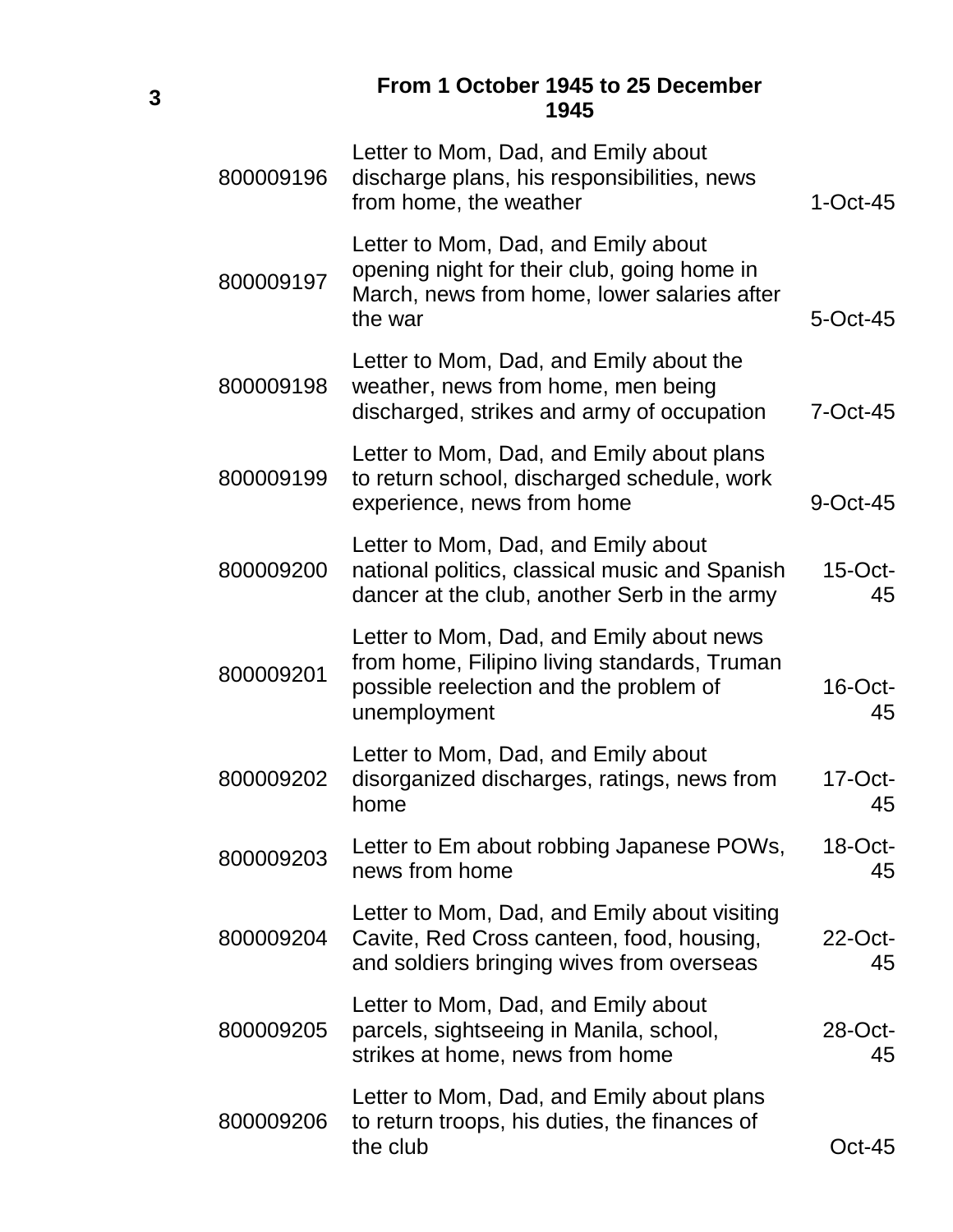|           | Series 2: Letters received by Ted, 1943-<br>1946                                                                                                                          |                  |
|-----------|---------------------------------------------------------------------------------------------------------------------------------------------------------------------------|------------------|
| 800009213 | <b>Christmas Card</b>                                                                                                                                                     | n.d.             |
| 800009212 | <b>Easter Card</b>                                                                                                                                                        | n.d.             |
| 800009211 | Christmas army gift slip to his sister Emily                                                                                                                              | $25$ -Dec-<br>45 |
| 800009210 | Letter to Mom, Dad, and Emily about<br>soldiers returning home, Filipino pre-war<br>standard of living, one friend stationed in<br>Tokyo, another married an Italian girl | 7-Nov-45         |
| 800009209 | Letter to Em about the weather, furlough for<br>Tokyo, dating girls when going home, films                                                                                | 5-Nov-45         |
| 800009208 | Letter to Mom, Dad, and Emily about<br>soldiers returning home, a Serb in the<br>barracks, contacting relatives (abroad),<br>bonds,                                       | 2-Nov-45         |
| 800009207 | Letter to Mom, Dad, and Emily about<br>pictures taken, news from home, letters from<br>friends                                                                            | $31-Oct$ -<br>45 |

# **2 4 From 1 October 1942 to 16 May 1943**

| 800009214 | Postcard from George Trend about how is<br>Ted doing and his own time in the military                                                   | $1-Oct-42$       |
|-----------|-----------------------------------------------------------------------------------------------------------------------------------------|------------------|
| 800009215 | Postcard from Francis Urbanowski about his<br>own time in the military.                                                                 | $17-Feb-$<br>43  |
| 800009216 | Letter from Dad about saving money while in<br>the army, examples from the Bible, and<br>news from his friends                          | $12$ -Mar-<br>43 |
| 800009217 | Letter from Kats about writing him as long as<br>he writes her, news from her job at Orsingers<br>and friends, only girls at the school | n.d.             |
| 800009218 | Letter from Kats about new dresses, friends<br>in the army, missing him                                                                 | n dl             |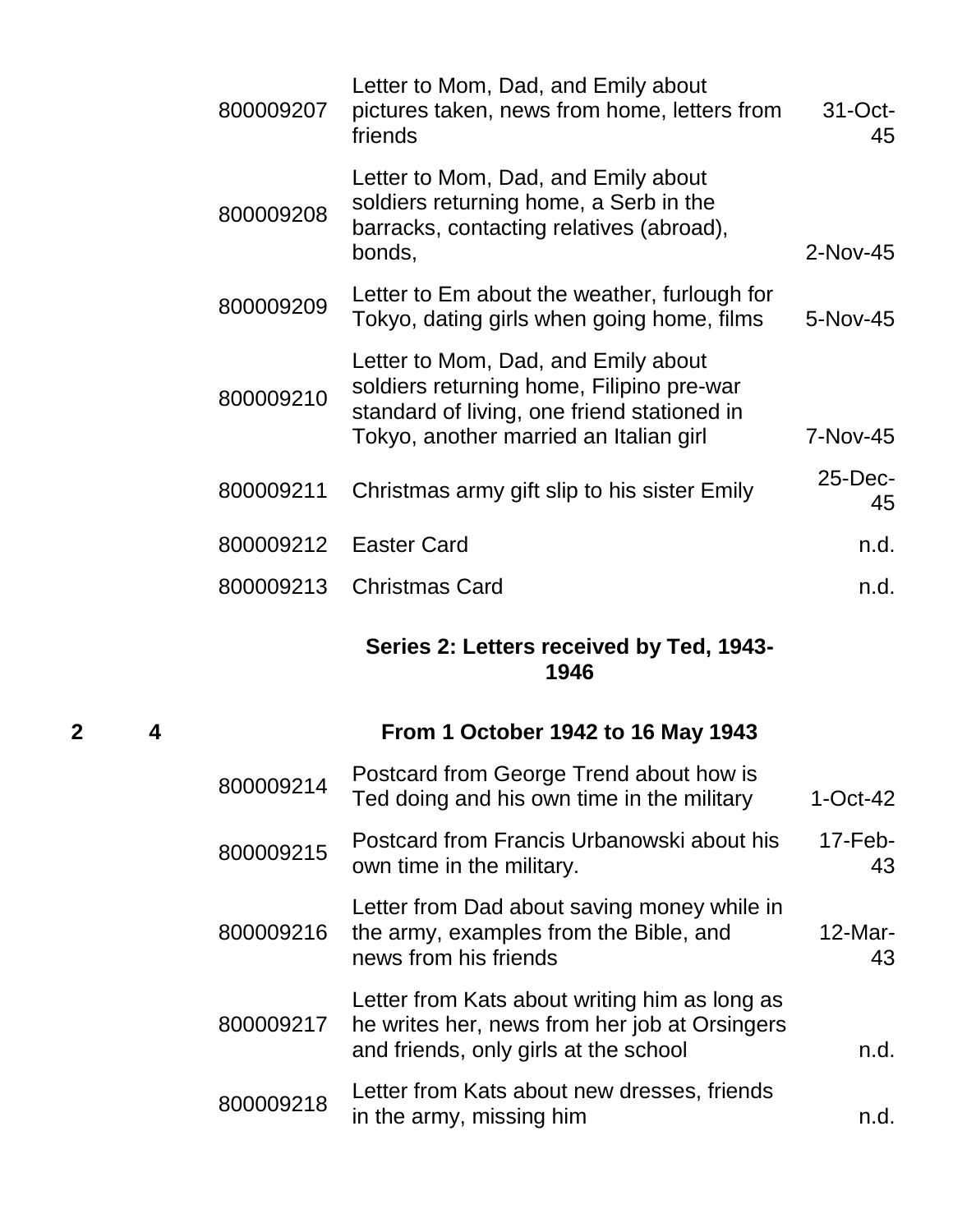| 800009219 | Letter from AI about him and his friends<br>quitting school to go to the army, friends,<br>school assignments                                           | $15$ -Mar-<br>43 |
|-----------|---------------------------------------------------------------------------------------------------------------------------------------------------------|------------------|
| 800009220 | Letter from Em about her birthday, working<br>at Amboy, friends in the army, news from<br>home                                                          | 15-Mar-<br>43    |
| 800009221 | Letter from Dad about promotions in the<br>army, going to church and being close with<br>chaplains, news from home and friends in<br>the army           | 16-Mar-<br>43    |
| 800009222 | Letter from Mom about friends in the army,<br>news from home, food                                                                                      | $16$ -Mar-<br>43 |
| 800009223 | Card from Rev. Walter Kleffmann about a<br>prayer service for families with boys in the<br>army                                                         | 16-Mar-<br>43    |
| 800009224 | Letter from Dad about Ted's visit to<br>Belleville, friends in the army, food, attending<br>church better with Episcopal or Missouri<br>Lutheran, bonds | $17$ -Mar-<br>43 |
| 800009225 | Letter from Kats about him getting a job with<br>her, her job, the weather                                                                              | n.d.             |
| 800009226 | Letter from Em about news from her job,<br>home and friends in the army, a drunk<br>women dancing in the club                                           | $20$ -Mar-<br>43 |
| 800009227 | Letter from Dad about the army and IQ tests,<br>news from home, keeping sending him<br>clippings,                                                       | 20-Mar-<br>43    |
| 800009228 | Card from Mrs. Illegible "An army manual for<br>you"                                                                                                    | n.d.             |
| 800009229 | Letter from Dad about finances, new enlisted<br>men, his knee injury, not arguing with the<br>chaplain, news from home, he is not only a<br>number      | $22$ -Mar-<br>43 |
| 800009230 | Letter from Em about news from friends in<br>the army                                                                                                   | $22$ -Mar-<br>43 |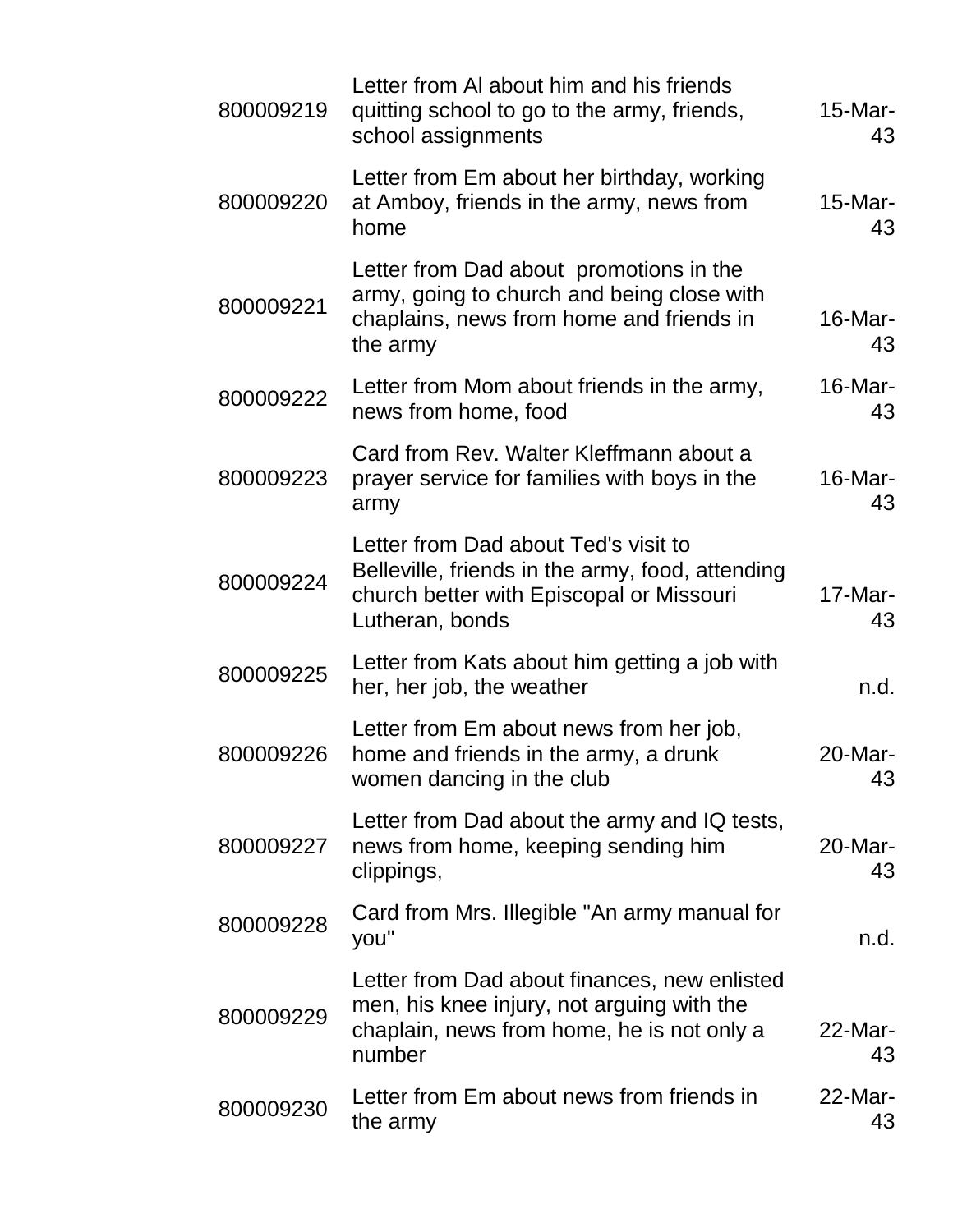| 800009231 | Letter from Kats about not writing because<br>he was coming home, news from home, how<br>to receive a 4F                    | n.d.             |
|-----------|-----------------------------------------------------------------------------------------------------------------------------|------------------|
| 800009232 | Letter from Dad about finances, a package<br>his family sent, news from home and friends<br>in the army                     | $23$ -Mar-<br>43 |
| 800009233 | Letter from Dad about a future furlough,<br>Scott Field, more customers, finances,<br>friends in the army                   | $27$ -Mar-<br>43 |
| 800009234 | Letter from Dad about life in Scott Field,<br>living peaceful lives, farewell to his buddies<br>going to the army,          | 29-Mar-<br>43    |
| 800009235 | Letter from Kats about school, saying<br>goodbye to a friend going to the army                                              | n.d.             |
| 800009236 | Letter from Marian about news from home,<br>farewell to the new enlisted men, friends in<br>the army                        | 30-Mar-<br>43    |
| 800009237 | Letter from Kats about Easter suits, news<br>from home, the weather,                                                        | n.d.             |
| 800009238 | Letter from Dad about news from home and<br>his friends in the army, now stationed at<br>Clearwater with the Army Air Force | $6$ -Apr-43      |
| 800009239 | Letter from Em about news from home and<br>her life                                                                         | 10-Apr-<br>43    |
| 800009240 | Letter from Dad about bonds, glasses,<br>Postum, insurance coverage, news from<br>home                                      | $11-Apr-$<br>43  |
| 800009241 | Letter from Dad about food, friends in the<br>army, a package, news from home, reminder<br>to attend church                 | $18$ -Apr-<br>43 |
| 800009242 | Easter card from the Serbet family                                                                                          | n.d.             |
| 800009243 | Letter from Kats about her having measles,<br>other friends in the army                                                     | n.d.             |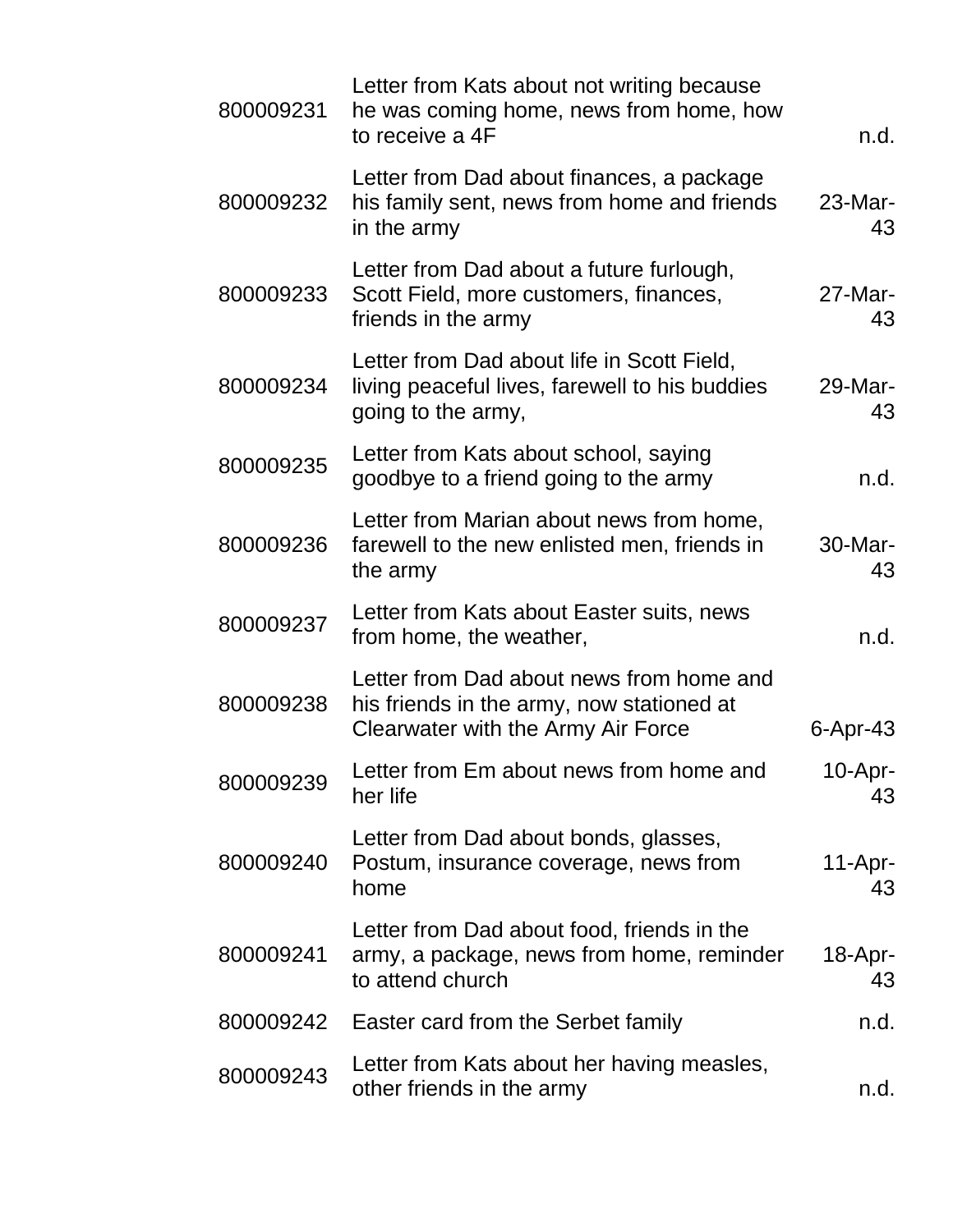| 5         | From 2 June 1943 to 31 July 1943                                                                                                                 |                  |
|-----------|--------------------------------------------------------------------------------------------------------------------------------------------------|------------------|
| 800009256 | Letter from Dad about asking for Ted's<br>signature for an insurance, her sister's<br>insurance                                                  | $16$ -May-<br>43 |
| 800009255 | Letter from Robert Woszkowiak about<br>visiting La Salle, army life, next place to be<br>stationed,                                              | $11$ -May-<br>43 |
| 800009254 | Letter from Dad about news from home and<br>friends in the army, Huns and Tunisia,                                                               | $11$ -May-<br>43 |
| 800009253 | Paper clipping about a 6'7" tall soldier                                                                                                         | n.d.             |
| 800009252 | Letter from Dad about mother's day, fighting<br>prostitution in military camps                                                                   | 9-May-<br>43     |
| 800009251 | Letter from Dad about being drill instructor,<br>chances for advancement, friends in the<br>army, to write more often, better<br>commissions     | 6-May-<br>43     |
| 800009250 | Letter from Em about their friends in the<br>army, Katzie at Orsingers                                                                           | 5-May-<br>43     |
| 800009249 | Letter from Kats about their friends in the<br>army, her taking a Federal Service test                                                           | n.d.             |
| 800009248 | Letter from Dad about a military friend<br>visiting, a package, other friends in the army                                                        | 3-May-<br>43     |
| 800009247 | Letter from Dad about news from home and<br>his friends in the army                                                                              | 1-May-<br>43     |
| 800009246 | Letter from Ross and family about Ted's time<br>in the army, Easter church attendance                                                            | $26$ -Apr-<br>43 |
| 800009245 | Letter from Kats about her measles, news<br>from home                                                                                            | n.d.             |
| 800009244 | Letter from Dad about a new American Way<br>serving God, Country, and Humanity; friends<br>in the army, his father's business selling<br>cookies | $21-Apr-$<br>43  |

|  | 800009257 Letter from Kats about her engagement | n.d. |
|--|-------------------------------------------------|------|
|--|-------------------------------------------------|------|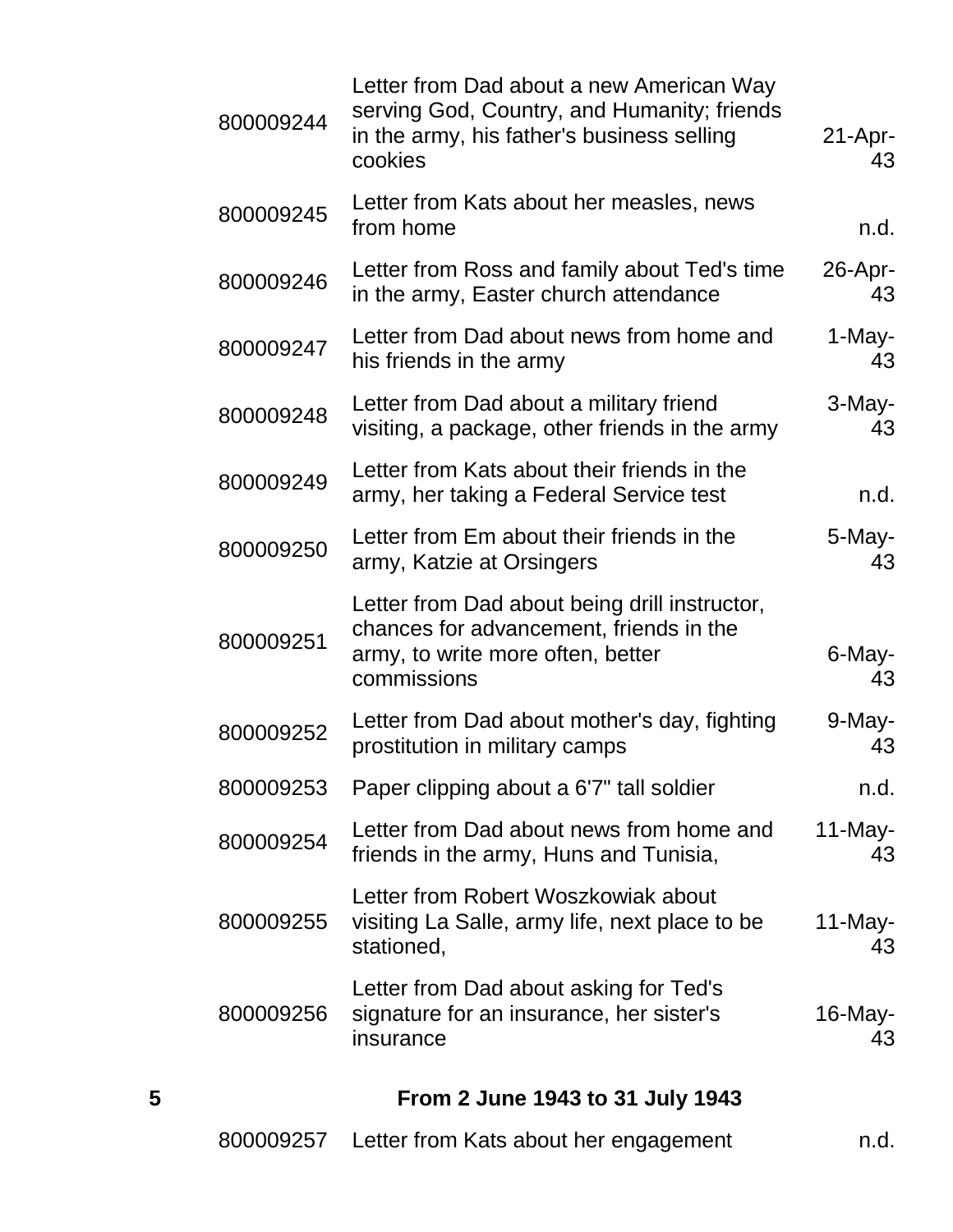| n.d.               | Letter from Kats about writing her friends                                                                                                  | 800009258 |
|--------------------|---------------------------------------------------------------------------------------------------------------------------------------------|-----------|
| n.d.               | Letter from Kats about friends in the army,<br>news from home                                                                               | 800009259 |
| $2$ -Jun-43        | Letter from Dad about public opinion on the<br>Boys, health tips, WAACs, news from home<br>and friends in the army                          | 800009260 |
| $5 - Jun-43$       | Letter from Dad about school, Denver, news<br>from home                                                                                     | 800009261 |
| $1 - Jun-43$       | Postcard from Mel included in the prior letter                                                                                              | 800009262 |
| 7-Jun-43           | Letter from Dad about news from home, and<br>news from friends in the army                                                                  | 800009263 |
| n.d.               | Letter from Kats about how much she<br>misses him                                                                                           | 800009264 |
| $14$ -Jun-<br>43   | Letter from Marian about school, news from<br>home and friends in the army                                                                  | 800009265 |
| $14$ -Jun-<br>43   | Letter from illegible stationed at 1st Marine<br>Amphibious Corps, in San Francisco                                                         | 800009266 |
| 24-Jun-<br>43      | Letter from Dad about being stationed in<br>Denver Colorado, news from home, food<br>shortages, strikes, taxes, Serbian Lodge in<br>Denver  | 800009267 |
| $27 - Jun -$<br>43 | Letter from Dad about living in Colorado,<br>honor rolls, moving, news from home, food<br>production                                        | 800009268 |
| 29-Jun-<br>43      | Letter from Dad about news from home, a<br>soldier in Africa sends \$100 every month,                                                       | 800009269 |
| $1$ -Jul-43        | Letter from Kats about seeing many soldiers<br>in Rockford II, enclosing pictures (missing),<br>and Jack going to officers candidate school | 800009270 |
| 4-Jul-43           | Letter from Dad about meaning of 4th of<br>July, weather, eating habits, moving, news<br>from friends in the army, new draftees             | 800009271 |
| $6$ -Jul-43        | Letter from Em about the moving, the dog,<br>bathing suits, friends, a story she attached                                                   | 800009272 |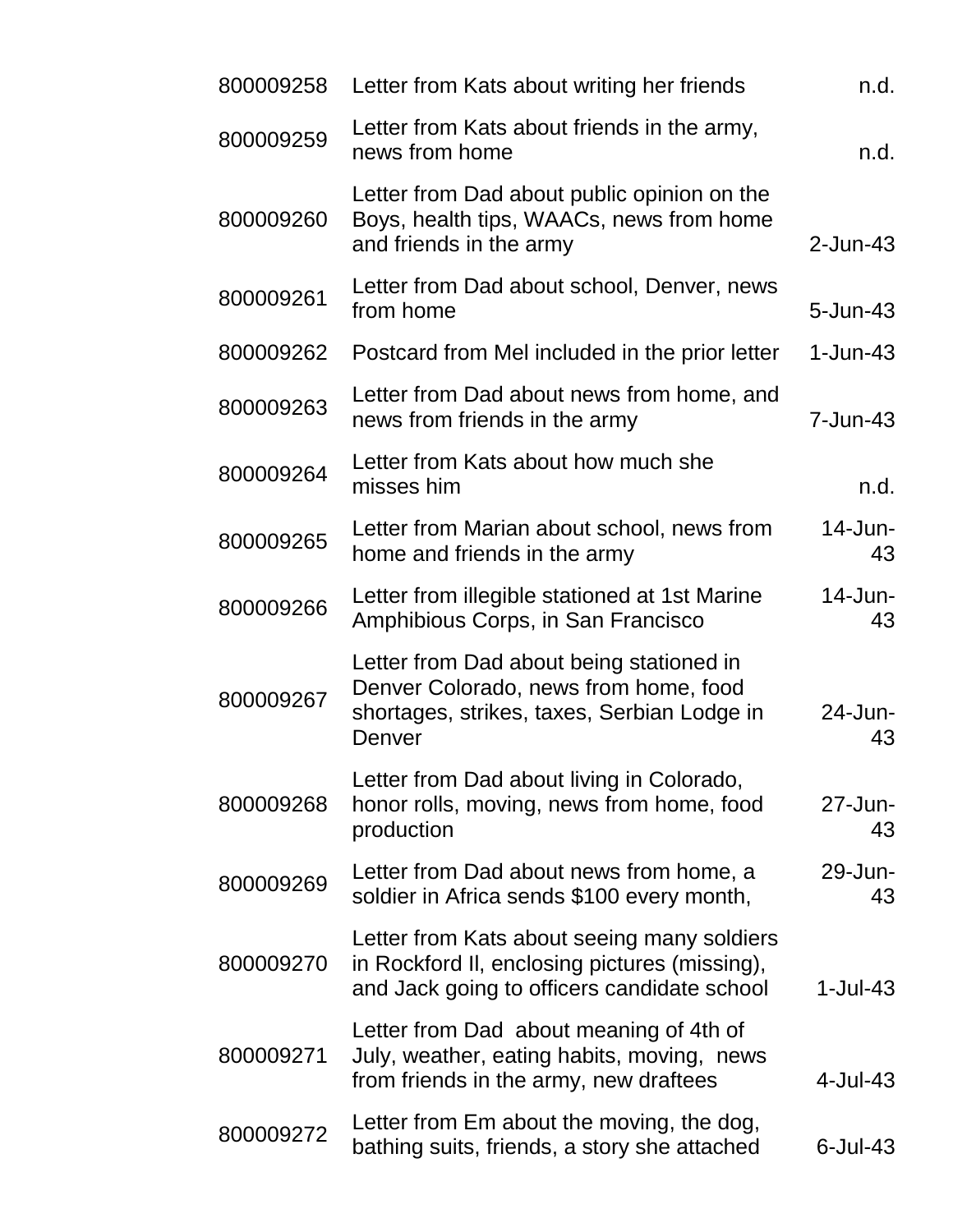(missing)

| 800009273 | Letter from Dad about Ted's job, the moving,<br>friends in the army, story in the paper, Paul<br>Douglas's thoughts on the war              | 7-Jul-43          |
|-----------|---------------------------------------------------------------------------------------------------------------------------------------------|-------------------|
| 800009274 | Letter from Dad about the moving, news<br>from friends in the army, news from the front,<br>attaching 3 papers (missing)                    | $9$ -Jul-43       |
| 800009275 | Letter from Kat about her new glasses,<br>furloughs, and friends in the army                                                                | n.d.              |
| 800009276 | Letter from Kat about Ted's health, his sister,<br>friends in the army                                                                      | n.d.              |
| 800009277 | Letter from Dad about mail, weight,<br>Hungarian friend, enclosing Bud's letter                                                             | 19-Jul-<br>43     |
| 800009278 | Letter from illegible about his time at<br>Norman, Oklahoma                                                                                 | $21 -$ Jul-<br>43 |
| 800009279 | Letter from Kat about news from friends in<br>the army                                                                                      | n.d.              |
| 800009280 | Letter from Dad about writing good letters,<br>promotion in the army, taking college<br>courses, news from friends in the army, fear<br>God | 22-Jul-<br>43     |
| 800009281 | Letter from Dad about losing weight, movie<br>stars, college professors, and politicians,<br>news from home and the front                   | 25-Jul-<br>43     |
| 800009282 | Letter from Kats about friends, hair style,<br>glasses                                                                                      | n.d.              |
| 800009283 | Letter from Dad about news from home, and<br>the announcement of FDR to pay veterans'<br>schooling                                          | 29-Jul-<br>43     |
| 800009284 | Letter from Kat about news from home and<br>news from friends in the army                                                                   | $31 -$ Jul-<br>43 |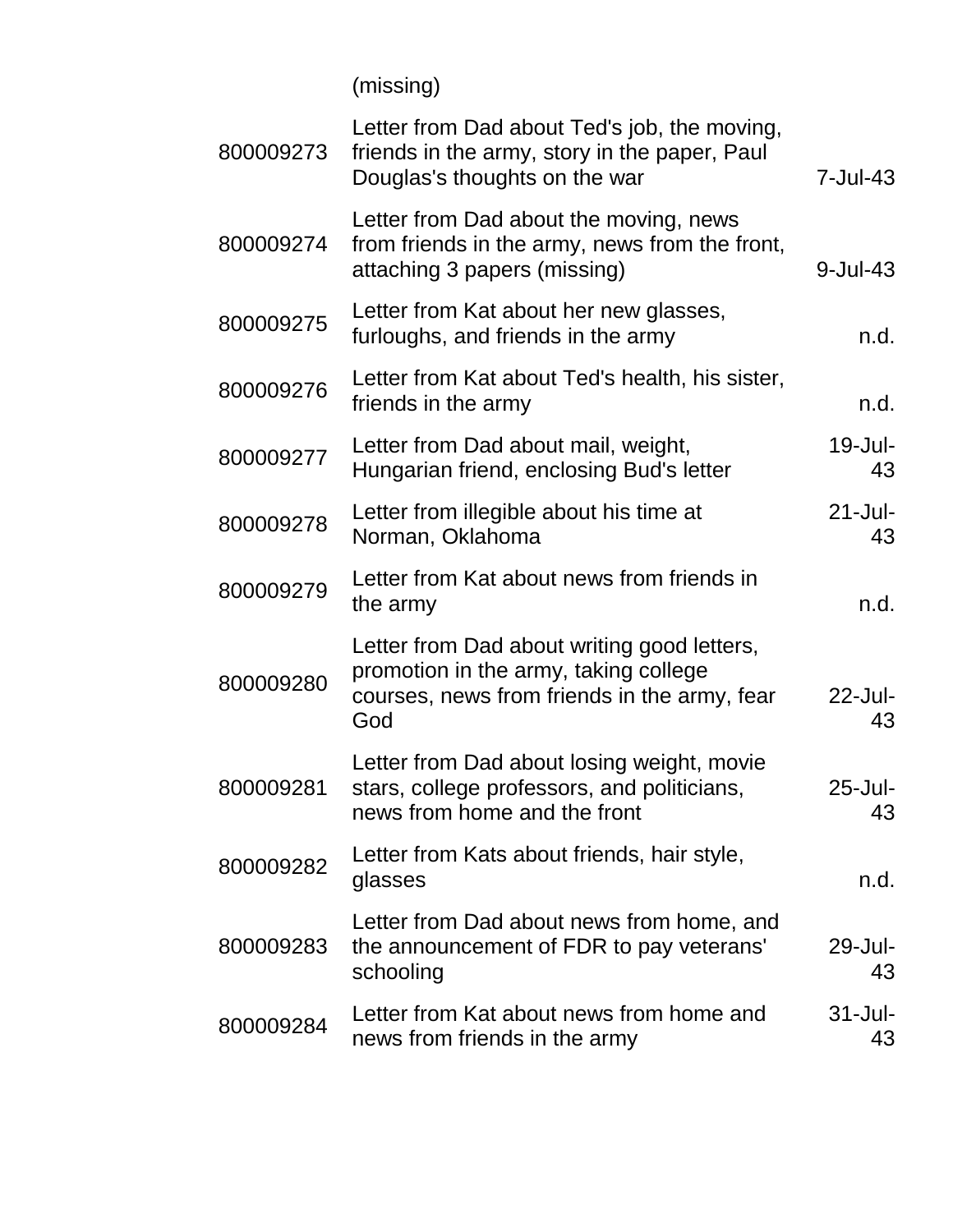# **6 From 1 August 1943 to 22 October 1943**

| 800009285 | Letter from Dad about the new house,<br>becoming a radio operator and future<br>education, predictions on the European<br>theater | $1-Au$ g-43      |
|-----------|-----------------------------------------------------------------------------------------------------------------------------------|------------------|
| 800009286 | Letter from Kats friends in the army, Ted's                                                                                       | n.d.             |
| 800009287 | Letter from Dad about the Memphis Belle,<br>weather, finances, soldier's worth, fruit,                                            | 3-Aug-43         |
| 800009288 | Letter from Dad about writing skills, FDR,<br>news from home, politicians' sons in the<br>army, European theater                  | 5-Aug-43         |
| 800009289 | Letter from John L. Trustman asking Ted to<br>bring his stuff to the hospital and about<br>officers' mess hall                    | 7-Aug-43         |
| 800009290 | Letter from illegible about friends in the<br>army, where he is stationed                                                         | 8-Aug-43         |
| 800009291 | Letter from Dad about news from home,<br>drilling, furlough                                                                       | 8-Aug-43         |
| 800009292 | Letter from Marian Joan Smith about news<br>from friends                                                                          | 9-Aug-43         |
| 800009293 | Letter from Dad about traveling home, eating<br>right, Ted's inheritance, no more war news,<br>venereal diseases                  | 10-Aug-<br>43    |
| 800009294 | Letter from Kats about visiting her when he<br>comes, horseback riding,                                                           | $11-Aug-$<br>43  |
| 800009295 | Letter from illegible about army life                                                                                             | 16-Aug-<br>43    |
| 800009296 | Letter from Em about her friends, news from<br>home, Indian bracelets                                                             | 18-Aug-<br>43    |
| 800009297 | Letter from Dad about news from home, free<br>education, job situation                                                            | $22$ -Aug-<br>43 |
| 800009298 | Letter from AI about his time at Scott Field,<br>friends in the army, and Marian                                                  | $22$ -Aug-<br>43 |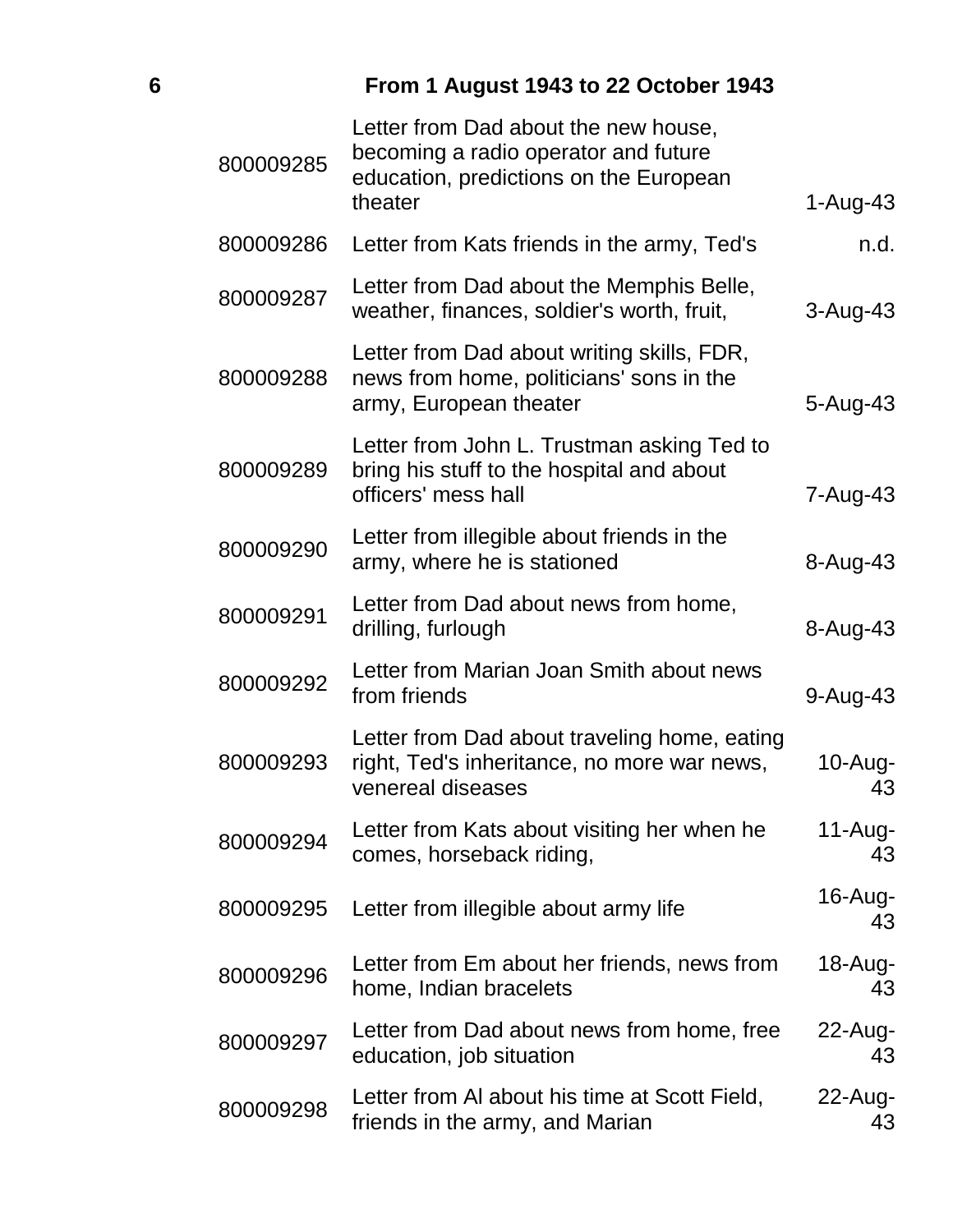| 800009299 | Letter from Dad about traveling home, job<br>situation after the war                                                            | $23$ -Aug-<br>43 |
|-----------|---------------------------------------------------------------------------------------------------------------------------------|------------------|
| 800009300 | Letter from Em about news from home                                                                                             | $24$ -Aug-<br>43 |
| 800009301 | Letter from Kats about her excitement for<br>seeing him                                                                         | $24$ -Aug-<br>43 |
| 800009302 | Letter from Dad about Christ-like living,<br>illiteracy in the army, news from home                                             | $27$ -Aug-<br>43 |
| 800009303 | Letter from Kats about her sentimental life,<br>news from home                                                                  | 2-Sep-43         |
| 800009304 | Letter from AI about visiting Ted in La Salle,<br>and their time in school                                                      | $13-Sep-$<br>43  |
| 800009305 | Letter from Alfie Zambo about where and<br>when to take the train back to Buckley Field                                         | $20-Sep-$<br>43  |
| 800009306 | Letter from Dad about news from home,<br>friends in the army, coming back to the army,<br>drafting fathers into the army        | 30-Sep-<br>43    |
| 800009307 | Letter from Em about her wisdom teeth,<br>friends                                                                               | $6$ -Oct-43      |
| 800009308 | Letter from Dad about the perspectives of a<br>short war, Russia as best friend, Italian<br>politics, responsibility of leaders | $10$ -Oct-<br>43 |
| 800009309 | Letter from illegible about his squadron<br>waiting and BBQ                                                                     | $12$ -Oct-<br>43 |
| 800009310 | Letter from Kat about missing Ted, friends                                                                                      | $13$ -Oct-<br>43 |
| 800009311 | Letter from Em about news from home,<br>pictures, new dress for mom, movies                                                     | $15$ -Oct-<br>43 |
| 800009312 | Postcard from Burton Reizner about enjoying<br>seeing him during his furlough                                                   | $15$ -Oct-<br>43 |
| 800009313 | Postcard from Bob about being back from<br>furlough and going to college in the army                                            | $17$ -Oct-<br>43 |
| 800009314 | Letter from Dad about an education bill being                                                                                   | 22-Oct-          |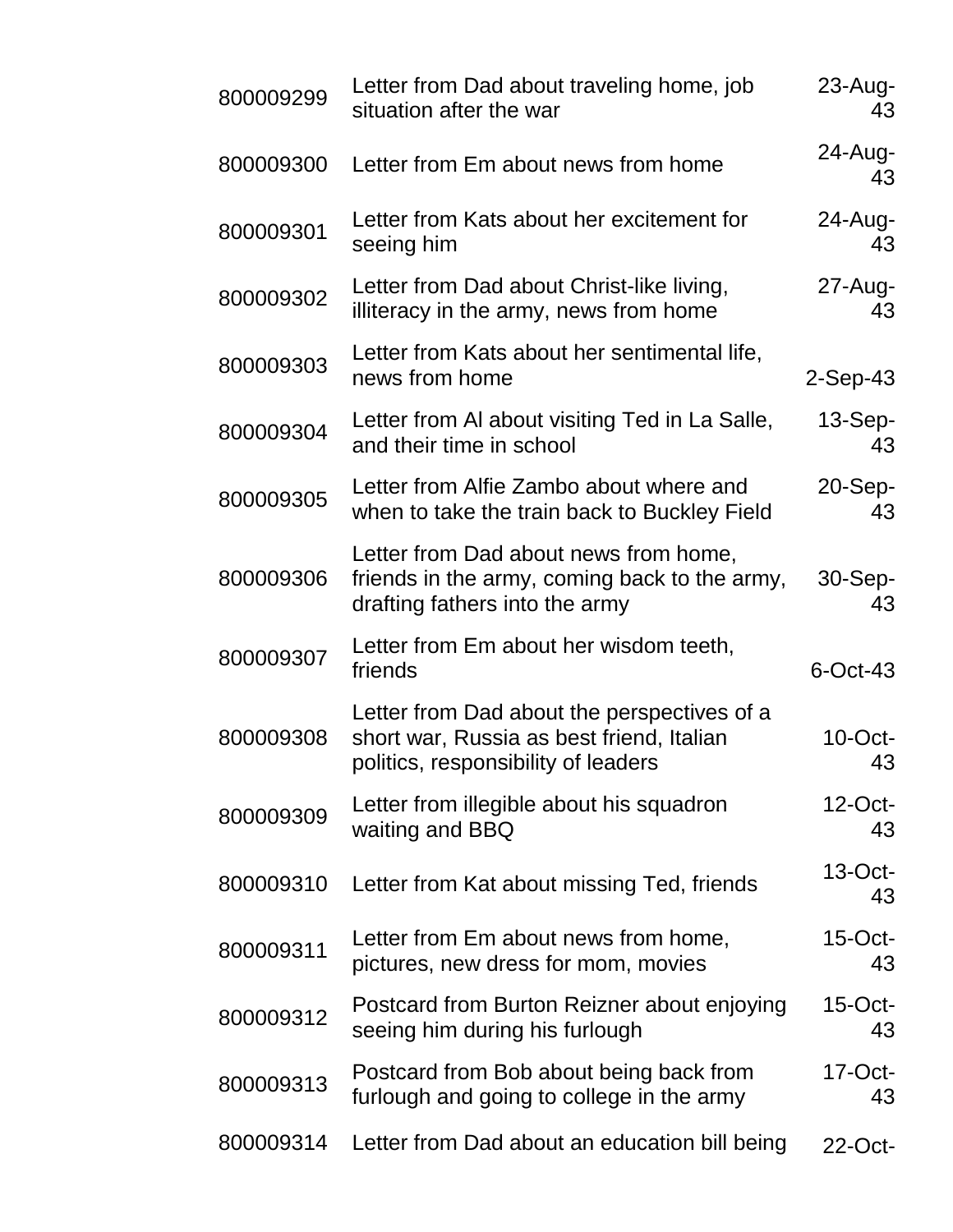|   |           | killed, business, average soldier                                                                                                       | 43               |
|---|-----------|-----------------------------------------------------------------------------------------------------------------------------------------|------------------|
|   | 800009315 | The Herald of the Evangelical Protestant<br>Church 70th Anniversary about history of the<br>church, donations, men in service, services | $1-Oct-43$       |
| 1 |           | From 2 November 1943 to 30 December<br>1943                                                                                             |                  |
|   | 800009316 | Letter from Dad about encouraging Ted,<br>news from home, the future of the Slav and<br>Serbian race,                                   | 2-Nov-43         |
|   | 800009317 | Letter from Em about going out in the city,<br>friends, the dog,                                                                        | $2-Nov-43$       |
|   | 800009318 | Letter from Kat about how she misses him,<br>news from friends and home                                                                 | 3-Nov-43         |
|   | 800009319 | Letter from Dad about news from home,<br>education, negroes coming to work in La<br>Salle, friendship of Russia                         | 6-Nov-43         |
|   | 800009320 | Letter from Dad about the weather, the<br>dentist, friends in the army, "nothing against<br>negroes but"                                | 9-Nov-43         |
|   | 800009321 | Letter from illegible about the Marines<br>birthday, "Corsairs," girls, not getting drunk<br>yet                                        | 10-Nov-<br>43    |
|   | 800009322 | Letter from Dad about Armistice Day, Ted's<br>new job in the commissaries, health, friends<br>in the army, Bible                        | $11-Nov-$<br>43  |
|   | 800009323 | Letter from Dad about Ted's new job, news<br>from home, friends in the army, chetnik's<br>books,                                        | $13-Nov-$<br>43  |
|   | 800009324 | Letter from Bob about friends in the army,<br>the weather                                                                               | $14$ -Nov-<br>43 |
|   | 800009325 | Letter from Kat about breaking her<br>engagement after her fiancée was washed<br>out from officer school for drinking                   | 15-Nov-<br>43    |

**3 1**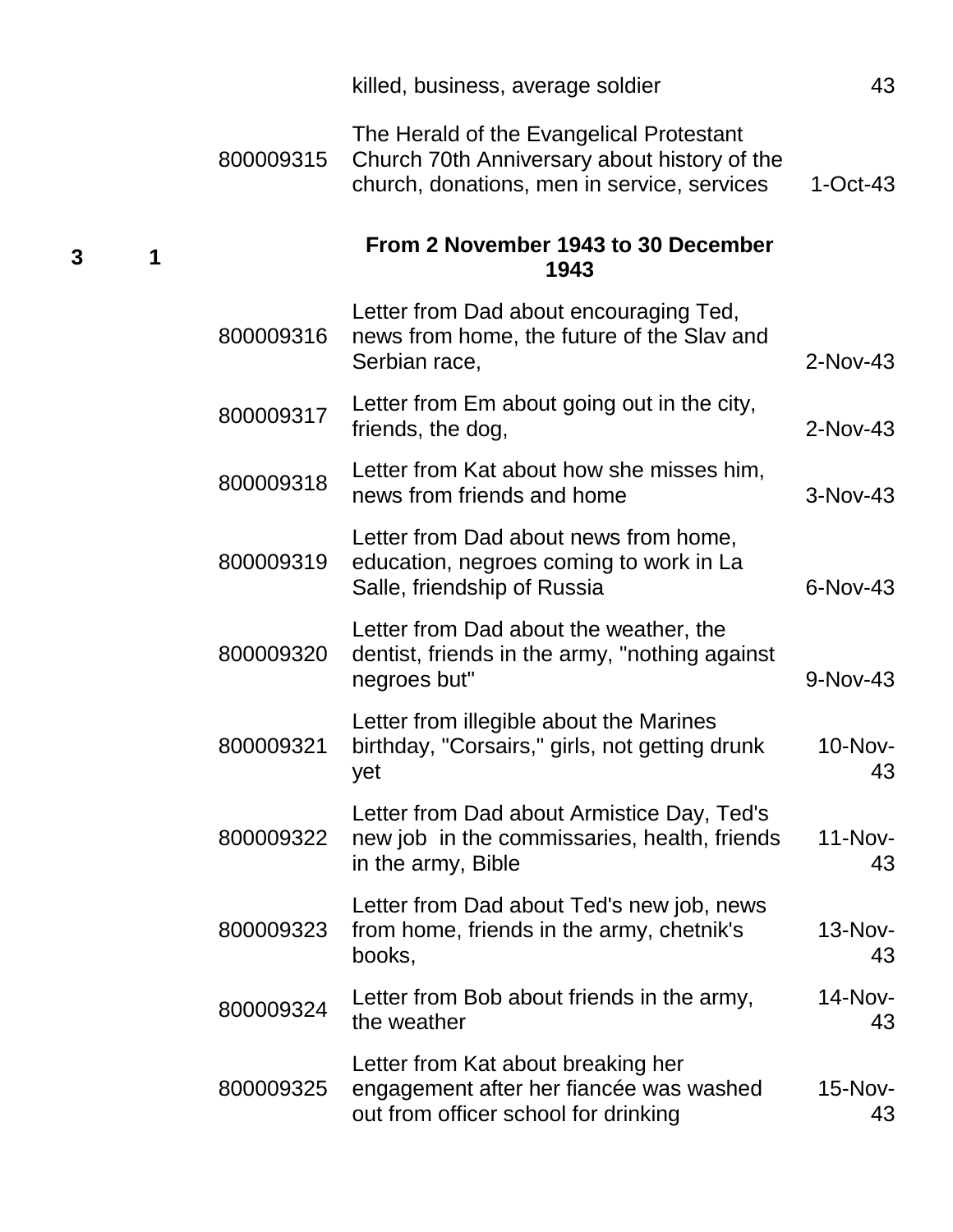| 800009326 | Letter from Dad about news from home,<br>propaganda against Gen. Mihailović<br>(missing), attached letter to the Chicago<br>Daily News editor answering Mark Basis and<br>his Yugoslav Anti-Fascist Committee, Great<br>Serbia | 15-Nov-<br>43    |
|-----------|--------------------------------------------------------------------------------------------------------------------------------------------------------------------------------------------------------------------------------|------------------|
| 800009327 | Letter from Kats about having pneumonia,<br>friends                                                                                                                                                                            | 18-Nov-<br>43    |
| 800009328 | Letter from Dad about news from home and<br>friends in the army                                                                                                                                                                | 18-Nov-<br>43    |
| 800009329 | Letter from Mel about waiting for deployment<br>in the Pacific                                                                                                                                                                 | 20-Nov-<br>43    |
| 800009330 | Letter from Dad about news from home and<br>friends in the army                                                                                                                                                                | $21-Nov-$<br>43  |
| 800009331 | Letter from Kats about her ex-boyfriend,<br>laryngitis, friends and the weather                                                                                                                                                | 26-Nov-<br>43    |
| 800009332 | Letter from AI about his furlough, friends,                                                                                                                                                                                    | 26-Nov-<br>43    |
| 800009333 | Letter from Dad about news from home, dog,<br>weather, Thanksgiving dinner, mama's<br>clippings, dentist                                                                                                                       | 28-Nov-<br>43    |
| 800009334 | Letter from illegible about a pilot killed in an<br>accident, his job in the army                                                                                                                                              | 30-Nov-<br>43    |
| 800009335 | Letter from Em about news from home                                                                                                                                                                                            | $1-Dec-43$       |
| 800009336 | Postcard from Em about visiting Chicago                                                                                                                                                                                        | 4-Dec-43         |
| 800009337 | <b>Evangelical and Reformed Church Bulletin</b><br>for Her Men and Woman in Service                                                                                                                                            | 9-Dec-43         |
| 800009338 | Christmas card from Lona Kratz                                                                                                                                                                                                 | $14$ -Dec-<br>43 |
| 800009339 | Letter from Dad about news from home                                                                                                                                                                                           | $15$ -Dec-<br>45 |
| 800009340 | Letter from Em about news from home,<br>weather                                                                                                                                                                                | $16$ -Dec-<br>43 |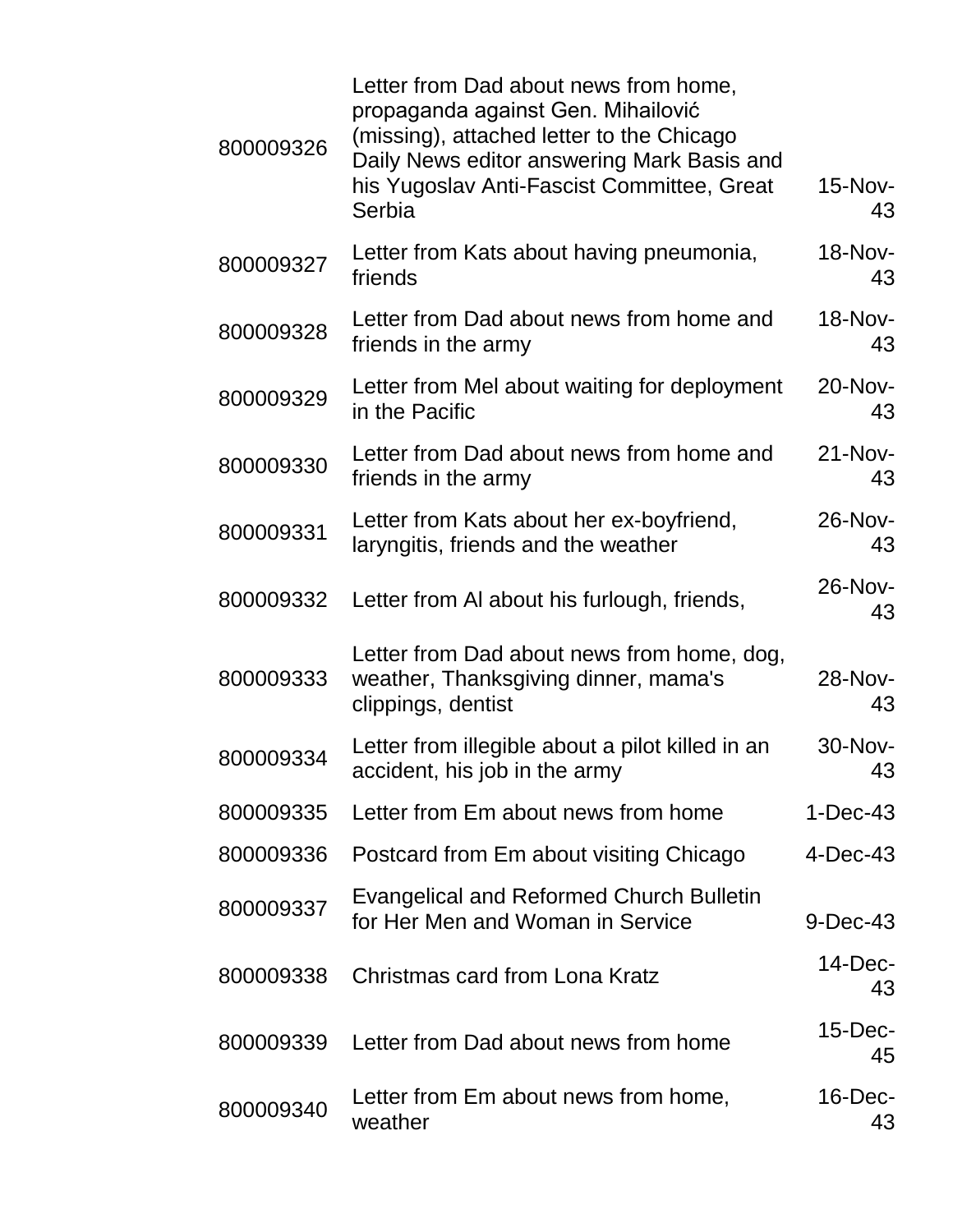|   | 800009341 | Letter from Kats about the perfume Ted sent<br>her, news from home, not wanting to go out                                                                                                     | $18$ -Dec-<br>43 |
|---|-----------|-----------------------------------------------------------------------------------------------------------------------------------------------------------------------------------------------|------------------|
|   | 800009342 | Card from "Do-Do" with an African-American<br>saying "Jes' anticipatin' De biggest bunch of<br>Christmas Joy imaginable fo' you An'<br>here's where I get busy now A-wishing fo' it,<br>too!" | $18$ -Dec-<br>43 |
|   | 800009343 | Letter from Dad about the weather,<br>Christmas presents, economic benefits for<br>veterans, news from home, Christmas<br>sermon                                                              | $20$ -Dec-<br>43 |
|   | 800009344 | Postcard from Mel about being stationed at<br>Idaho                                                                                                                                           | $22$ -Dec-<br>43 |
|   | 800009345 | Letter from Dad about news from home,<br>small pamphlet issued by The Bureau for<br>Men in Service of the Evangelical and<br><b>Reformed Church</b>                                           | $26$ -Dec-<br>43 |
|   | 800009346 | Letter from illegible about school, the army                                                                                                                                                  | $26$ -Dec-<br>43 |
|   | 800009347 | Letter from Arthur about his time at Santa<br>Ana Air Base                                                                                                                                    | $27$ -Dec-<br>43 |
|   | 800009348 | Letter from Dad about news from home,<br>Italian family's customs                                                                                                                             | 28-Dec-<br>43    |
|   | 800009349 | Letter from Em about news from home,<br>Christmas presents, friends                                                                                                                           | $28$ -Dec-<br>43 |
|   | 800009350 | Letter from Kats about not getting married<br>ever, friends, praying for him to not take a<br>"boat ride"                                                                                     | 29-Dec-<br>43    |
|   | 800009351 | Letter from Mr. and Mrs. Urbanowski about<br>their son Francis and other friends in the<br>army                                                                                               | 30-Dec-<br>43    |
| 2 |           | From 1 January 1944 to 25 February 1944                                                                                                                                                       |                  |
|   | 800009352 | Letter from Francis Urbanowski about his<br>training as army engineer at Fort Belvoir VA,<br>not drinking much                                                                                | 1-Jan-44         |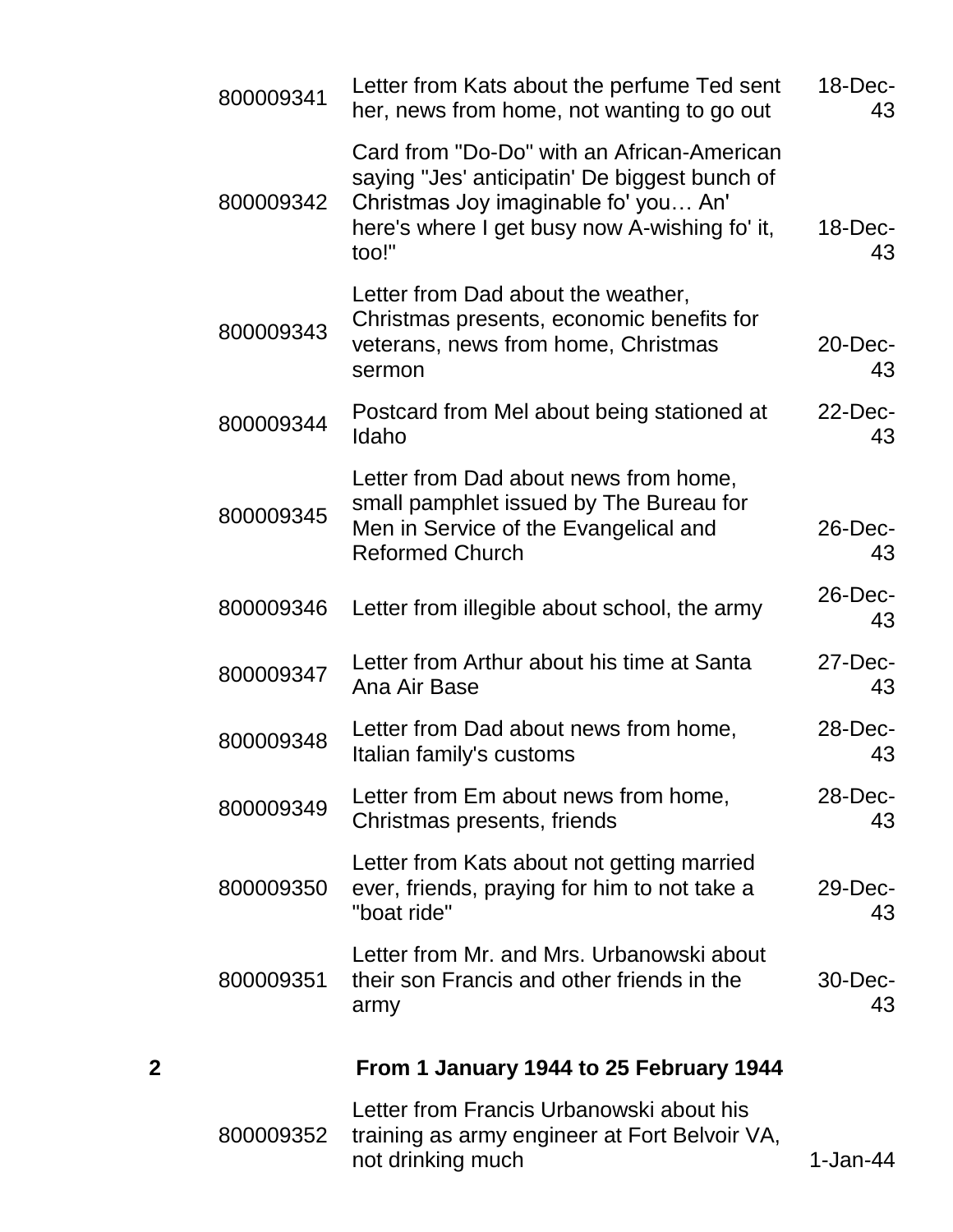| 800009353 | Letter from Mel Ghighi about his job as office<br>clerk in a bomb factory in Idaho                                 | 2-Jan-44         |
|-----------|--------------------------------------------------------------------------------------------------------------------|------------------|
| 800009354 | Letter from Dad about Christmas services,<br>ratings, senator Peppers proposition, friends<br>in the army, package | $6$ -Jan-44      |
| 800009355 | Card from Jeny Liberta and family                                                                                  | 7-Jan-44         |
| 800009356 | Letter from Kats about friends in the army,<br>her New Years                                                       | 7-Jan-44         |
| 800009357 | Letter from Dad about war bonds, the<br>dentist, specialists in the army and education                             | 8-Jan-44         |
| 800009358 | Letter from Kats about feeling better, her<br>dad, mittens                                                         | $12$ -Jan-<br>44 |
| 800009359 | Letter from Dad about news from home,<br>weather, friends in the army, army chaplains                              | $12$ -Jan-<br>44 |
| 800009360 | Letter from Em about new glasses, news<br>from home and friends                                                    | $15$ -Jan-<br>44 |
| 800009361 | Letter from Dad about his tooth, clippings,<br>news from home, and friends                                         | $16$ -Jan-<br>44 |
| 800009362 | Letter from Dad about friends in the army,<br>weather, Katsie, car, church attendance                              | $20$ -Jan-<br>44 |
| 800009363 | Letter from Kats about missing Ted and<br>hoping to see him soon, friends                                          | n.d.             |
| 800009364 | Letter from Mel about asking for liquor to<br>Ted, wishing to have money to have fun                               | $20$ -Jan-<br>44 |
| 800009365 | Letter from Dad about news from friends in<br>the army, news from home, reading habits                             | $23$ -Jan-<br>44 |
| 800009366 | Letter from Dad about news from home,<br>veterans pay and workers' rights, FDR and<br>US politics                  | $26$ -Jan-<br>44 |
| 800009367 | Letter from Mel about friends in the army,<br>gals, Les Brown & his orchestra,                                     | 26-Jan-<br>44    |
| 800009368 | Letter from Dad about a lighter he is sending<br>him                                                               | 28-Jan-<br>44    |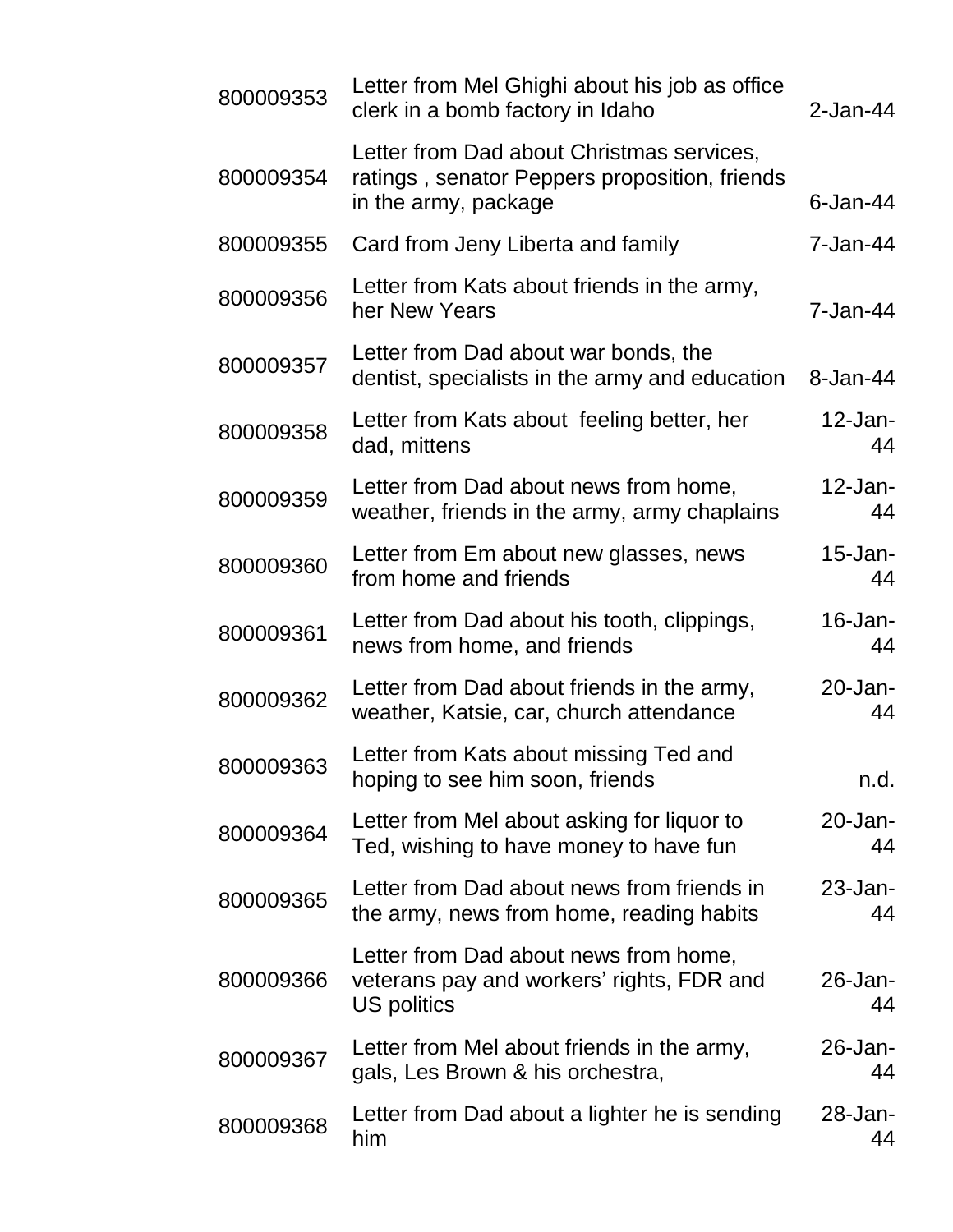| 800009369 | Letter from Dad about news from home,<br>weather, bonds, mustering pay, death<br>statistics                               | $30 - Jan-$<br>44 |
|-----------|---------------------------------------------------------------------------------------------------------------------------|-------------------|
| 800009370 | Letter from Em about news from home and<br>friends                                                                        | $3-Feb-44$        |
| 800009371 | Letter from Kats about her happiness of<br>knowing Ted, missing him                                                       | $3-Feb-44$        |
| 800009372 | Letter from Dad about the future of American<br>industries overseas, finances, "P.M."<br>publication,                     | 5-Feb-44          |
| 800009373 | Card from DoDo and Emily                                                                                                  |                   |
| 800009374 | Letter from Dad about furlough, news from<br>home                                                                         | $8-Feb-44$        |
| 800009375 | Letter from Kats about furlough, friends,<br>church                                                                       | $9$ -Feb-44       |
| 800009376 | Valentine's card from Marian                                                                                              | $10$ -Feb-<br>44  |
| 800009377 | Letter from Dad about news from home and<br>friends in the army, transcendental talk,<br>furlough, fathers in the service | $10$ -Feb-<br>44  |
| 800009378 | Letter from Kats about expecting to see him<br>and friends                                                                | $13$ -Feb-<br>44  |
| 800009379 | Letter from Dad about news from home,<br>workers' rights, furlough                                                        | $13$ -Feb-<br>44  |
| 800009380 | Letter from AI about weather, Mexican<br>prostitutes, engaged to Marian                                                   | $14$ -Feb-<br>44  |
| 800009381 | Letter from Dad about Furlough, news from<br>friends in the army,                                                         | $15$ -Feb-<br>44  |
| 800009382 | V-Letter from Wayne H. Toellen about his<br>new station                                                                   | $17$ -Feb-<br>44  |
| 800009383 | Letter from Em about going out with friends,<br>slot machines, Catsie, Henry not writing from<br>the S. Pacific           | $17$ -Feb-<br>44  |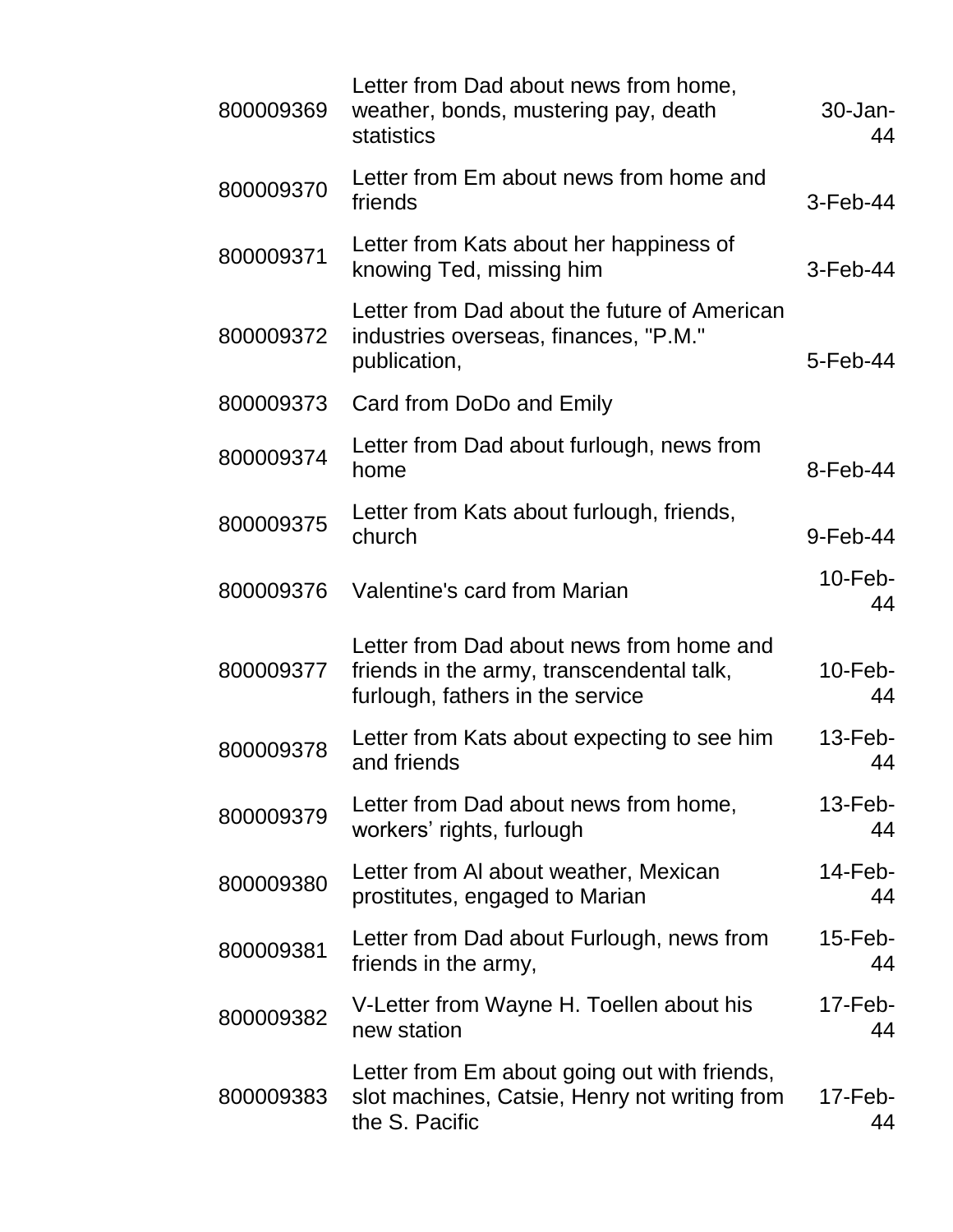|   | 800009384 | Card from the Libertas about the weather                                                                                       | 18-Feb-<br>44    |
|---|-----------|--------------------------------------------------------------------------------------------------------------------------------|------------------|
|   | 800009385 | Letter from Dad about enclosing a money<br>order                                                                               | $18$ -Feb-<br>44 |
|   | 800009386 | Letter from Dad about Ted's furlough in<br>March, Emily Taft Douglas running for<br>Congress and state politics                | $18$ -Feb-<br>44 |
|   | 800009387 | Letter from Em about news from home,<br>Catsie, basketball game "on mules"                                                     | $25$ -Feb-<br>44 |
|   | 800009388 | Letter from Dad about them expecting Ted's<br>visit                                                                            | $25$ -Feb-<br>44 |
|   | 800009389 | Letter from Rev. Kleffmann about lent with a<br>Daily Devotional Readings for Lent                                             | $1-Feb-44$       |
| 3 |           | From 13 March 1944 to 30 May 1944                                                                                              |                  |
|   | 800009390 | V-Letter from Edward Renkosik about<br>receiving 28 letters, friends in the army                                               | 13-Mar-<br>44    |
|   | 800009391 | Postcard from Ralph Finkler about weather                                                                                      | 23-Mar-<br>44    |
|   | 800009392 | Easter card from illegible                                                                                                     | 31-Mar-<br>44    |
|   | 800009393 | The American Serb magazine pro-Chetnik<br>(Serbian nationalist) and anti-partisan (Tito<br>and communism)                      | Mar-44           |
|   | 800009394 | The Herald of the Evangelical Protestant<br>Church Spring 1944 issue about church<br>news, men in service, and church services | n.d.             |
|   | 800009395 | Postcard from Ralph Finkler about hoping<br>the war to be over                                                                 | n.d.             |
|   | 800009396 | Letter from Kats about friends in the army                                                                                     | 7-Apr-44         |
|   | 800009397 | V-Letter from Edward Renkosik about getting<br>ready for another furlough                                                      | $15-Apr-$<br>44  |
|   | 800009398 | Letter from Mel Ghighi about friends in the<br>army and their time in the army                                                 | $15-Apr-$<br>44  |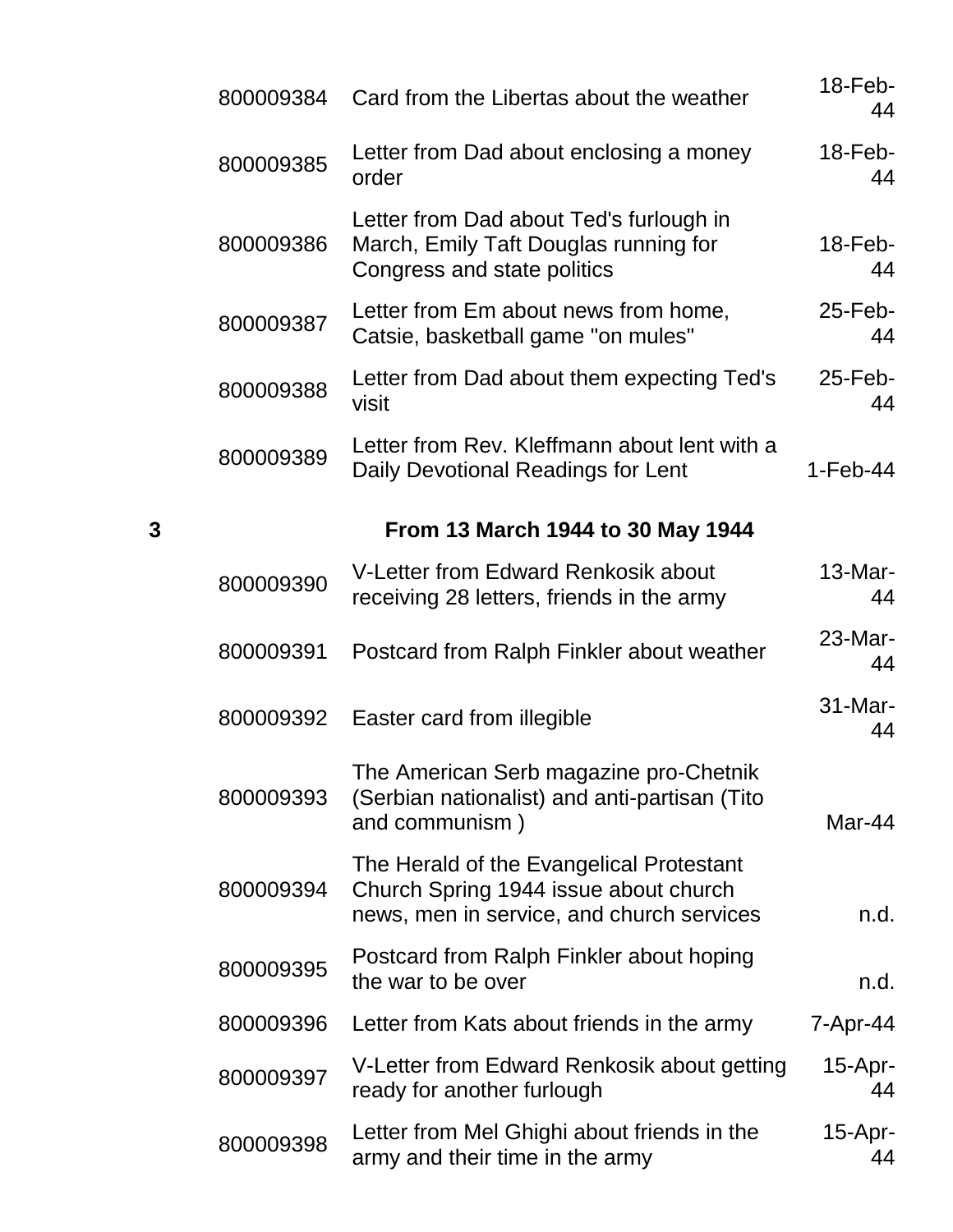| 800009399 | Letter from Kats about muscles, friends in<br>the army                                                                                              | 16-Apr-<br>44    |
|-----------|-----------------------------------------------------------------------------------------------------------------------------------------------------|------------------|
| 800009400 | Letter from Dad about 2000's La Salle men<br>in the army, death of "Sherman girl" from<br>breast cancer and of a Hitler's sympathizer,<br>clippings | 16-Apr-<br>44    |
| 800009401 | Letter from Dad about a "Free enterprise"<br>article, Ms. Roosevelt's trips,                                                                        | $21-Apr-$<br>44  |
| 800009402 | V-Letter from Allen Greeve about his job and<br>Ted's job                                                                                           | $23$ -Apr-<br>44 |
| 800009403 | Letter from Dad about weather, socks,<br>possible vacation to Chicago, enclosed is<br>"The American Serb"                                           | $23$ -Apr-<br>44 |
| 800009404 | Letter from Mel about friends in the army, not<br>going to college after the war                                                                    | 24-Apr-<br>44    |
| 800009405 | Letter from Kats about friends, Denver jokes                                                                                                        | n.d.             |
| 800009406 | Letter from Em about being busy at work and<br>enjoying it, Catsie, tax increase, friends in<br>the army, shows                                     | $27$ -Apr-<br>44 |
| 800009407 | V-Letter from Wayne H. Toellen about<br>writing letters                                                                                             | 29-Apr-<br>44    |
| 800009408 | Letter from Dad about socks, weather,<br>trousers, flood control, Sewell Avery and<br>labor board, Col. Frank Knox                                  | 29-Apr-<br>44    |
| 800009409 | <b>Evangelical and Reformed Church Bulletin</b><br>for Her Men and Women in Service                                                                 | Apr-44           |
| 800009410 | Letter from Mel Ghighi about his plans after<br>the war, living a bachelor's life                                                                   | 1-May-<br>44     |
| 800009411 | Letter from Dad about weather, cleaning the<br>yard, write more often, "The New Republic,"                                                          | 6-May-<br>44     |
| 800009412 | Letter from Kats about friends in the army,<br>weather                                                                                              | 6-May-<br>44     |
| 800009413 | Postcard from Ralph Finkler about being<br>sun-burned, going to play golf, furlough                                                                 | $9$ -May-<br>44  |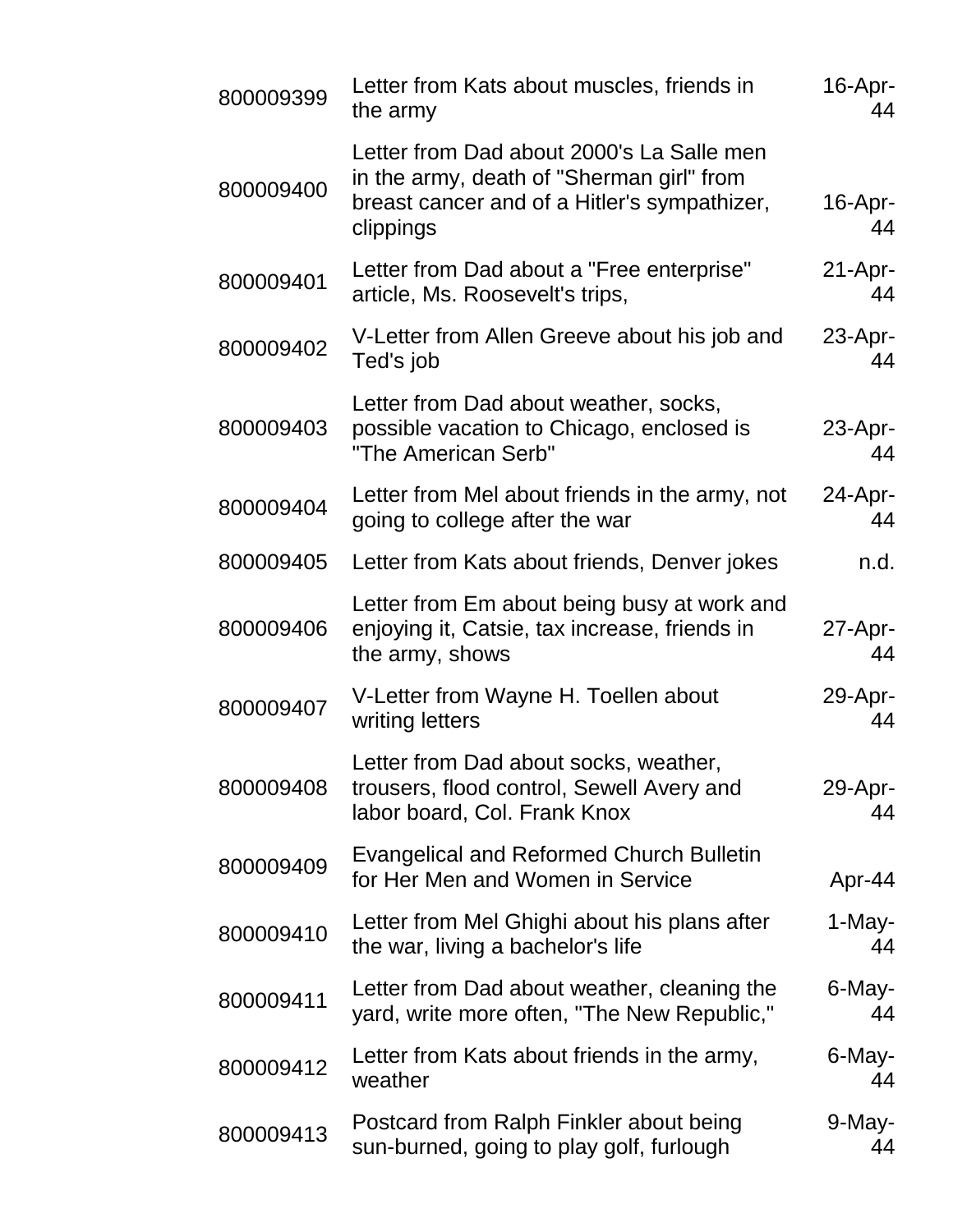| 800009414 | Letter from Dad about the dog, socks, mess<br>hall manners                                                                                     | 9-May-<br>44     |
|-----------|------------------------------------------------------------------------------------------------------------------------------------------------|------------------|
| 800009415 | Letter from Beny about being a cook in the<br>S. Pacific theater, going to the show                                                            | $10$ -May-<br>44 |
| 800009416 | Card from Mr. and Mrs. Urbanowski about<br>war news, their son Francis, and a picture<br>enclosed                                              | $11$ -May-<br>44 |
| 800009417 | Letter from Mel Ghighi about peeling<br>potatoes, Yellow Fever shot, and sun-tan                                                               | $11$ -May-<br>44 |
| 800009418 | V-Letter from Edward Renkosik about his job<br>in the army                                                                                     | $11$ -May-<br>44 |
| 800009419 | Letter from Mel about the Yellow Fever shot,<br>KP service, invasion of Europe                                                                 | $12$ -May-<br>44 |
| 800009420 | Letter from Dad about yard work, weather,<br>bowling, Montgomery Ward,                                                                         | $13$ -May-<br>44 |
| 800009421 | Letter from Em about going out, Katsie, the<br>dog, friends                                                                                    | $16$ -May-<br>44 |
| 800009422 | letter from Dad about friends in the army,<br>weather, Serbian struggle during WWII in<br>three fronts: Tito, Nazis and Bulgarians             | 16-May-<br>44    |
| 800009423 | Postcard from Finkler about furlough                                                                                                           | 17-May-<br>44    |
| 800009424 | Letter from Dad about news from home,<br>fighting boredom with book, new bill of rights<br>being passed, Polish church procession              | $21$ -May-<br>44 |
| 800009425 | Letter from Mel about being transferred to<br>Nebraska, training with B-29s                                                                    | $23$ -May-<br>44 |
| 800009426 | Letter from Wayne Toellen partying, mess<br>duty, people he has met                                                                            | 23-May-<br>44    |
| 800009427 | Letter from Dad about sending a box of<br>cookies, new summer underwear, Ruth<br>Mitchells' book about the Serb struggle, a<br>book on cartels | $23$ -May-<br>44 |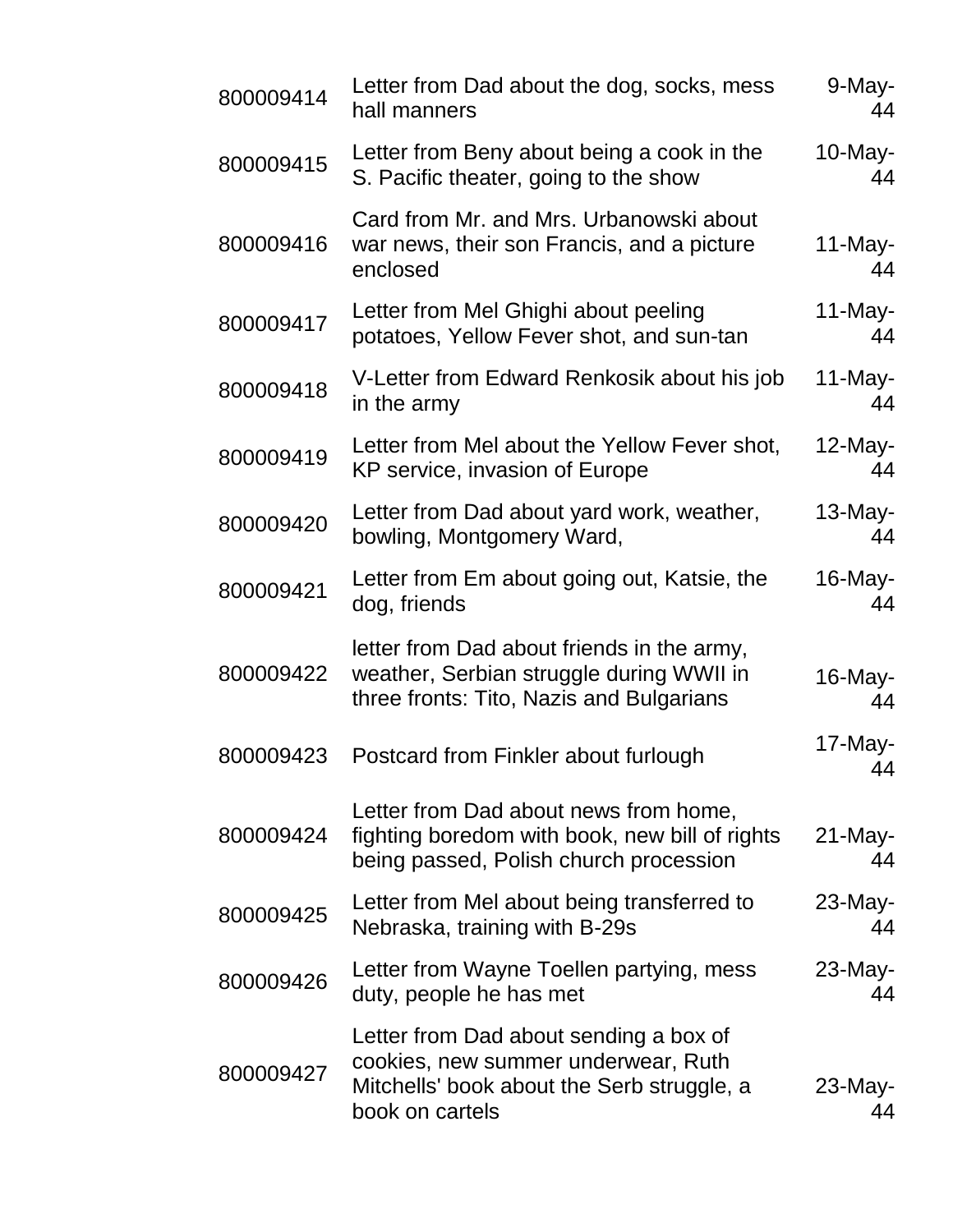|   | 800009428 | Letter from Dad about 2nd Bill of Rights,<br>friends in the army, tax on cabarets                                  | 28-May-<br>44    |
|---|-----------|--------------------------------------------------------------------------------------------------------------------|------------------|
|   | 800009429 | Letter from Marian about visiting La Salle,<br>friends                                                             | 29-May-<br>44    |
|   | 800009430 | Letter from Dad about memorial day, friends,<br>weakly forum, to lecture about cartels                             | 30-May-<br>44    |
|   | 800009431 | Letter from Mel Ghighi about Nebraska<br>women, weather, passing review, friends                                   | 30-May-<br>44    |
|   | 800009432 | Letter from Rev. Kleffmann about men in the<br>service, church news, golden cross in<br>remembrance of them        | May-44           |
| 4 |           | From 3 June 1944 to 30 July 1944                                                                                   |                  |
|   | 800009433 | Letter from Beny about friends in the army,<br>and not trusting the natives in the S. Pacific                      | 3-Jun-44         |
|   | 800009434 | Letter from Dad about weather, Howard<br>Vincent O'Brien, friends, Iten Biscuit Co.,<br>fleeing from war in Europe | 4-Jun-44         |
|   | 800009435 | Postcard from Marian about visiting La Salle                                                                       | 6-Jun-44         |
|   | 800009436 | Letter from Mel about the invasion of<br>Europe, going to B-29 school                                              | 8-Jun-44         |
|   | 800009437 | Letter from Em about her friends, visits,<br>friend's graduation, Katsie, friends in the<br>army                   | 8-Jun-44         |
|   | 800009438 | Letter from Dad about newspaper clippings,<br>bonds, underwear, Corpus Christi<br>procession                       | $13$ -Jun-<br>44 |
|   | 800009439 | Letter from Dad about news from home,<br>friends in the army, invasion of Europe, US<br>elections                  | $16$ -Jun-<br>44 |
|   | 800009440 | Letter from Em about service men visiting La<br>Salle, going out with friends,                                     | $19$ -Jun-<br>44 |
|   | 800009441 | Letter from Mel about fearing to be sent to<br>the Pacific and die by gas, a date                                  | 20-Jun-<br>44    |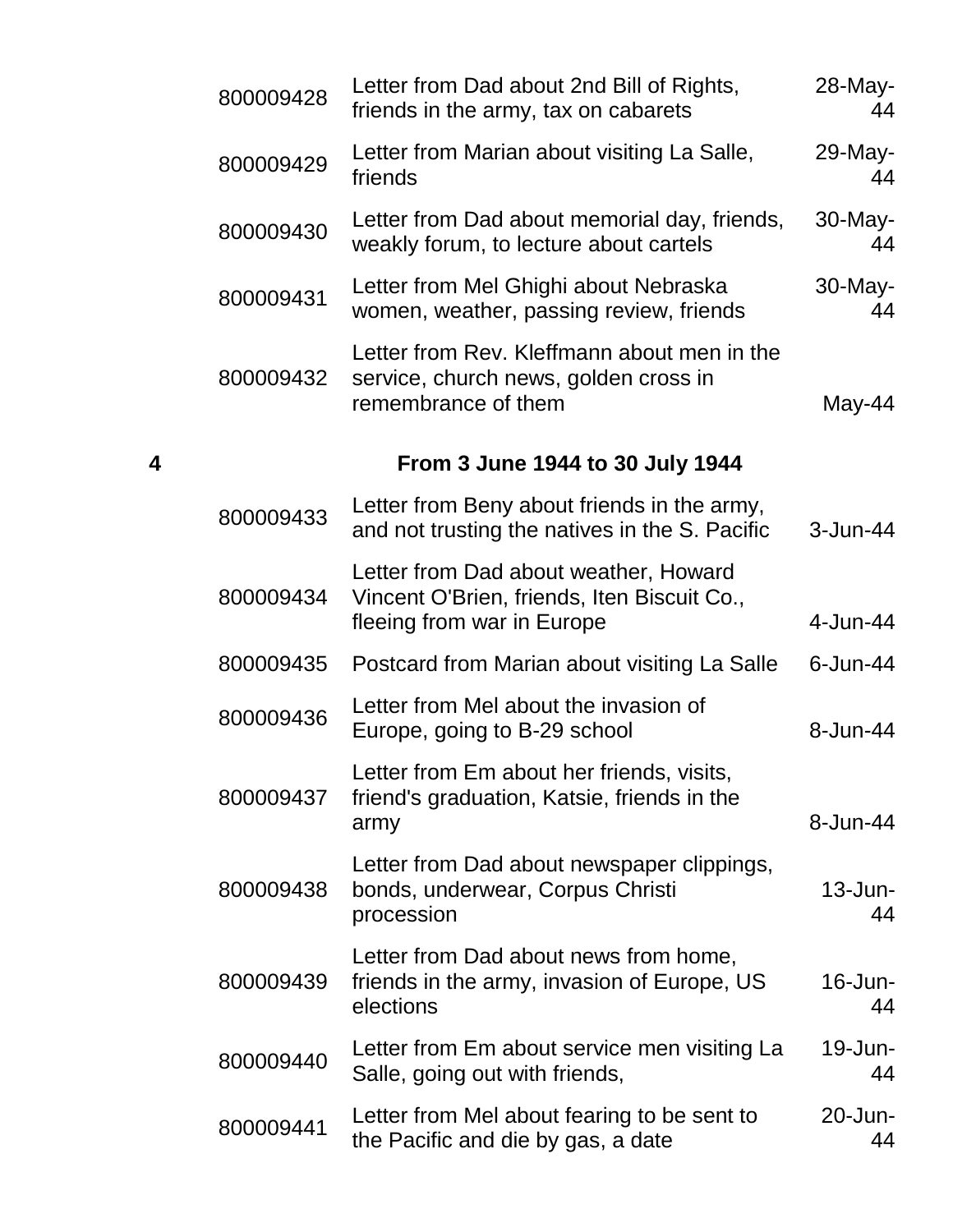| 800009442 | Letter from Dad about news from home, US<br>elections, war news, Tito's army a "bluff"                                                    | 20-Jun-<br>44    |
|-----------|-------------------------------------------------------------------------------------------------------------------------------------------|------------------|
| 800009443 | Letter from Dad about the 2nd Bill of Rights,<br>FDR's health, father's day, weather                                                      | 23-Jun-<br>44    |
| 800009444 | Letter from Mel about how he is happy in his<br>new job, girls                                                                            | 23-Jun-<br>44    |
| 800009445 | Letter from Marian about her visit to La Salle,<br>friends in the army, looking for a job                                                 | 26-Jun-<br>44    |
| 800009446 | Letter from Dad about a package, articles<br>about the Serbs, the purpose of the war,<br>news from friends                                | 28-Jun-<br>44    |
| 800009447 | Letter from Mel about having a short<br>furlough, mustard gas                                                                             | 29-Jun-<br>44    |
| 800009448 | Letter from Em enclosing a funny letter from<br>her friend Elaine, maybe getting a boyfriend,<br>Katsie, friends in the army              | 30-Jun-<br>44    |
| 800009449 | Letter from Wayne Toellen about traveling to<br>Hawaii, friends                                                                           | 30-Jun-<br>44    |
| 800009450 | Letter from Dad about 2nd Bill of Rights,<br>Democrats achievements, clippings,                                                           | $1-Jul-44$       |
| 800009451 | Letter from Roland about his new station,<br>being training camp all over again                                                           | 7-Jul-44         |
| 800009452 | Letter from Mr. and Mrs. Urbanowsky about<br>the possibility of their son Francis and Ted<br>coinciding during their respective furloughs | 7-Jul-44         |
| 800009453 | Letter from Dad about his cookies, clippings,<br>FDR, the soldier's vote, Germans afraid of<br><b>Russians</b>                            | 9-Jul-44         |
| 800009454 | Letter from Dad about the weather, suicide,<br>state politics                                                                             | $12$ -Jul-<br>44 |
| 800009455 | Letter from Em about her permanent, friends<br>in the army and friends                                                                    | $13$ -Jul-<br>44 |
| 800009456 | Letter from Mel about coming back from his<br>furlough                                                                                    | $13$ -Jul-<br>44 |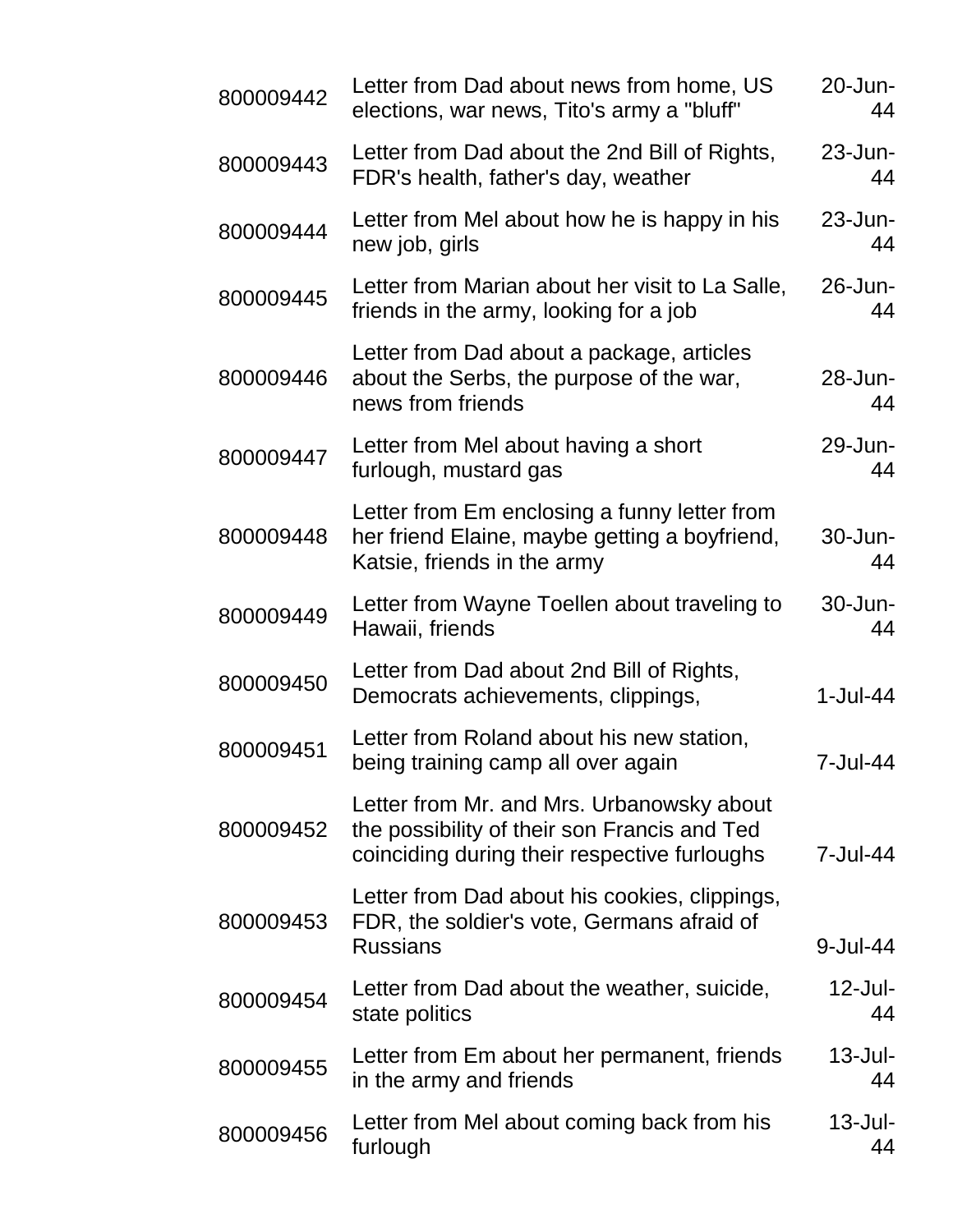|   | 800009457 | Letter from Dad about how the World Bank<br>will prevent financial depressions and wars,<br>cartels, Democratic convention         | $16$ -Jul-<br>44  |
|---|-----------|------------------------------------------------------------------------------------------------------------------------------------|-------------------|
|   | 800009458 | Letter from Dad about labor, news from<br>home                                                                                     | $18 -$ Jul-<br>44 |
|   | 800009459 | Letter from Dad about weather, glasses, war<br>news, friends in the army, Democratic<br>convention, clippings, car paint-job, hair | $23$ -Jul-<br>44  |
|   | 800009460 | Letter from AI about the weather in Southern<br>Italy, combat missions, about taking care of<br>Marian, plans after the war        | $23$ -Jul-<br>44  |
|   | 800009461 | Letter from Dad about Francis coming on<br>September, and three jokes                                                              | 26-Jul-<br>44     |
|   | 800009462 | Letter from Roland Blume about PT, might<br>be going overseas                                                                      | 30-Jul-<br>44     |
|   | 800009463 | Letter from Dad about mustering out, South<br>Carolina elections                                                                   | 30-Jul-<br>44     |
|   |           |                                                                                                                                    |                   |
| 5 |           | From 2 August 1944 to 16 January 1946                                                                                              |                   |
|   | 800009464 | Letter from Marian about AI stationed in<br>Southern Italy, friends in the army                                                    | 2-Aug-44          |
|   | 800009465 | Letter from Dad about the furlough, rewards,<br>attached article about Edward Eagle Brown's<br>ideas on banking after the war      | 4-Aug-44          |
|   | 800009466 | Letter from Dad about army discharges,<br>friends, Alaska as a gift                                                                | 5-Aug-44          |
|   | 800009467 | Letter from Mel about his new girlfriend,<br>going hiking, his father's surgery                                                    | 8-Aug-44          |
|   | 800009468 | Letter from Dad about news from home                                                                                               | $10$ -Aug-<br>44  |
|   | 800009469 | Letter from Bill about his job and his iron and<br>lighter                                                                         | $5-$ Sep $-44$    |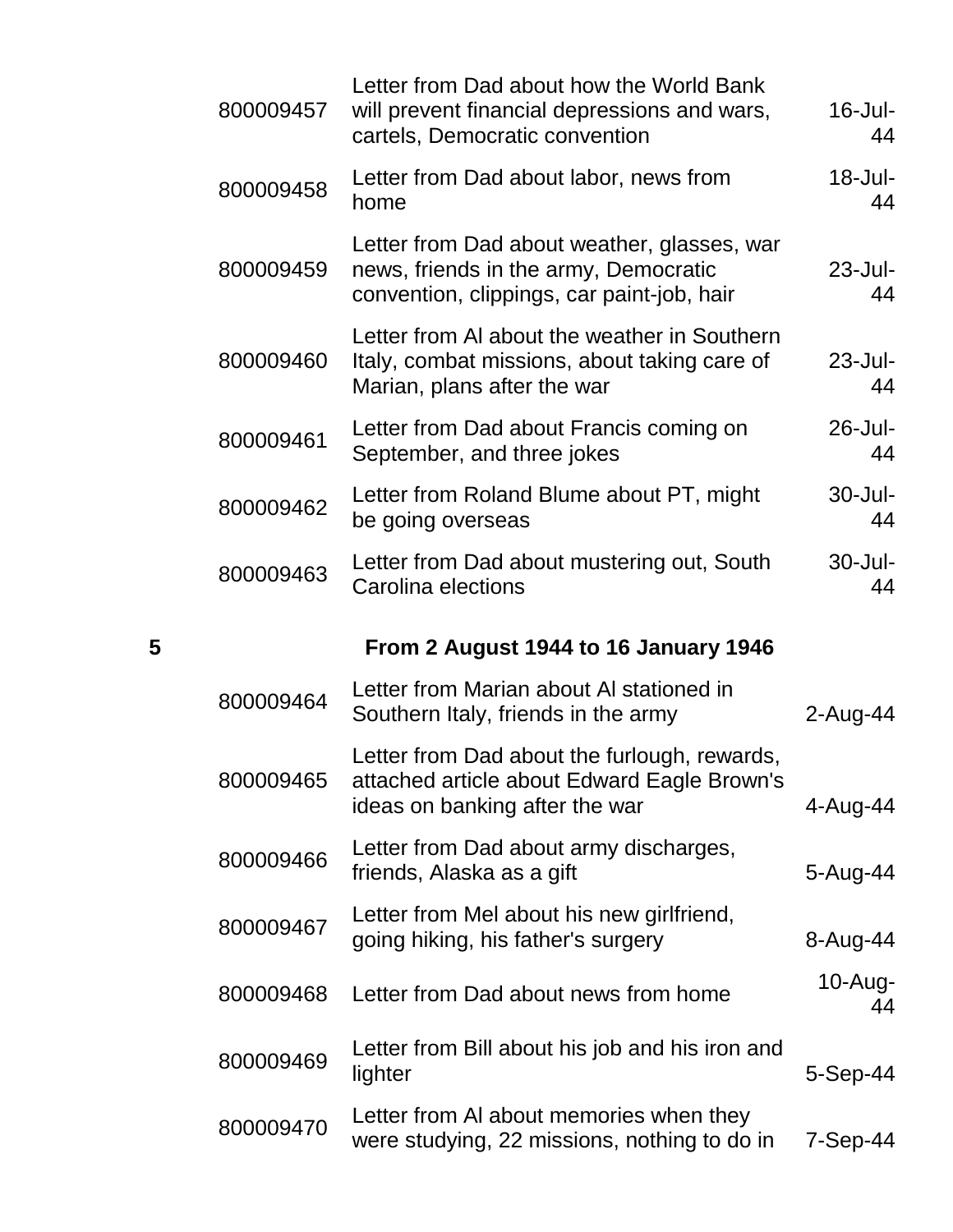town

| 800009471 | Letter from Roland Blume about friends,<br>furlough, Kansas                                                                          | $23-Sep-$<br>44  |
|-----------|--------------------------------------------------------------------------------------------------------------------------------------|------------------|
| 800009472 | Letter from Dad about toilet kit, major La<br>Guardia                                                                                | $28-Sep-$<br>44  |
| 800009473 | Postcard from Ralph Finkler about friends<br>and furlough                                                                            | $2$ -Oct-44      |
| 800009474 | Letter from Dad about his new shaving kit,<br>waiting on University of Chicago, clipping                                             | 3-Oct-44         |
| 800009475 | Letter from Dad about war bonds, "Black"<br>Father," friends                                                                         | 5-Oct-44         |
| 800009476 | Letter from Dad about new toilet kit, major La<br>Guardia, "In Fact"                                                                 | $13$ -Oct-<br>44 |
| 800009477 | Letter from Dad about horses, news from<br>home                                                                                      | $11-Nov-$<br>44  |
| 800009478 | Letter from Dad about new clothes, news<br>media coverage, labor organizations                                                       | 15-Nov-<br>44    |
| 800009479 | Letter from Dad about school choices, Sun<br>Oil Co., Republicans, glasses, enclosed a<br>letter of support to senator Claude Pepper | 18-Nov-<br>44    |
| 800009480 | Letter from Dad about going back to civilian<br>life, soldiers in unions, more bonds                                                 | $21-Nov-$<br>44  |
| 800009481 | Letter from Eddie about his job in the army<br>and leaving to a new place                                                            | 22-Nov-<br>44    |
| 800009482 | Letter from Dad about the Republicans,<br>Thanksgiving, dentist, Christmas presents,                                                 | 24-Nov-<br>44    |
| 800009483 | Letter from Dad about Christmas cards, floor<br>lamp, labor and farmers                                                              | $22$ -Dec-<br>44 |
| 800009484 | Christmas card from Lona Kurtz                                                                                                       | 22-Dec-<br>44    |
| 800009485 | Letter from Dad about Peace on Earth, box<br>with cookies, news from friends in the army,<br>business                                | $24$ -Dec-<br>44 |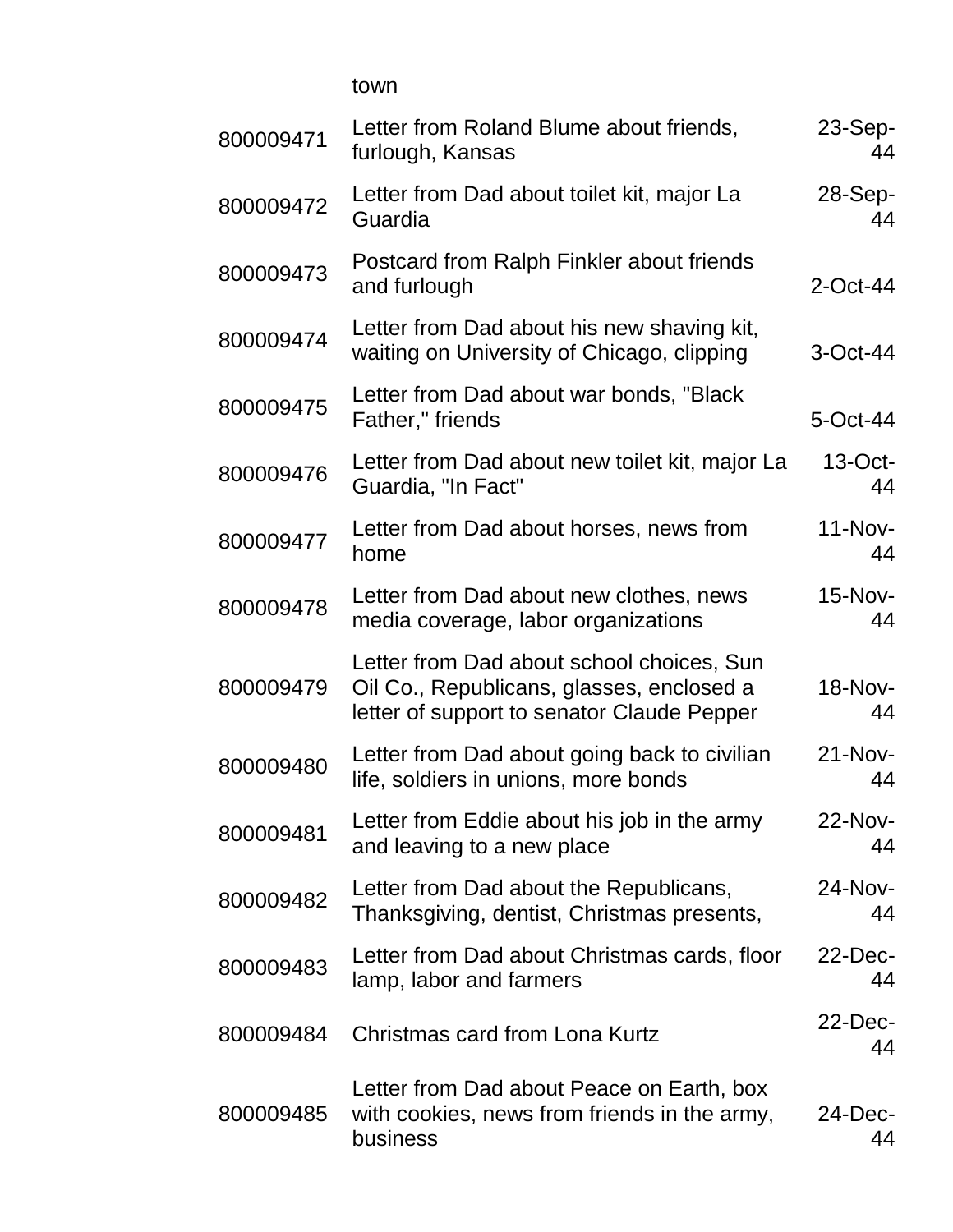| 800009486 | Letter from Dad about weather, news from<br>friends in the army, news from home                | 30-Dec-<br>44     |
|-----------|------------------------------------------------------------------------------------------------|-------------------|
| 800009487 | New Year's card from Dad, mom, Em and<br>Dodo                                                  | n.d.              |
| 800009488 | Letter from C.C. Jagodzinski about his time<br>in Saint Paul Seminary during Christmas<br>time | $1-Jan-45$        |
| 800009489 | Letter from Dad about a wrist-watch,<br>weather, Nazi loot                                     | $6$ -Jan-45       |
| 800009490 | Letter from Dad about elections in La Salle,<br>Bob Kennedy, black market in the army          | $14$ -Jan-<br>45  |
| 800009491 | Letter from Em about war bonds, Katsie,<br>friends                                             | 18-Jan-<br>45     |
| 800009492 | Letter from Dad about 4F, irons, liquor store,<br>weather                                      | 19-Jan-<br>45     |
| 800009493 | Letter from Dad about irons, wrist-watch, the<br>car                                           | $22$ -Jan-<br>45  |
| 800009494 | Letter from Dad about "Readers Scope",<br>destruction of Germany, news from home, a<br>box     | $25$ -Jan-<br>45  |
| 800009495 | Letter from Dad about sending a newspaper<br>article                                           | 28-Jan-<br>45     |
| 800009496 | Letter from Dad about Henry Wallace,<br>weather, new mayor                                     | $30 - Jan-$<br>45 |
| 800009497 | Letter from Dad about reselling watches                                                        | $31 - Jan-$<br>45 |
| 800009498 | Letter from Dad about "Readers Scope," vs.<br>"Readers Digest," German sins, weather           | $1-Feb-45$        |
| 800009499 | Letter from Dad about discharges, labor<br>news, Truman,                                       | 16-Jan-<br>46     |
| 800009500 | Postcard from Ralph Finkler about where he<br>went to celebrate his 20th birthday              | n.d.              |
| 800009501 | Christmas card from Aunt Martha                                                                | n.d.              |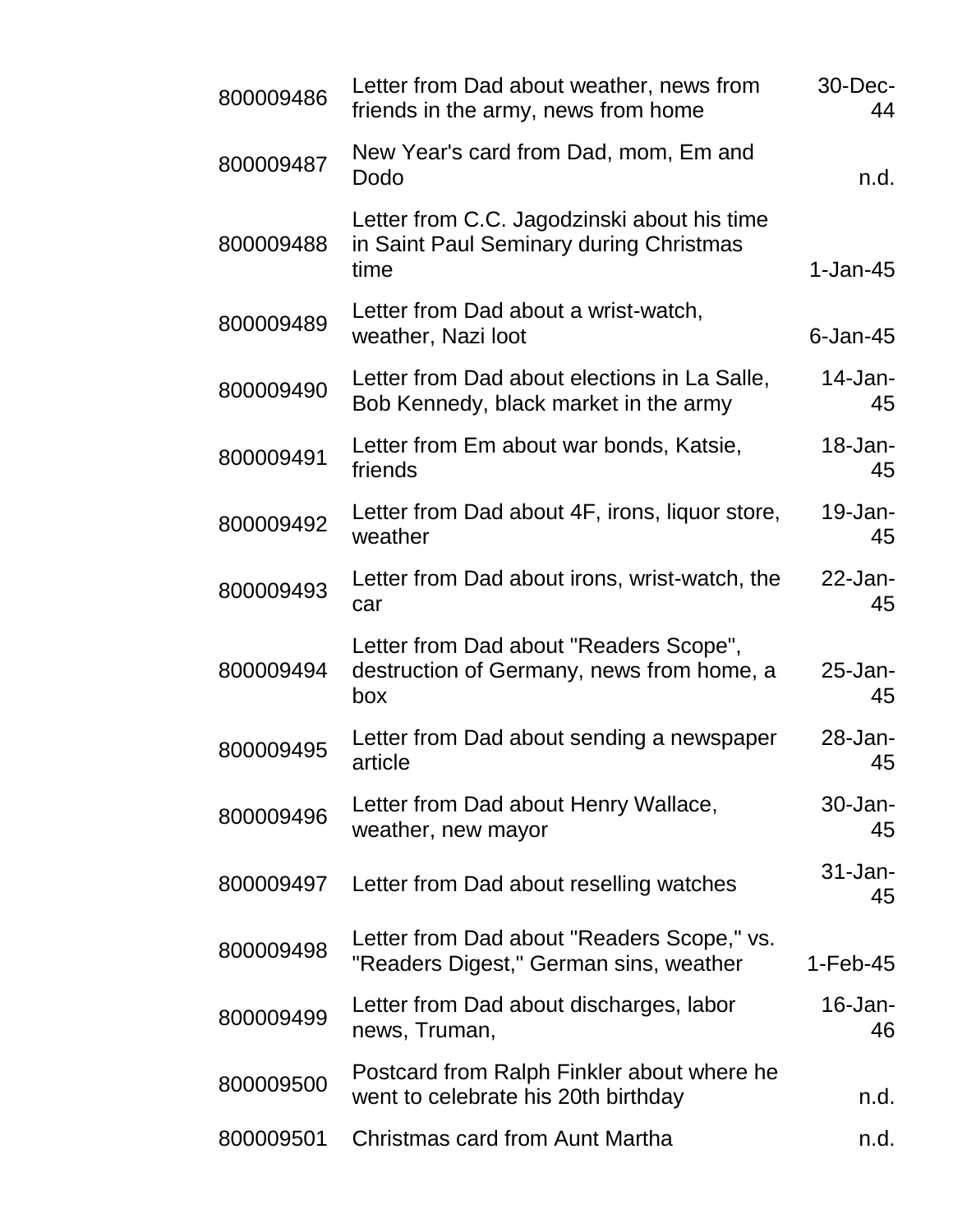|                         |   | 800009502 | Christmas card from the Reizners                               | n.d. |
|-------------------------|---|-----------|----------------------------------------------------------------|------|
|                         |   | 800009503 | <b>Christmas card from Eddie</b>                               | n.d. |
| $\overline{\mathbf{4}}$ | 1 |           | <b>Clippings from the letters received by</b><br><b>Yelich</b> |      |
|                         |   | 800009504 | "We don't want them," article                                  | n.d. |
|                         |   | 800009505 | Cartoon vignette                                               | n.d. |
|                         |   | 800009506 | "Crosstown," cartoon vignette                                  | n.d. |
|                         |   | 800009507 | "Outdoor type," cartoon vignette                               | n.d. |
|                         |   | 800009508 | Ella Cinders's comic strip                                     | n.d. |
|                         |   | 800009509 | Fred Neher's comic strip                                       | n.d. |
|                         |   | 800009510 | "Lebensraum," cartoon vignette                                 | n.d. |
|                         |   | 800009511 | "Hors-ie!," cartoon vignette                                   | n.d. |
|                         |   | 800009512 | "You are in the army now," cartoon vignette                    | n.d. |
|                         |   | 800009513 | "Generals," cartoon vignette                                   | n.d. |
|                         |   | 800009514 | "Anything different?," cartoon vignette                        | n.d. |
|                         |   | 800009515 | "Little idea," cartoon vignette                                | n.d. |
|                         |   | 800009516 | "The last time," cartoon vignette                              | n.d. |
|                         |   | 800009517 | "Realistic touch," cartoon vignette                            | n.d. |
|                         |   | 800009518 | "Mopsy," cartoon vignette                                      | n.d. |
|                         |   | 800009519 | "Crosstown," cartoon vignette                                  | n.d. |
|                         |   | 800009520 | Fred Neher's comic strip                                       | n.d. |
|                         |   | 800009521 | "Everybody's dead," cartoon vignette                           | n.d. |
|                         |   | 800009522 | "Jiu-jitsu," cartoon vignette                                  | n.d. |
|                         |   | 800009523 | "Dehydrated food," cartoon vignette                            | n.d. |
|                         |   | 800009524 | "Wonders of life," article                                     | n.d. |
|                         |   | 800009525 | "Bathroom Blues," article                                      | n.d. |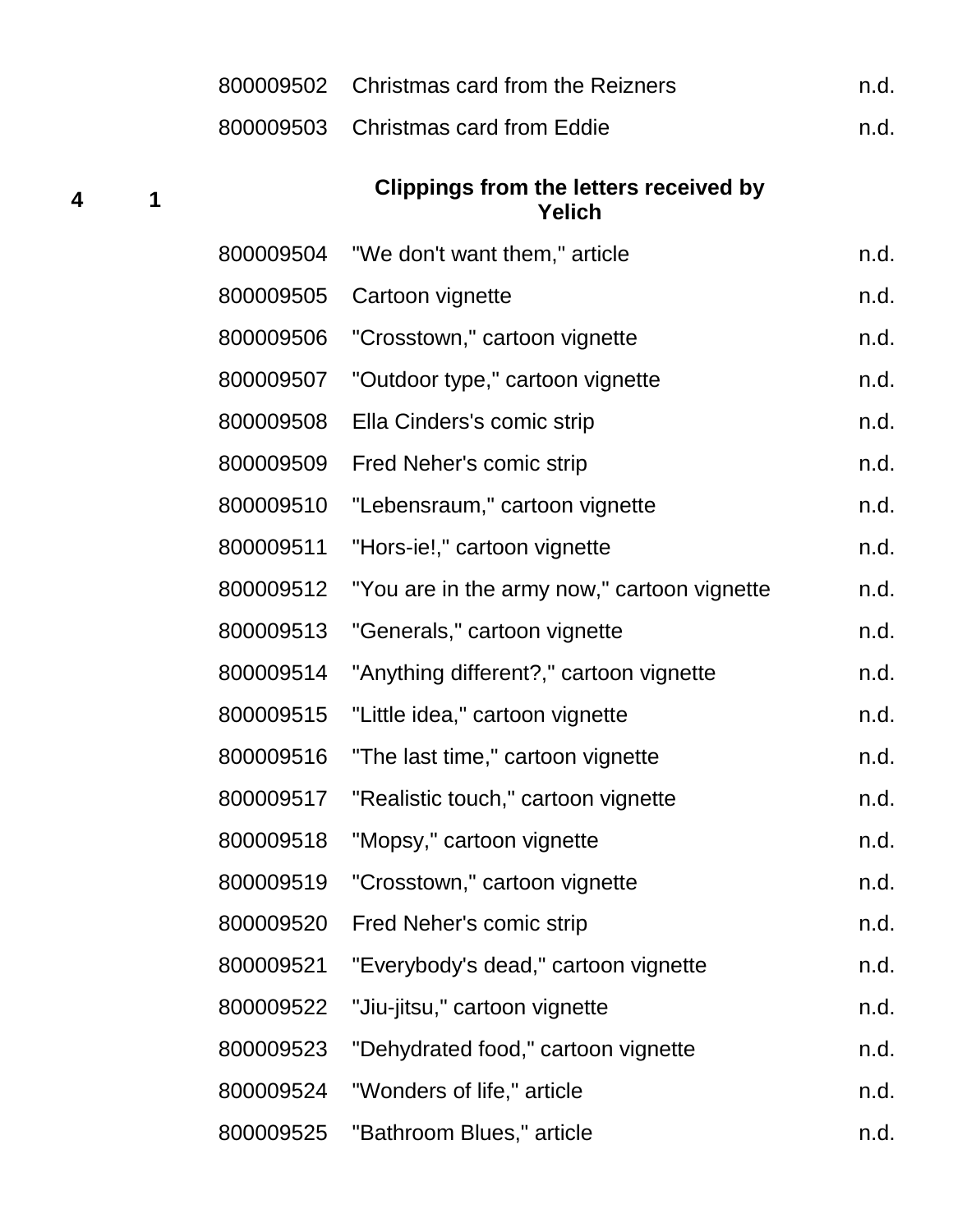| n.d.                                                   |
|--------------------------------------------------------|
|                                                        |
| n.d.                                                   |
| n.d.                                                   |
| n.d.                                                   |
| "You are in the army now, Cleaners" cartoon<br>n.d.    |
| n.d.                                                   |
| n.d.                                                   |
| n.d.                                                   |
| n.d.                                                   |
| n.d.                                                   |
| n.d.                                                   |
| n.d.                                                   |
| n.d.                                                   |
| n.d.                                                   |
| n.d.                                                   |
| n.d.                                                   |
| n.d.                                                   |
| n.d.                                                   |
| n.d.                                                   |
| "Here's a Friend in Need: State Aids Disable<br>n.d.   |
| "I helped Save Detroit from British Invasion,"<br>n.d. |
| n.d.                                                   |
|                                                        |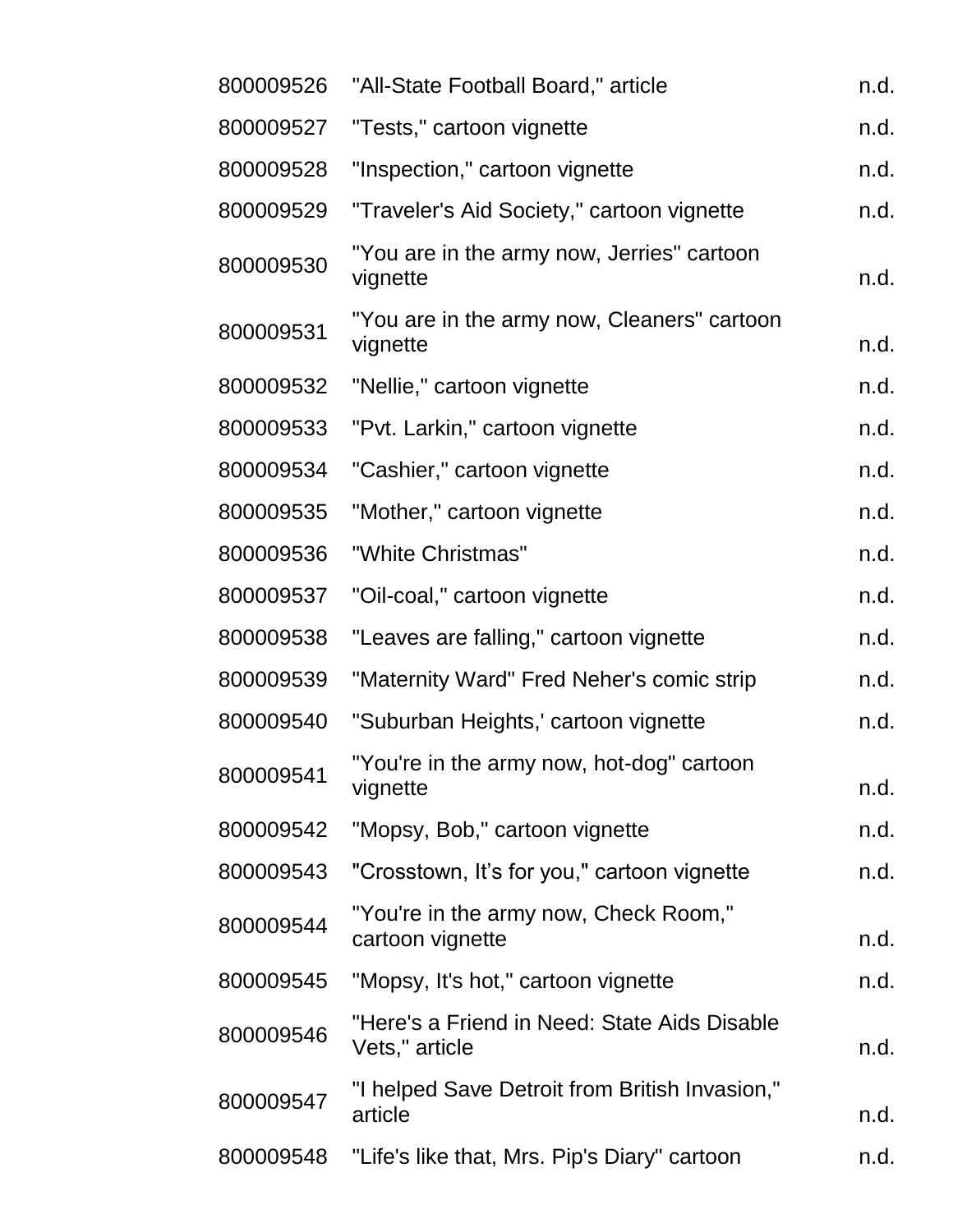vignette

| "Life's like that, Will-Yum," cartoon vignette              | n.d. |
|-------------------------------------------------------------|------|
| "Better than a promotion," cartoon vignette                 | n.d. |
| "Crosstown, General," cartoon vignette                      | n.d. |
| "Mopsy, Make up your mind," cartoon<br>vignette             | n.d. |
| "Crosstown, Christmas spirit," cartoon<br>vignette          | n.d. |
| "You're in the army now, Volcano," cartoon<br>vignette      | n.d. |
| "You're in the army now, Griping," cartoon<br>vignette      | n.d. |
| "Mopsy, Jeep," cartoon vignette                             | n.d. |
| "Crosstown, Shovel off,' cartoon vignette                   | n.d. |
| "Crosstown, Haven't lost anything," cartoon<br>vignette     | n.d. |
| "Besides whistling," cartoon vignette                       | n.d. |
| "You're in the army now, Talking shop,"<br>cartoon vignette | n.d. |
| "You're in the army now, Topkick," cartoon<br>vignette      | n.d. |
| "Tin hats," cartoon vignette                                | n.d. |
| "Mopsy, Present," cartoon vignette                          | n.d. |
| "Stop," cartoon vignette                                    | n.d. |
| "Your son,' cartoon vignette                                | n.d. |
| "You're in the army now, Butterscotch,"<br>cartoon vignette | n.d. |
| "You're in the army now, Hunting'," cartoon<br>vignette     | n.d. |
| "Tin hats, Nip machine guns," cartoon                       | n.d. |
|                                                             |      |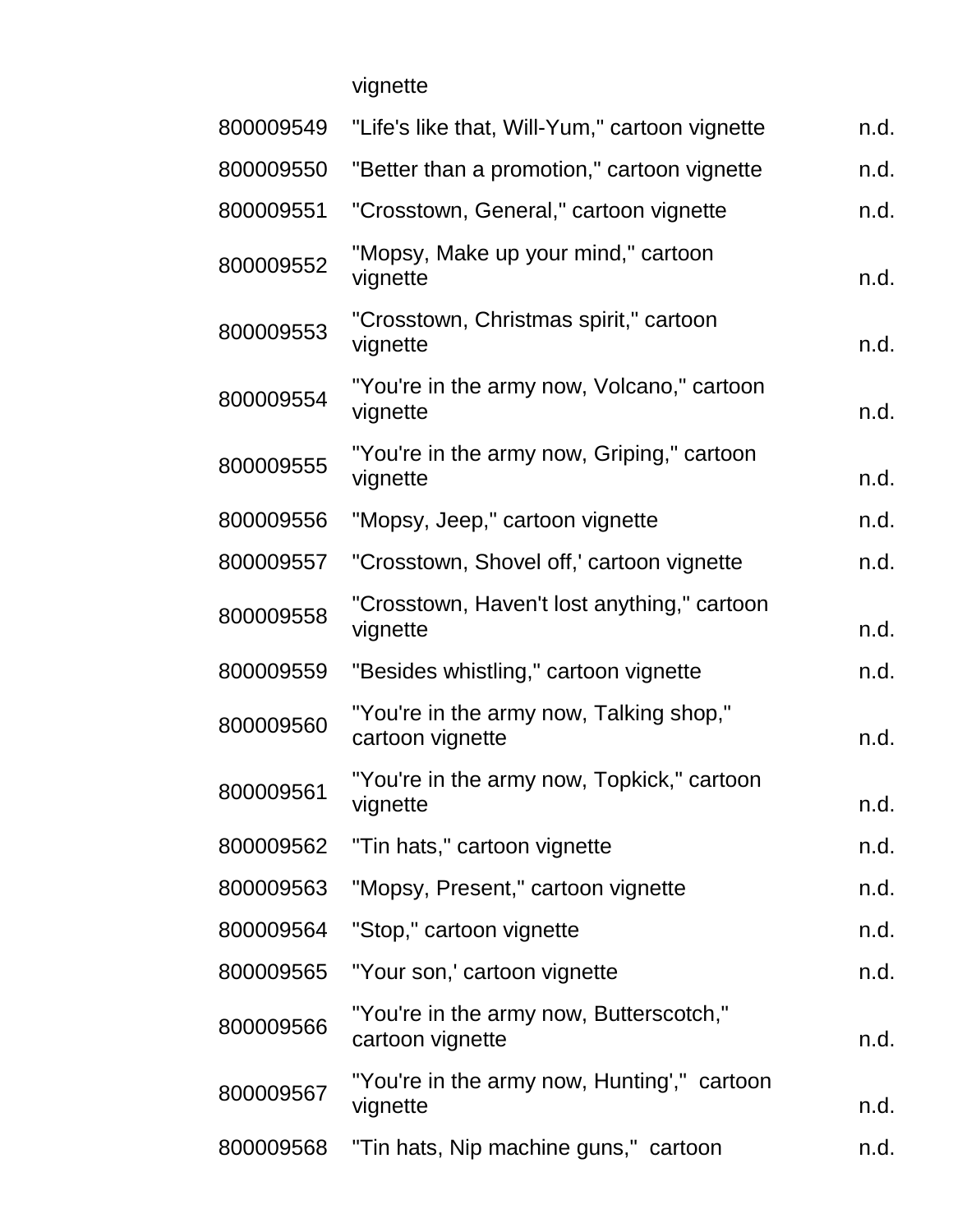vignette

| 800009569 | "Mopsy, Cutest pilot," cartoon vignette                  | n.d. |
|-----------|----------------------------------------------------------|------|
| 800009570 | "Crosstown, Draft Board," cartoon vignette               | n.d. |
| 800009571 | "Crosstown, Helmets," cartoon vignette                   | n.d. |
| 800009572 | "Not a snowball in sight," cartoon vignette              | n.d. |
| 800009573 | "Mopsy, Potatoes," cartoon vignette                      | n.d. |
| 800009574 | "Crosstown, Punishment," cartoon vignette                | n.d. |
| 800009575 | "Sarsaparilla, please," cartoon vignette                 | n.d. |
| 800009576 | "You're in the army now, Checkers" cartoon<br>vignette   | n.d. |
| 800009577 | "Lipstick," cartoon vignette                             | n.d. |
| 800009578 | "You're in the army now, Uncle Tom,"<br>cartoon vignette | n.d. |
| 800009579 | "You're in the army now, Foxhole," cartoon<br>vignette   | n.d. |
| 800009580 | "Crosstown, Ham and Eggs," cartoon<br>vignette           | n.d. |
| 800009581 | "You're in the army now, People," cartoon<br>vignette    | n.d. |
| 800009582 | "Crosstown, Prospects,' cartoon vignette                 | n.d. |
| 800009583 | "Life is like that, Sergeant," cartoon vignette          | n.d. |
| 800009584 | "Crosstown, Beachhead," cartoon vignette                 | n.d. |
| 800009585 | "Next!," cartoon vignette                                | n.d. |
| 800009586 | "May I live long," article                               | n.d. |
| 800009587 | "You're in the army now, War news," cartoon<br>vignette  | n.d. |
| 800009588 | "Crosstown, Yarn," cartoon vignette                      | n.d. |
| 800009589 | "Verdict," cartoon vignette                              | n.d. |
| 800009590 | "You're in the army now, 2B," cartoon                    | n.d. |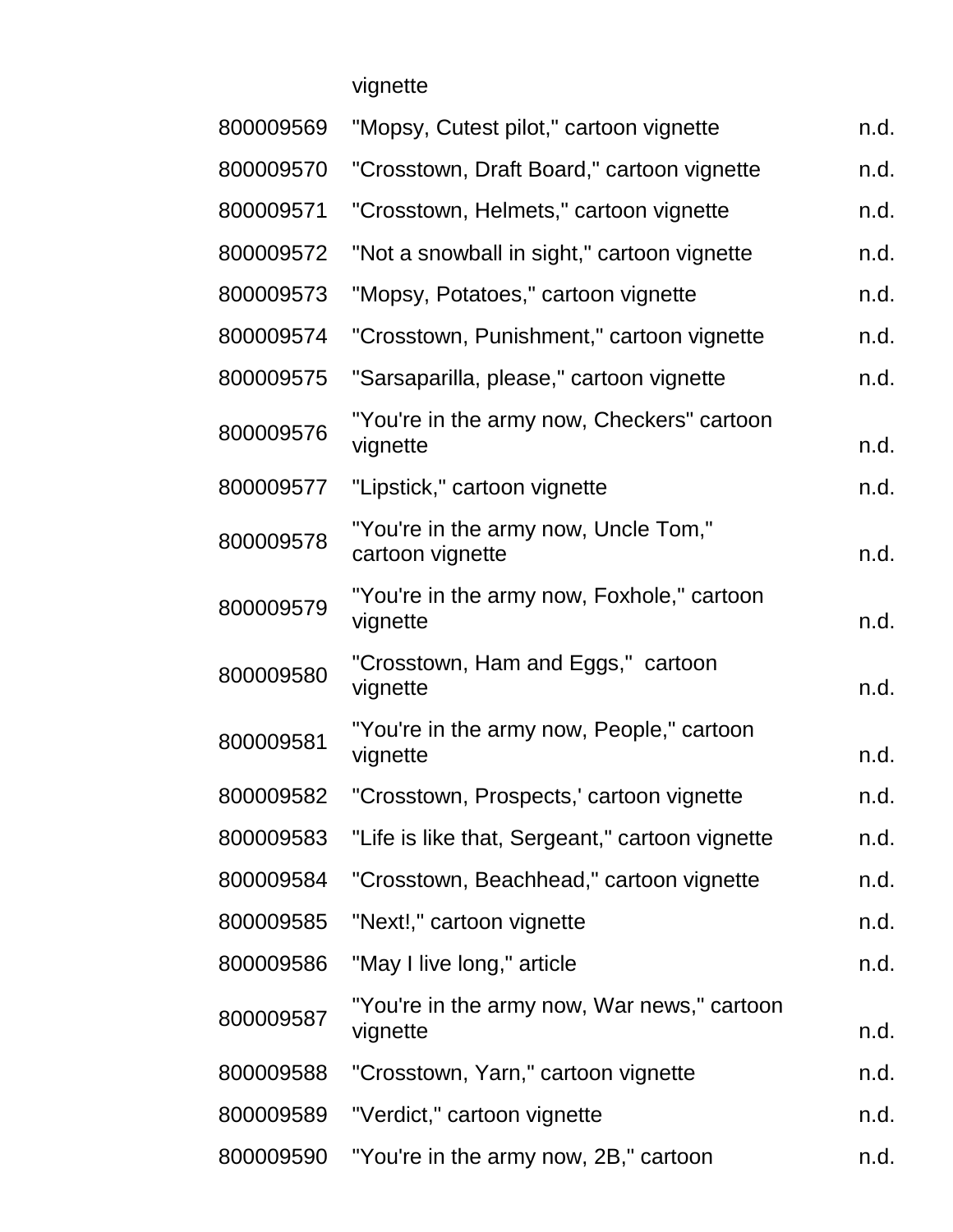vignette

| 800009591 | "Mopsy, Date," cartoon vignette                          | n.d. |
|-----------|----------------------------------------------------------|------|
| 800009592 | "These women," cartoon vignette                          | n.d. |
| 800009593 | "You're in the army now, Catsup," cartoon<br>vignette    | n.d. |
| 800009594 | "Life's like that, Smaller size,' cartoon<br>vignette    | n.d. |
| 800009595 | "Snowed in as Furlough nears End," article               | n.d. |
| 800009596 | "My heart," cartoon vignette                             | n.d. |
| 800009597 | "These," cartoon vignette                                | n.d. |
| 800009598 | "Grin and Bear it," cartoon vignette                     | n.d. |
| 800009599 | "Crosstown, Soda clerk," cartoon vignette                | n.d. |
| 800009600 | "Tin Hats, Little Bombing," cartoon vignette             | n.d. |
| 800009601 | "Mud at home and abroad," cartoon vignette               | n.d. |
| 800009602 | "You're in the army now, War Bonds,"<br>cartoon vignette | n.d. |
| 800009603 | "Crosstown, The attraction," cartoon vignette            | n.d. |
| 800009604 | "Mopsy, Wags," cartoon vignette                          | n.d. |
| 800009605 | "Mopsy, Six Bells," cartoon vignette                     | n.d. |
| 800009606 | "You're in the army now, Steaks," cartoon<br>vignette    | n.d. |
| 800009607 | "Crosstown, Deserted," cartoon vignette                  | n.d. |
| 800009608 | "This funny world," cartoon vignette                     | n.d. |
| 800009609 | "But there's still hope," cartoon vignette               | n.d. |
| 800009610 | "Crosstown, Caddy," cartoon vignette                     | n.d. |
| 800009611 | "Crosstown, Alarm clocks," cartoon vignette              | n.d. |
| 800009612 | "Crosstown, Experience," cartoon vignette                | n.d. |
| 800009613 | "Look for God," article                                  | n.d. |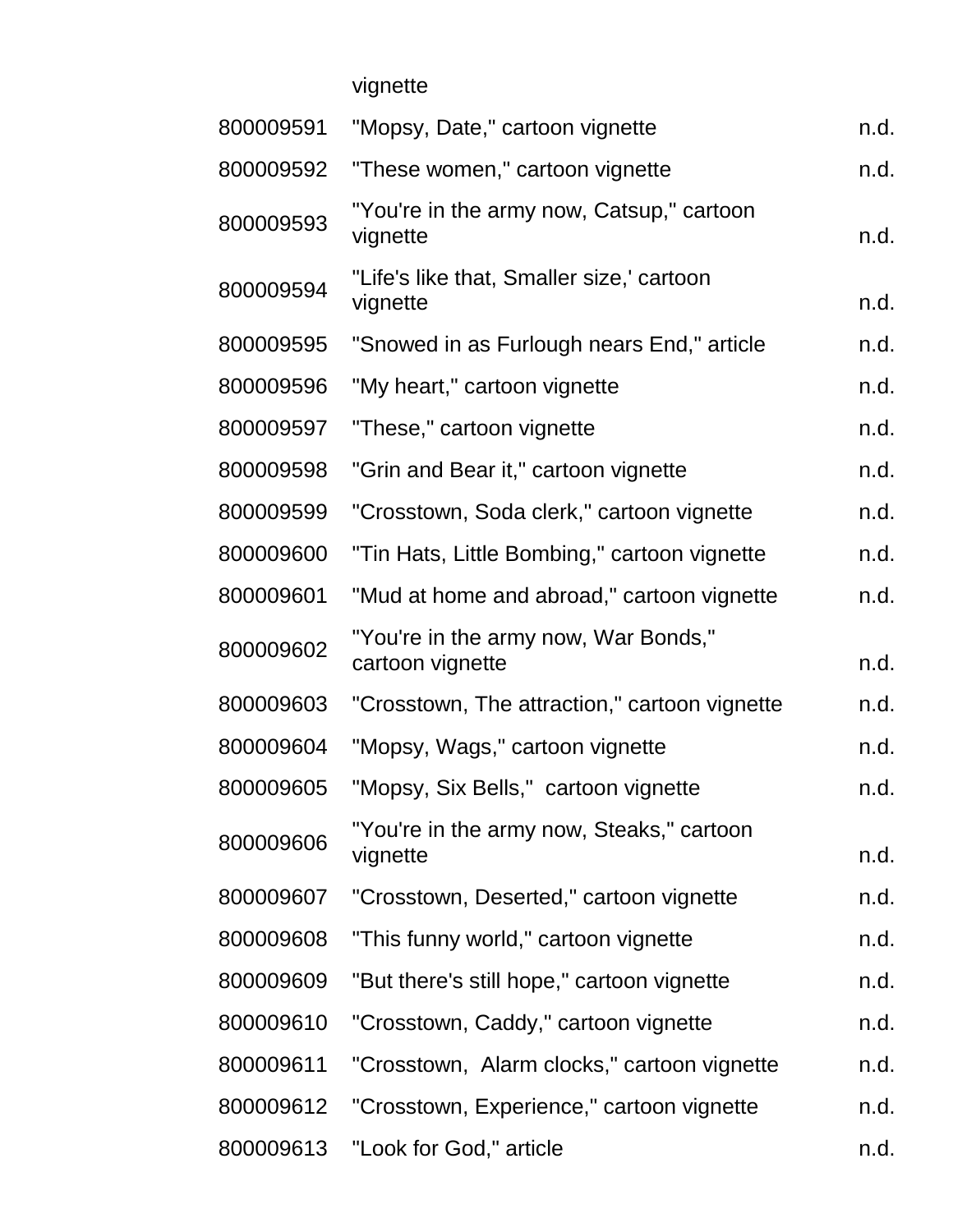| 800009614 | "This funny world, Nice try," cartoon vignette               | n.d. |
|-----------|--------------------------------------------------------------|------|
| 800009615 | "This funny world, Lighter," cartoon vignette                | n.d. |
| 800009616 | "Life's like that, Entertainment," cartoon<br>vignette       | n.d. |
| 800009617 | "All things considered," article                             | n.d. |
| 800009618 | "Crosstown, Opposite," cartoon vignette                      | n.d. |
| 800009619 | "Crosstown, Play soldier," cartoon vignette                  | n.d. |
| 800009620 | "Old Army Game Nets Casey Boy \$70 in<br>Salutes," article   | n.d. |
| 800009621 | "Careful, George is listening," article                      | n.d. |
| 800009622 | "The Once Over," article                                     | n.d. |
| 800009623 | "Blames Bank's Low Wage, Let's Embezzler<br>Go," article     | n.d. |
| 800009624 | "This funny world, Gentlemen," cartoon<br>vignette           | n.d. |
| 800009625 | "Now it's official," article                                 | n.d. |
| 800009626 | "All things considered, The Bride," article                  | n.d. |
| 800009627 | "All things considered, Need of Change,"<br>article          | n.d. |
| 800009628 | "I shall carry out your orders, sir," cartoon<br>vignette    | n.d. |
| 800009629 | "Money Pact Called End To Banker's Capital<br>Rule," article | n.d. |
| 800009630 | "This funny world, Chances," cartoon<br>vignette             | n.d. |
| 800009631 | "The Old Timer," cartoon vignette                            | n.d. |
| 800009632 | "War stamps," cartoon vignette                               | n.d. |
| 800009633 | "Crosstown, Scale," cartoon vignette                         | n.d. |
| 800009634 | "Right away," cartoon vignette                               | n.d. |
|           |                                                              |      |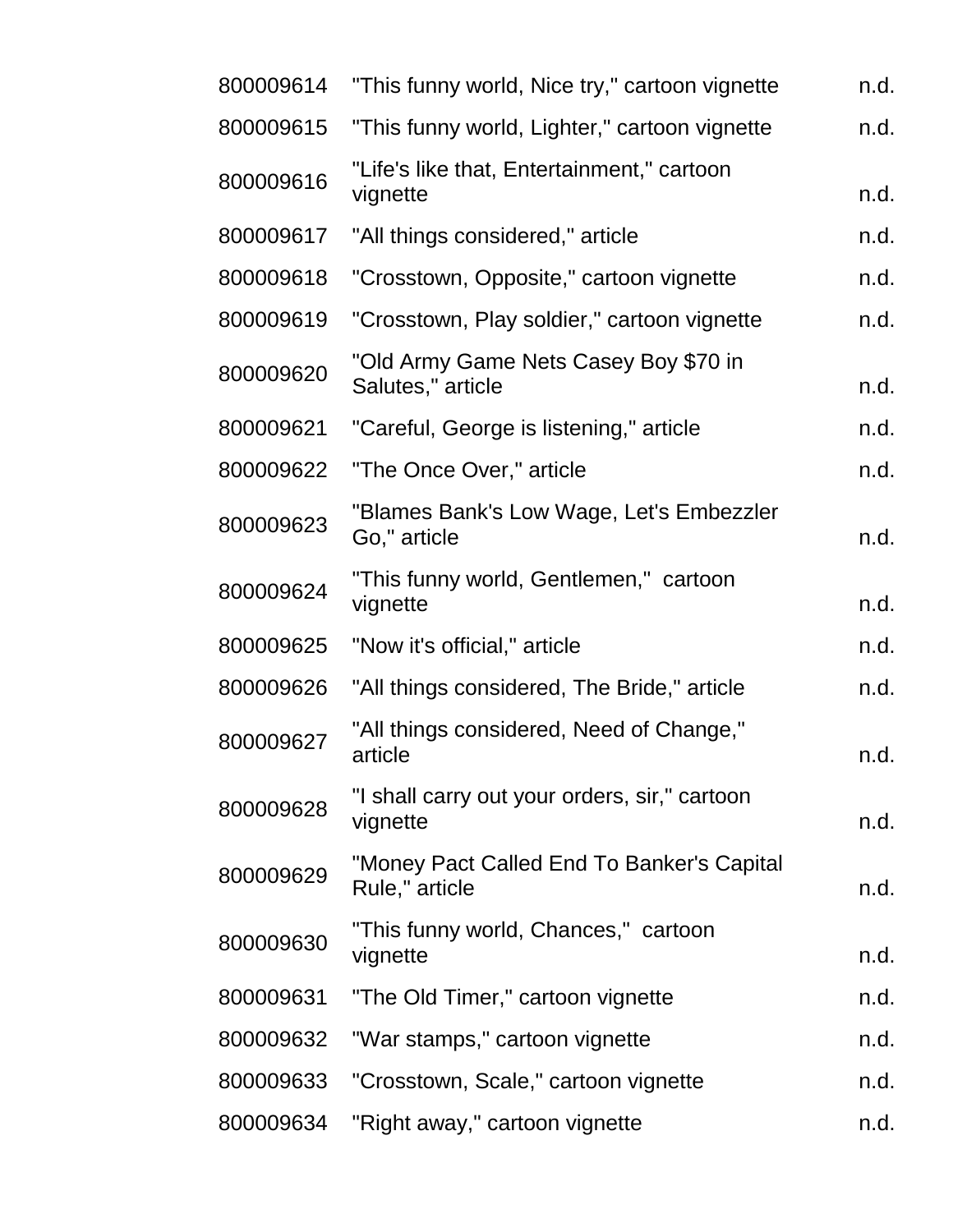| 800009635 | "Mopsy, Stookie," cartoon vignette                                                  | n.d. |
|-----------|-------------------------------------------------------------------------------------|------|
| 800009636 | "Money Plan Told Simply," article                                                   | n.d. |
| 800009637 | "Postwar World No. 14," cartoon vignette                                            | n.d. |
| 800009638 | "Crosstown, Busted," cartoon vignette                                               | n.d. |
| 800009639 | "This funny world, Bath," cartoon vignette                                          | n.d. |
| 800009640 | "Hair-Splitting Artist Reverses Political<br>Picture"                               | n.d. |
| 800009641 | "GOP Chiefs in Pennsylvania Share<br>Disgrace in Transit Strike," article           | n.d. |
| 800009642 | "Everybody's business: New Deal<br>Boomerang," article                              | n.d. |
| 800009643 | "Here He Is; Cleveland Is Proud of Him -<br>Meet His Honor, Mayor Lausche," article | n.d. |
| 800009644 | "Cat," cartoon vignette                                                             | n.d. |
| 800009645 | "Noise," cartoon vignette                                                           | n.d. |
|           |                                                                                     |      |

## **Series 3: Miscellaneous, 1942-1944**

#### **Letters received by the Yelich Family 1942-1944**

**2**

| 800009646 | 10 Army post cards from Jahubek of<br>Indiantown Gap, Pa.                                                  | 15-Mar-<br>43    |
|-----------|------------------------------------------------------------------------------------------------------------|------------------|
| 800009647 | Letter from Dick Jahubek about weather,<br>Ted being inducted, visiting Peru, IL.                          | $24$ -Mar-<br>43 |
| 800009648 | Letter from Albert "Bud" Lundberg about<br>going to college for pilot training, YMCA                       | $26$ -Mar-<br>43 |
| 800009649 | Postcard from Florian "Babe" Wollack about<br>being in St. Petersburg, Fl.                                 | $6 -$ Apr $-43$  |
| 800009650 | Letter from Mildred Maciejowski to Emily<br>about friends, friends in the army, working at<br>the hospital | $17-Apr-$<br>43  |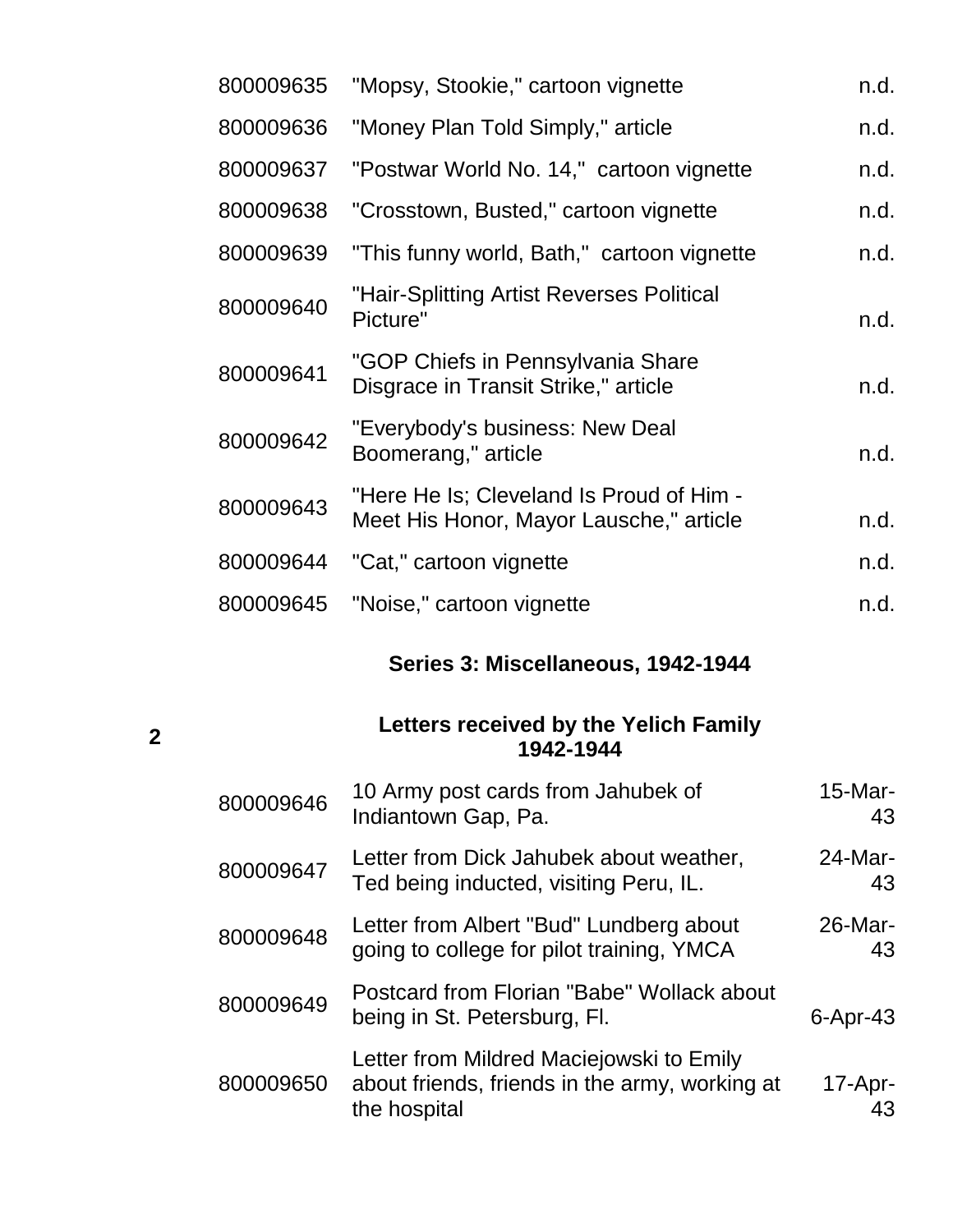| 800009651 | Letter from Albert "Bud" Lundberg about still<br>going to school and flying, being corporal of<br>the guard | $19$ -Apr-<br>43     |
|-----------|-------------------------------------------------------------------------------------------------------------|----------------------|
| 800009652 | Letter from Florian "Babe" Wollack about<br>living in Tent City and Tampa Bay, seeing<br>Ted at Tent City,  | $19-Apr-$<br>43      |
| 800009653 | Postcard from Florian "Babe" Wollack about<br>being sent to Kansas City                                     | $28$ -Apr-<br>43     |
| 800009654 | Postcard from Robert "Bob" B. Hudak about<br>answering soon                                                 | 4-May-<br>43         |
| 800009655 | Letter from Robert "Bob" Hudak about<br>seeing Bob Hope, training, food, Coca Cola<br>machine               | $12$ -May-<br>43     |
| 800009656 | Postcard from Bud about arriving for<br>classification in Texas                                             | $12$ -May-<br>43     |
| 800009657 | Postcard from Bob about answering soon                                                                      | 15-Jun-<br>43        |
| 800009658 | Letter from Dick Jahubek about postmaster<br>job, hiking, furlough                                          | $15$ -Jun-<br>43     |
| 800009659 | Letter from Babe about Colorado, Kansas,<br>classes                                                         | 29-Jun-<br>43        |
| 800009660 | Letter from Rudy Gorishek about "Mission to<br>Moscow," Ted                                                 | $15$ -Jul-<br>43     |
| 800009661 | Letter from Leon Fiorentino about military<br>training                                                      | $18 -$ Jul-<br>43    |
| 800009662 | Letter from Bud about going to school in San<br>Antonio, getting married                                    | 18-Jul-<br>43        |
| 800009663 | Letter from Bob about hoping to go to<br>California, weather                                                | $10-Aug-$<br>43      |
| 800009664 | V-letter from Rudy Gorishek about news<br>from the old gang                                                 | $28$ -Oct-<br>43     |
| 800009665 | Letter from Babe about inspection, passes,<br>weather                                                       | <b>17-Nov-</b><br>43 |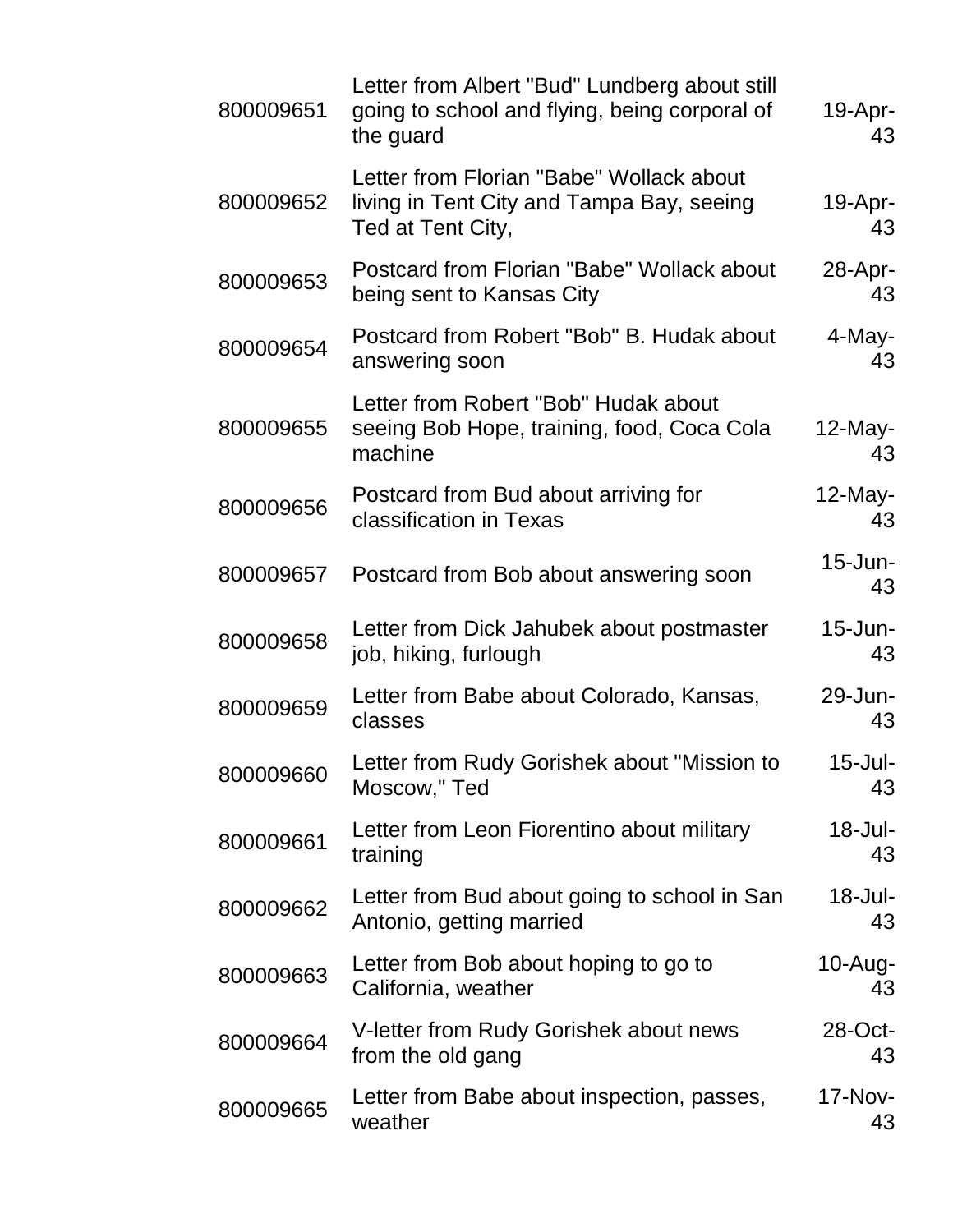|   | 800009666 | Letter from Babe about Thanksgiving dinner,<br>Christmas plans                             | 26-Nov-<br>43    |
|---|-----------|--------------------------------------------------------------------------------------------|------------------|
|   | 800009667 | Postcard from Harold Hudak thanking the<br>Christmas card, feeling fine in Italy           | 5-Jan-44         |
|   | 800009668 | Letter from Rudy about missing talking with<br>Mr. Yelich, World Union, World Police Force | 9-Jan-44         |
|   | 800009669 | V-letter from Rudolph "Rudy" Gorishek about<br>seeing his brother in London, and London    | $14$ -Feb-<br>44 |
|   | 800009670 | Birthday card for Nick Yelich from Bonzy                                                   | 31-Mar-<br>44    |
|   | 800009671 | Graduation card from Albert "Bud" Lundberg                                                 | 23-May-<br>44    |
|   | 800009672 | Letter from Bud about being co-pilot of a B-<br>17                                         | 18-Jul-<br>44    |
|   | 800009673 | Thank you note from the family of Raymond<br>C. Hopp                                       | 14-Sep-<br>44    |
|   | 800009674 | Christmas card from Rudy                                                                   | 30-Nov-<br>44    |
|   | 800009675 | Christmas card from W. Gregorich                                                           | $2$ -Dec-44      |
|   | 800009676 | Postcard from Milly to Emily about being<br>back from show                                 | n.d.             |
| 3 |           | Ephemera, 1930-1943, n.d.                                                                  |                  |
|   | 800009677 | "Safety Rules for Employees, Alpha Portland<br><b>Cement Co." booklet</b>                  | 1-Aug-30         |
|   | 800009678 | "Graduation Exercises" from the La Salle-<br>Peru Township High School                     | $11$ -Jun-<br>42 |
|   | 800009679 | Receipt from the Metropolitan Life Insurance<br>Co. for Emma Yelich                        | 2-May-<br>43     |
|   | 800009680 | Interest due notice from the Metropolitan Life<br><b>Insurance Co. for Emma Yelich</b>     | 2-May-<br>43     |
|   | 800009681 | "Jacks, Jennies, Mules or What Have You?"                                                  | n.d.             |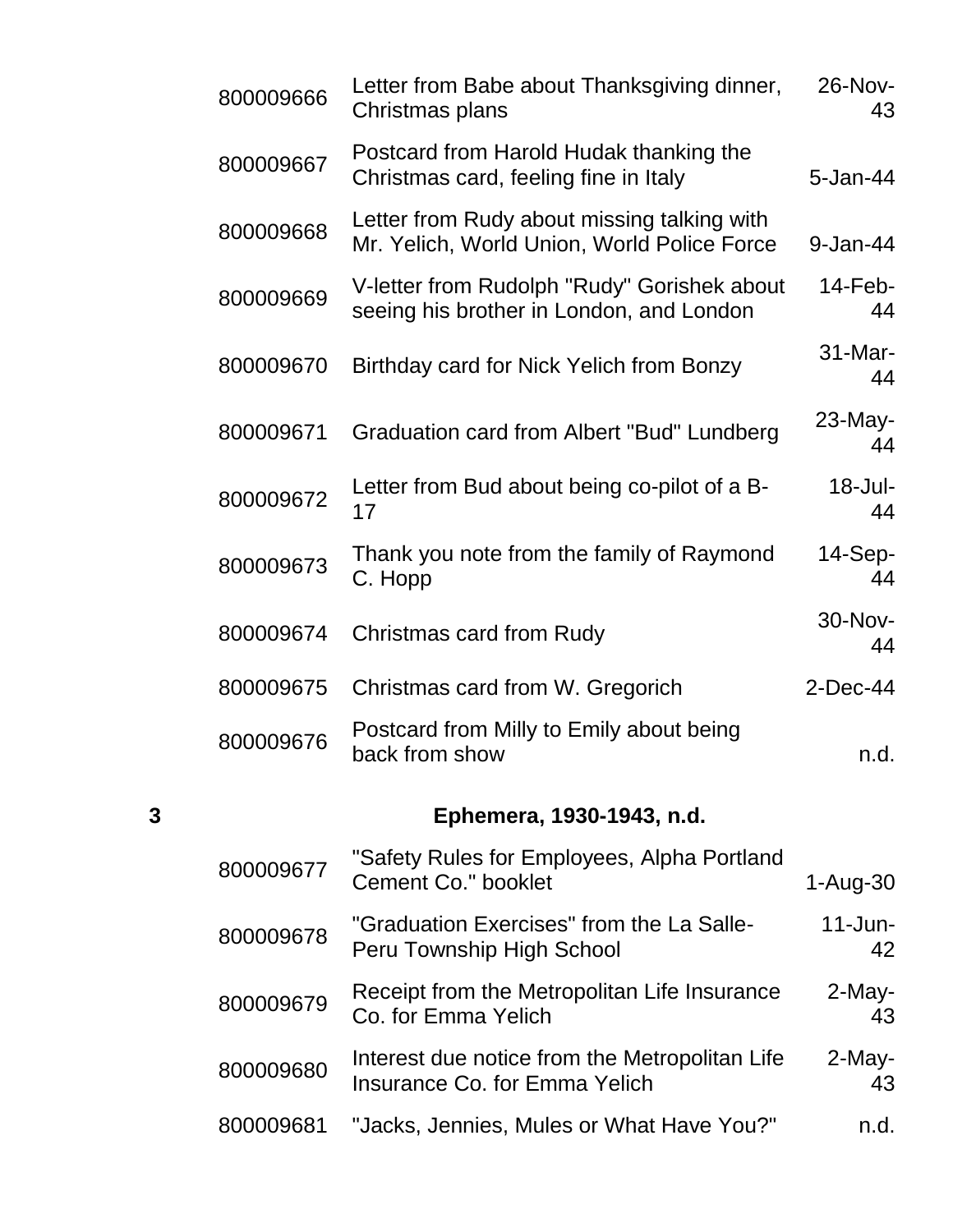| 800009682 | Postcard of the Bridal Veil Falls, Seven Falls,<br>South Cheyenne Canon, Colorado Springs<br>CO.                   | n.d.            |
|-----------|--------------------------------------------------------------------------------------------------------------------|-----------------|
| 800009683 | "The Mountain Boys," La Salle Body and<br>Fender Shop's calendar                                                   | <b>Jul-43</b>   |
| 800009684 | Burlington Route train ticket to Denver CO.                                                                        | n.d.            |
| 800009685 | <b>Ticket reservation for Burlington Zephyr</b>                                                                    | $8-Sep-43$      |
| 800009686 | Ticket reservation for Yelich to Denver from<br>Mendota                                                            | $11-Sep-$<br>43 |
| 800009687 | <b>Address of Raymond Barto</b>                                                                                    | n.d.            |
| 800009688 | <b>Address of Andrew Blacy</b>                                                                                     | n.d.            |
| 800009689 | St. Valentine's card from aunt Martha                                                                              | n.d.            |
| 800009690 | Note from aunt Martha                                                                                              | n.d.            |
| 800009691 | <b>Address of Burton Reizner</b>                                                                                   | n.d.            |
| 800009692 | Mock letter from "Fritz" to "Hands" written as<br>if a non-English speaker were spelling the<br>words as the sound | n.d.            |
| 800009693 | "At Norfolk, VA.," article                                                                                         | n.d.            |
| 800009694 | "Manager," cartoon vignette                                                                                        | n.d.            |
| 800009695 | "Tin Hats, Deeper," cartoon vignette                                                                               | n.d.            |
| 800009696 | "You're in the Army Now, To hang things,"<br>cartoon vignette                                                      | n.d.            |
| 800009697 | "Crosstown, Kick," cartoon vignette                                                                                | n.d.            |
| 800009698 | "Crosstown, Photogenic," cartoon vignette                                                                          | n.d.            |
| 800009699 | "You're in the Army Now, Tomatoes,"<br>cartoon vignette                                                            | n.d.            |
| 800009700 | "Tin Hats, Torpedoed," cartoon vignette                                                                            | n.d.            |
| 800009701 | "Mopsy, Chloroform," cartoon vignette                                                                              | n.d.            |
| 800009702 | "You're in the army, Hansen," cartoon<br>vignette                                                                  | n.d.            |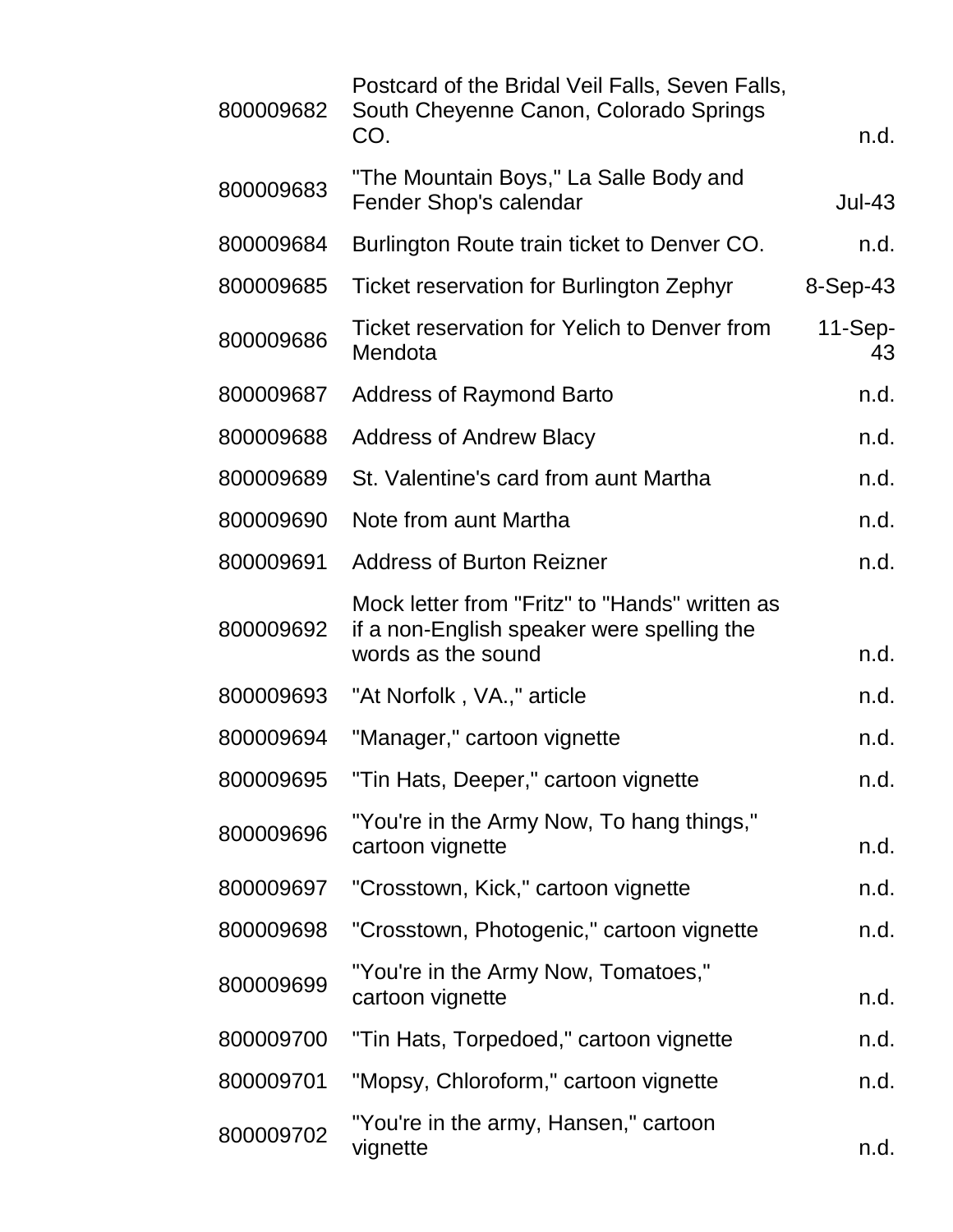|   | 800009703 | "Discipline," cartoon vignette                                                                                                                     | n.d.             |
|---|-----------|----------------------------------------------------------------------------------------------------------------------------------------------------|------------------|
|   | 800009704 | "Crosstown, South Pacific," cartoon vignette                                                                                                       | n.d.             |
|   | 800009705 | "Tunnel of Love," cartoon vignette                                                                                                                 | n.d.             |
|   | 800009706 | "Crosstown, Soap," cartoon vignette                                                                                                                | n.d.             |
|   | 800009707 | "Crosstown, Western," cartoon vignette                                                                                                             | n.d.             |
|   | 800009708 | "You're in the Army Now, Mud," cartoon<br>vignette                                                                                                 | n.d.             |
|   | 800009709 | "You're in the Army Now, Sunday comics,"<br>cartoon vignette                                                                                       | n.d.             |
|   | 800009710 | "Mopsy, Going along," cartoon vignette                                                                                                             | n.d.             |
|   | 800009711 | "You're in the Army Now, Income Tax,"<br>cartoon vignette                                                                                          | n.d.             |
|   | 800009712 | "Mopsy, Nightmares," cartoon vignette                                                                                                              | n.d.             |
|   | 800009713 | "Life is like that, You'd never guess," cartoon<br>vignette                                                                                        | n.d.             |
|   | 800009714 | "Seven O'clock," cartoon vignette                                                                                                                  | n.d.             |
|   | 800009715 | "Vacuum Cleaner," cartoon vignette                                                                                                                 | n.d.             |
|   | 800009716 | "The World at Its Worst," cartoon vignette                                                                                                         | n.d.             |
| 4 |           | Army documents, 1943, n.d.                                                                                                                         |                  |
|   | 800009717 | Order to report for induction                                                                                                                      | $10$ -Feb-<br>43 |
|   | 800009718 | Instructions to report for induction                                                                                                               | $23$ -Feb-<br>43 |
|   | 800009719 | Articles of War 58 and 61                                                                                                                          | n.d.             |
|   | 800009720 | Call to active duty of Enlisted Reserve Corps                                                                                                      | $23$ -Feb-<br>43 |
|   | 800009721 | "Off to a Good Start," army pamphlet about<br>returning healthy for instruction after being<br>inducted, specially concerning venereal<br>diseases | n.d.             |